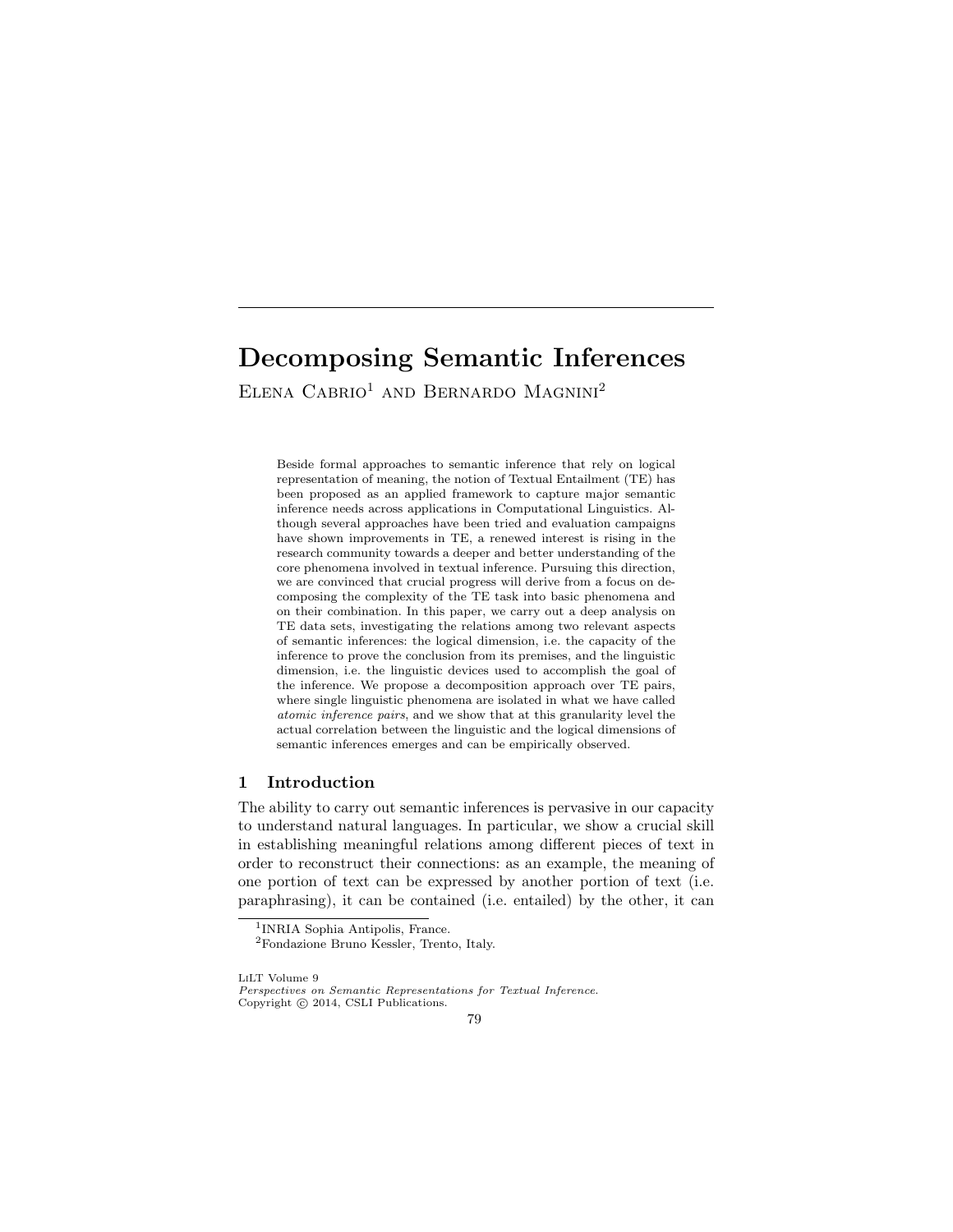be interpreted as the cause or the effect, or it can express the fact that it temporally precedes or follows the other. From a computational perspective, it seems difficult for any automatic system not to aim at replicating some degree of human semantic inferencing.

While the logical nature of such semantic inferences has been the subject of a huge amount of literature in the area of Philosophy of Language, it is only in the recent years that this topic has produced new trends of investigation in Computational Linguistics. A relevant achievement has been the focus on automatically recognizing "textual inferences" as the main research goal, which has let to the set-up of a general framework of research, independent from the actual methods used to address the problem. Focusing on the discovery of semantic relations among two portions of text has in fact opened the way to a number of new approaches and techniques, as well as to the development of several annotated data sets.

The renaissance of interest around semantic inferences in Computational Linguistics is well shown by several initiatives. Among them, the Recognizing Textual Entailment initiative (RTE) (Dagan et al. 2009), started in 2005 with the organization of the RTE series of evaluation campaigns,<sup>3</sup> the semantic text similarity task at Semeval,<sup>4</sup> and the recognition of causal relations.<sup>5</sup> A common feature of the above mentioned initiatives is that they all define semantic inferences as a direct relation among two portions of text. This distinguishes them from several annotation tasks (e.g. Part of Speech Tagging, Named Entity Recognition, Semantic Role Labeling), where the goal is the detection of linguistic phenomena within a single portion of text. The text-based approach to inferences has also made it easier to integrate several current research tools for text annotation in the service of inference detection.

As mentioned, establishing the inference tasks at the level of text, thus independently from the actual method implemented, has opened the door to a new research stream. New initiatives are pursing this approach to create shared and open platforms.<sup>6</sup> A relevant effect of this text-based view on semantic inferences is that much more annotated material is currently available for investigating the linguistic phenomena underlying semantic inferences. In addition, several approaches are now using such data sets for training automatic systems based on machine learning algorithms.

While this paper takes advantage of the text-based framework in

 $3$ http://www.nist.gov/tac/2011/RTE/

<sup>4</sup>http://www.cs.york.ac.uk/semeval-2013/task6/

<sup>5</sup>http://www.cs.york.ac.uk/semeval-2012/task7/

 $6$ http://www.excitement-project.eu/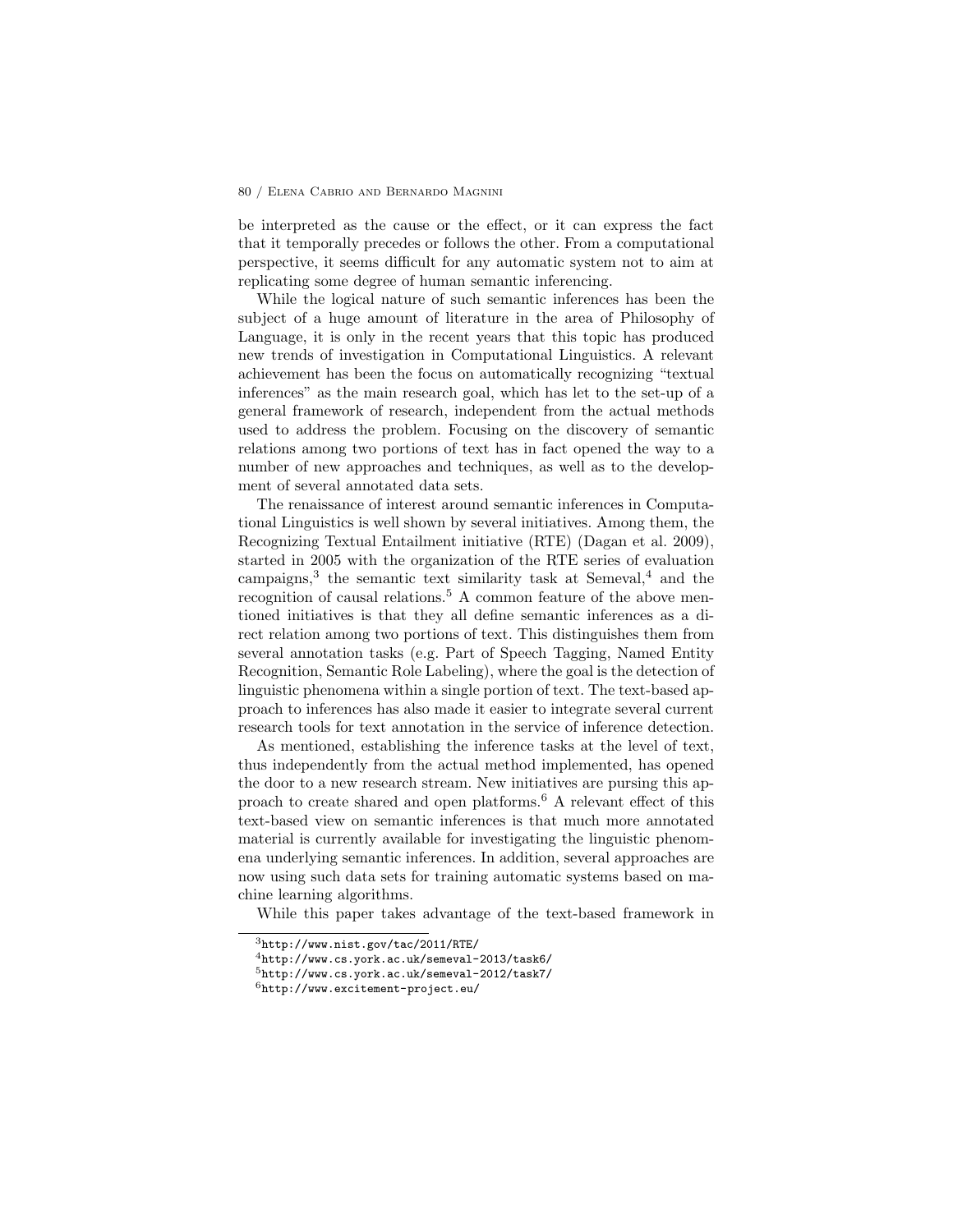semantic inferences, and builds on top of the impressive progress in this area, we think that a deeper analysis of the current available data sets is still required, as it may bring new insight for further technological developments. Specifically, we notice that most of the current annotated data sets for the Textual Entailment task have been mainly developed according to applications criteria (e.g. in RTE-1-4 pairs are selected from relevant application domains; RTE-5-6 mainly serve summarization purposes;  $AVE^{7}$  data sets (Peñas et al. 2008) come from Question Answering, etc.). Although this may serve the purpose of creating training material for specific application scenarios, overall, less attention has been paid to the analysis of the linguistic phenomena underlying textual inferences and the way they interact with different types of inferences. A consequence of the current lack of analysis is that it is not fully clear what a system can actually learn from the available data sets.

In the light of the above considerations, the purpose of this paper is to carry out a deep analysis of Textual Entailment (TE) data sets. We investigate the relations among two relevant aspects of semantic inferences: the *logical* dimension, i.e. the capacity of the inference to prove the conclusion from its premises, and the *linguistic* dimension, i.e. the linguistic devices that are used to accomplish the goal of the inference.

With respect to other studies - see, for instance, Garoufi (2007) and Sammons et al. (2010) - that have annotated and investigated TE datasets, we take a data oriented and neutral approach. As an example, we do not assign a polarity to single linguistic phenomena, and we do not impose specific categorizations on positive and negative entailment, rather we expect to derive such distinctions from observations.

According to this perspective, we aim at understanding whether there are regularities (i.e. relevant patterns) that might be learned combining the two dimensions. In the paper we show that the sparseness of the linguistic phenomena in current data sets and their distribution in positive and negative pairs, actually constitute an intrinsic limitation to supervised approaches to TE. Given this, we plead for a *decomposition framework* of semantic inferences in order to facilitate both a deeper understanding of the distribution of the phenomena that contribute to the inference, and to simplify the computational complexity of the problem. In this framework systems can learn from *specialized data sets*, covering both the most relevant phenomena underlying inferences and the different nature of the inferences.

<sup>7</sup>http://nlp.uned.es/clef-qa/ave/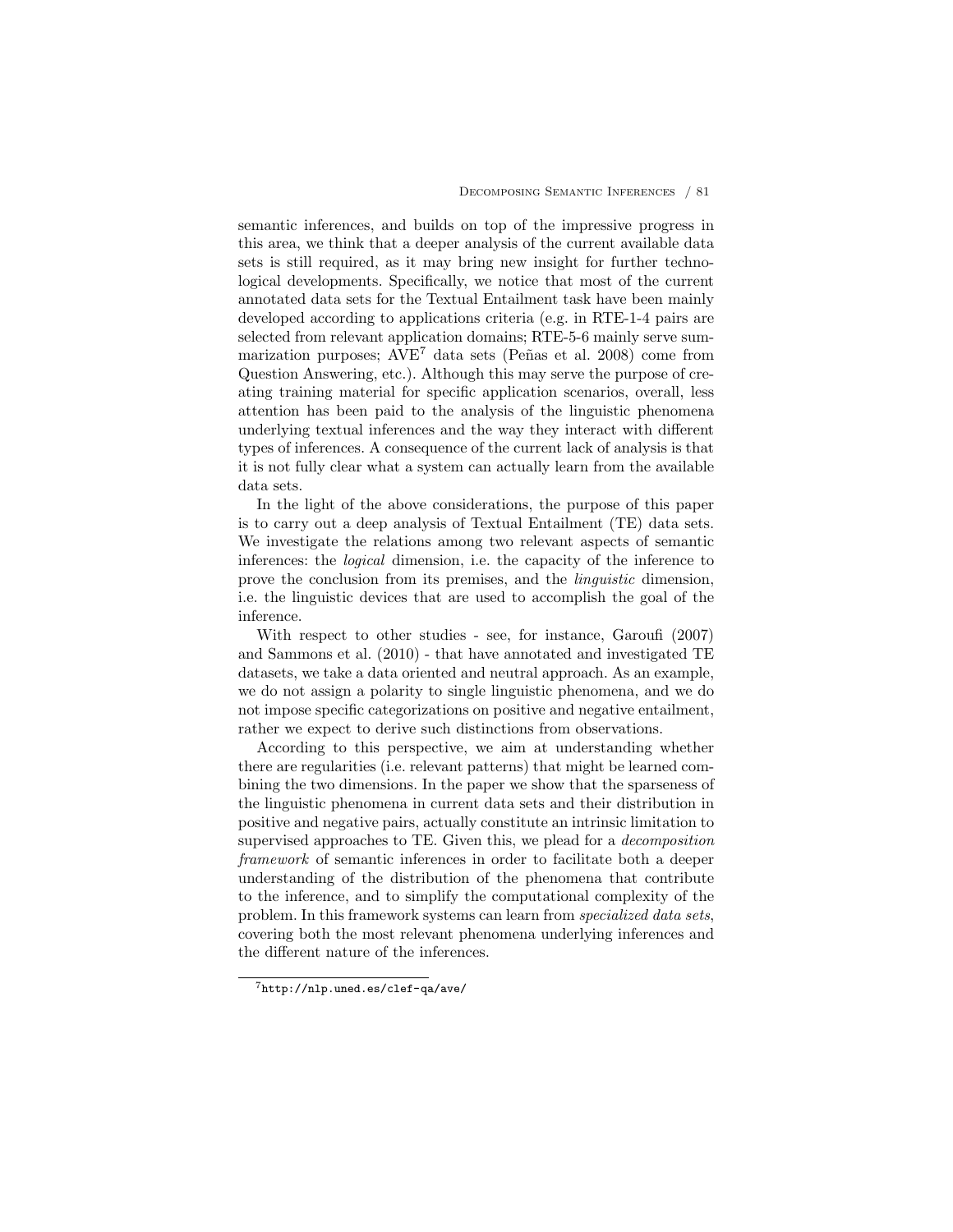In the paper we systematically analyze a data set of TE pairs according to two relevant dimensions: *(i)* the nature of the inference, using the traditional logical view on arguments (Section 3); *(ii)* the linguistic phenomena involved in the inference (Section 4). In both sections we first provide the necessary background, and then we apply the analysis to a TE data set that we use throughout the paper. Section 5 presents a novel approach aiming at producing inference data sets where single linguistic phenomena are isolated one at a time. Through the decomposition of an initial RTE pair we obtain all the *atomic* pairs involved in the inference process, each tagged with the corresponding phenomenon. We show that the fine-grained analysis allowed by atomic pairs is a powerful investigation tool, which sheds new light on the relations between the polarity of a certain linguistic phenomenon and the occurrence of that phenomenon in both positive and negative pairs. Such analysis provides evidence that current RTE data sets offer a limited capacity to discriminate features that may support learning algorithms, particularly because the polarity of several linguistic phenomena correlates poorly with their distribution in positive and negative pairs. Finally, we conclude the paper recommending a systematic development of *specialized* data sets of atomic pairs and learning approaches over them.

### 2 Inference data sets

This section first presents the current status of RTE data sets, then describes other data sets used by the community for semantic inferences, and finally introduces the data set we have used for the analysis carried out in this paper.

In 2005, the PASCAL Network of Excellence started an attempt to promote a generic evaluation framework covering semantic-oriented inferences needed for practical applications, launching the Recognizing Textual Entailment challenge (Dagan et al. 2005), (Dagan et al. 2006), (Dagan et al. 2009), with the aim of setting a unifying benchmark for the development and evaluation of methods that typically address similar problems in different, application-oriented, manners. As many of the needs of several Natural Language Processing (NLP) applications can be cast in terms of TE, the goal of the evaluation campaign is to promote the development of general entailment recognition engines, designed to provide generic modules across applications. Since 2005, such initiative has been repeated yearly, $^8$  asking the participants to develop a system that, given two text fragments (the *text* T and the *hypothesis*

<sup>8</sup>http://aclweb.org/aclwiki/index.php?title=Recognizing\_Textual\_ Entailment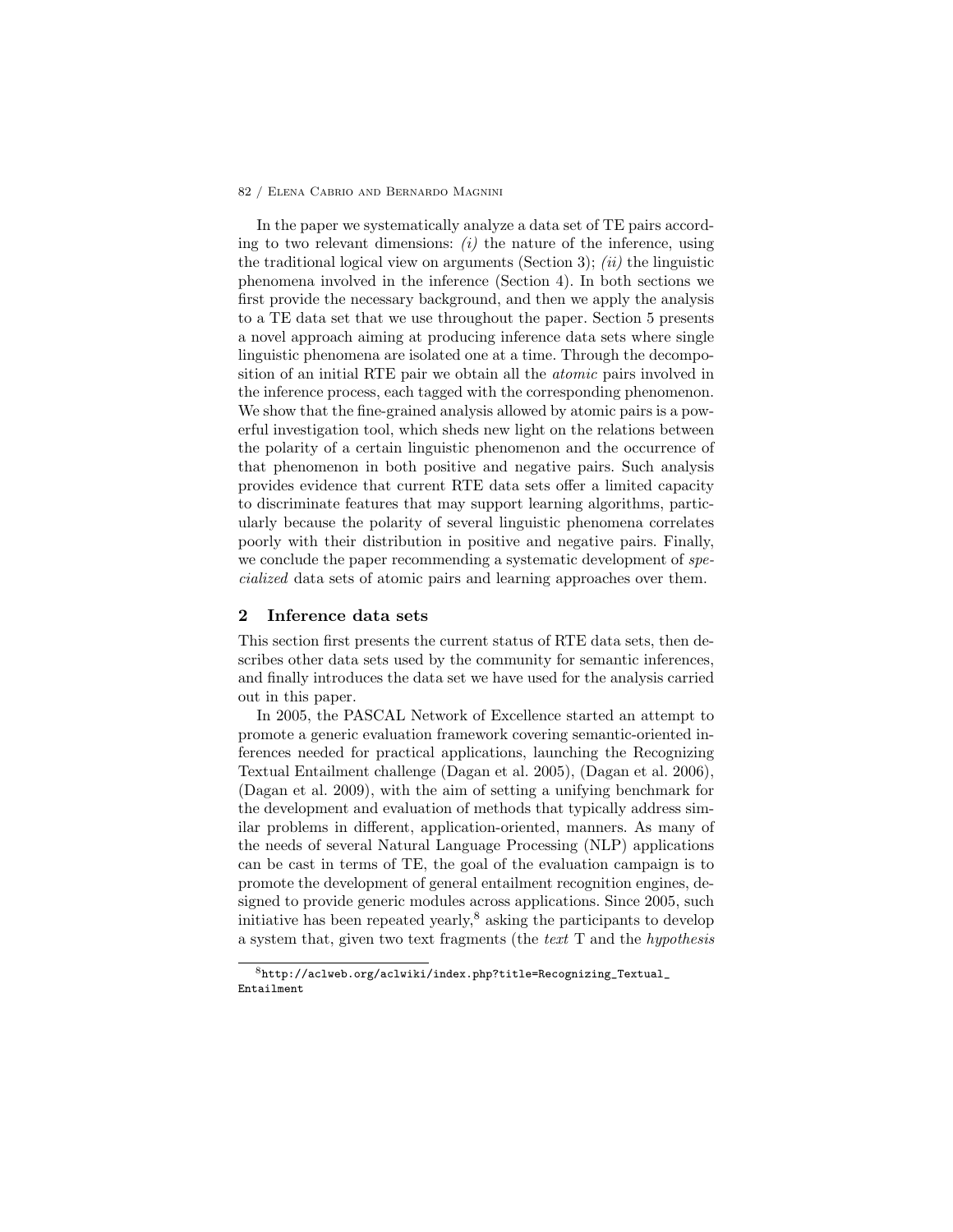H), can determine whether the meaning of one text is entailed, i.e. can be inferred, from the other. Example 1 represents a positive example pair (i.e. *entailment*), where the entailment relation holds between T and H (pair 10, RTE-4 test set). For pairs where the entailment relation does not hold between T and H, systems are required to make a further distinction between pairs where the entailment does not hold because the content of H is contradicted by the content of T (i.e. *contradiction*, see Example 2 - pair 6, RTE-4 test set), and pairs where the entailment cannot be determined because the truth of H cannot be verified on the basis of the content of T (i.e. *unknown*, see Example 3 - pair 699, RTE-4 test set).

- (1) T: *In the end, defeated, Anthony committed suicide and so did Cleopatra, according to legend, by putting an asp to her breast.*
	- H: *Cleopatra committed suicide.*
- (2) T: *Reports from other developed nations were corroborating these findings. Europe, New Zealand and Australia were also beginning to report decreases in new HIV cases.*
	- H: *AIDS victims increase in Europe.*
- (3) T: *Proposals to extend the Dubai Metro to neighbouring Ajman are currently being discussed. The plans, still in the early stages, would be welcome news for investors who own properties in Ajman.*
	- H: *Dubai Metro will be expanded.*

In line with the rationale underlying the RTE challenges, T-H pairs are collected from several application scenarios (e.g. Question Answering, Information Extraction, Information Retrieval, Summarization), reflecting the way by which the corresponding application could take advantage of automated entailment judgment. In the collection phase, each pair of the data set is judged by three annotators, and pairs on which the annotators disagree are discarded. The obtained data set is split into training and test data sets (note that most of the participating systems implement Machine Learning approaches requiring training data), containing on average about 1000 pairs each. The distribution according to the three-way annotation, both in the individual setting and in the overall data sets, is: 50% *entailment*, 35% *unknown*, and 15% *contradiction* pairs.<sup>9</sup>

<sup>9</sup>Since RTE-6, the task has been partially changed, and consists in finding all the sentences that entail a given H in a given set of documents about a topic (i.e.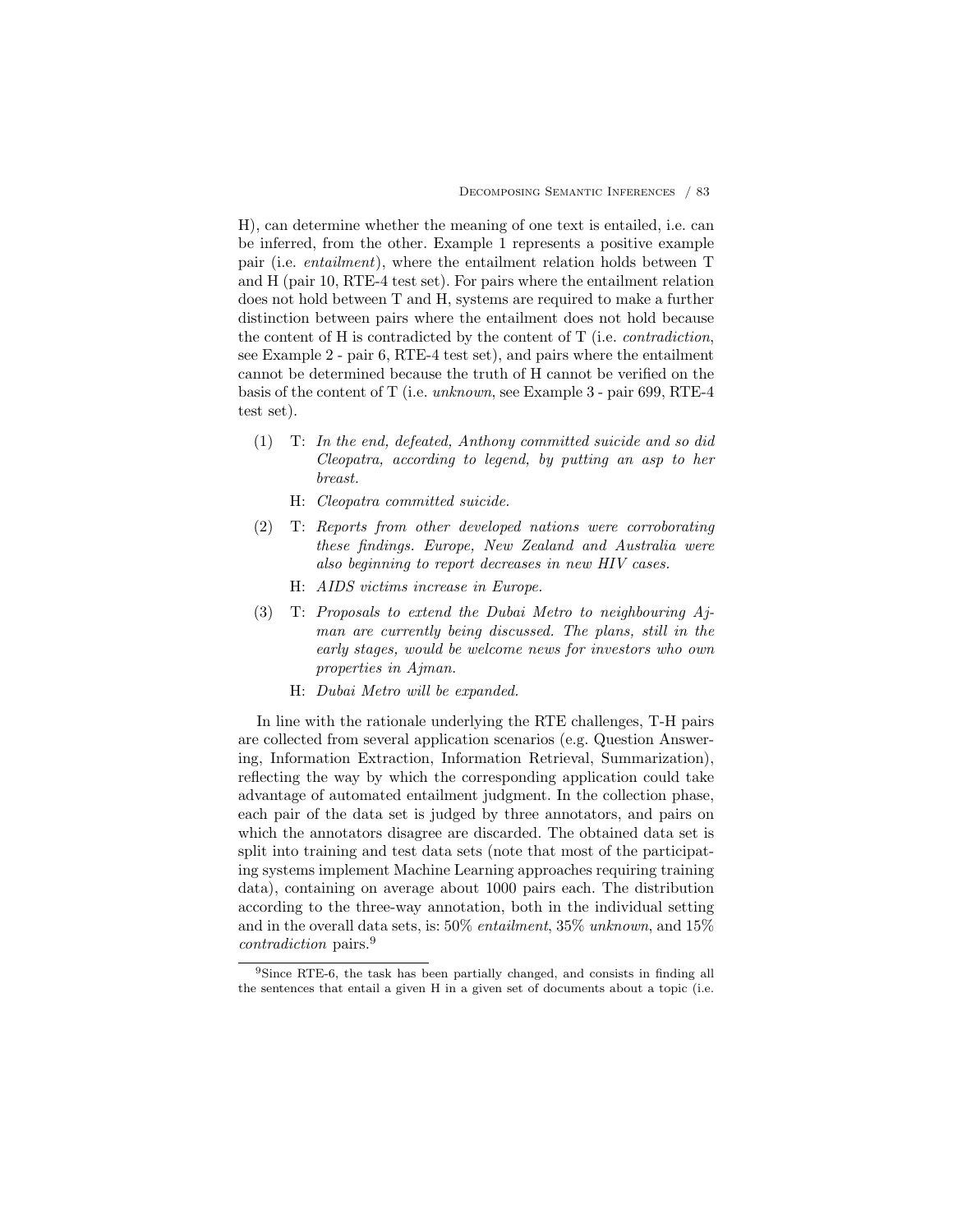Entailment in RTE pairs is defined as the inference a speaker with basic knowledge of the world would make. Entailments are therefore dependent on linguistic knowledge, and may also depend on some world knowledge - see the controversy between Zaenen et al. (2005) and Manning (2006). Partially guided by reasons of convenience for the task definition, some assumptions have been defined by the organizers of the challenge, for instance, the a priori truth of both T and H, and the sameness of meaning of entities mentioned in T and H. From a human perspective, the inference required are fairly superficial, since generally no long chains of reasoning are involved. However some pairs are designed to trick simplistic approaches.

Since the goal of RTE data sets is to collect inferences needed by NLP applications while processing real data, the example pairs are very different from a previous resource built to address natural language inference problems, i.e. the FraCas test suite (Cooper et al. 1996). This resource includes 346 problems, containing each one or more premises and one question (i.e. the goal of each problem is expressed as a question). With respect to RTE pairs, here the problems are designed to focus on a broader range of semantic and inferential phenomena, including quantifiers, plurals, anaphora, ellipsis and so on, as shown in Example 4 (fracas-022: monotonicity, upwards on second argument).<sup>10</sup>

- (4) P1: *No delegate finished the report on time.*
	- Q: *Did no delegate finish the report?*
	- H: *No delegate finished the report.*

Answer: *unknown*

Why: *can't drop adjunct in negative context*

Even if the FraCas test suite is much smaller when compared to the number of annotated pairs in RTE data sets, and it is less naturalseeming (i.e. it provides textbook examples of semantic phenomena, quite different from the kind of inferences that can be found in real data), it is worth mentioned here.

the corpus). This task is situated in the summarization application setting, where *i)* H's are based on Summary Content Units (Nenkova et al. 2007) created from human-authored summaries for a corpus of documents about a common topic, and *ii*) the entailing sentences (T's), are to be retrieved in the same corpus from which the summaries were made. Data sets for this task are therefore very different from the previous edition of the challenge, since there are no predefined T-H pairs.

<sup>&</sup>lt;sup>10</sup>In the example, P and Q are respectively the premises and the question from the original source problem. The H element contains a sentence which is, as nearly as possible, the declarative equivalent to the question posed in the Q element. B. MacCartney (Stanford University) converted FraCas questions into declarative hypothesis: http://www-nlp.stanford.edu/~wcmac/downloads/fracas.xml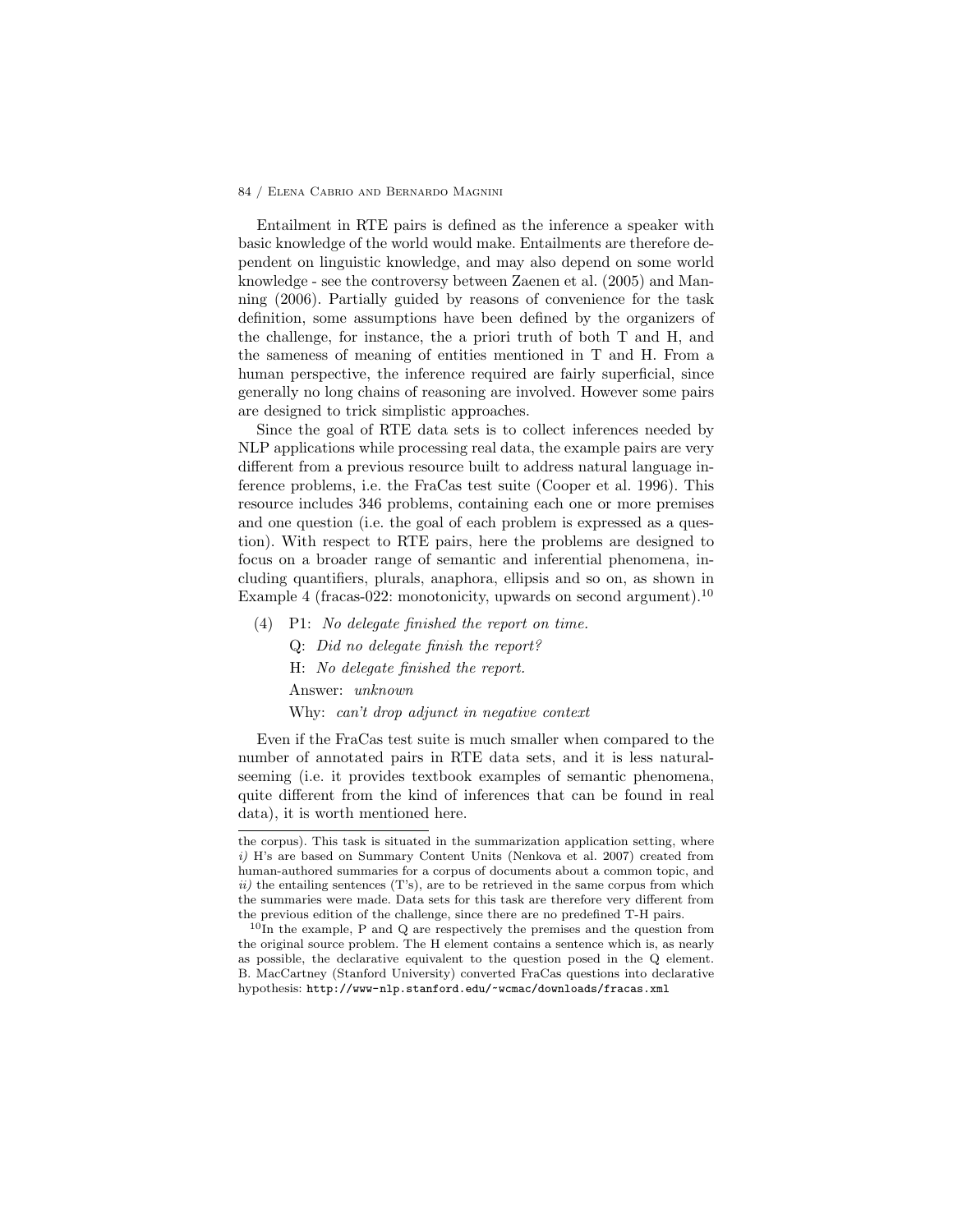Another available inference data set that we are aware of is the Microsoft Research Paraphrase Corpus<sup>11</sup>, that contains  $5800$  pairs of sentences which have been extracted from news sources on the web, and then manually annotated as paraphrase/semantic equivalence. Moreover, other inference data sets have been built to train automatic systems in the following NLP challenges: *i)* for the Answer Validation Exercise (AVE) at the Cross-Language Evaluation Forum (CLEF), systems have to consider triplets (Question, Answer, Supporting Text) and decide whether the Answer to the Question is correct and supported or not according to the given Supporting Text. Resources containing such triplets have been built for training and testing the participating systems, both for Spanish and for English languages<sup>12</sup>; *ii*) for the Semantic Textual Similarity task at Semeval  $2012^{13}$ , where systems are asked to examine the degree of semantic equivalence between two sentences, the data set comprises pairs of sentences drawn from the publicly available data sets used in training (e.g. Microsoft Paraphrase, WMT2008 development data set - Europarl section<sup>14</sup>, pairs of sentences where the first comes from Ontonotes and the second from a WordNet definition, and so on). In both competitions, most of the approaches implement Machine Learning methods, that try to exploit training set data for learning.

Since the work we present in this paper focuses in particular on Textual Entailment, the data we consider for our analysis include a sample of pairs extracted from RTE-5 data set (Bentivogli et al. 2009b). More specifically, in order to compare our results with the literature, we created our reference data joining the data sets annotated by Sammons et al. (2010) (composed of 210 pairs from RTE-5 test set: 107 *entailment*, 37 *contradiction*, 66 *unknown*) and by Bentivogli et al. (2010) (composed of 90 pairs from RTE-5: 30 *entailment*, 30 *contradiction*, 30 *unknown*). Since the two data sets have a lot of pairs in common, joining the two results in 243 pairs, divided into 117 positive (i.e. *entailment*), and 126 negative (i.e. 51 *contradiction* and 75 *unknown*) pairs. With respect to RTE-5 sub tasks (IE, IR and QA), such pairs are distributed as follows: 91 QA, 74 IE and 75 IR. From now on, we consider this data set as the reference data for our study (we will refer to it as "RTE-5-SAMPLE"), on which the annotation and the experiments described in the next sections are carried out.

 $^{11}\mathrm{http://research.microsoft.com/en-us/downloads/}$ 

<sup>607</sup>d14d9-20cd-47e3-85bc-a2f65cd28042/

 $12$ http://nlp.uned.es/clef-qa/ave/

<sup>13</sup>http://www.cs.york.ac.uk/semeval-2012/task6/

<sup>14</sup>http://www.statmt.org/wmt08/shared-evaluation-task.html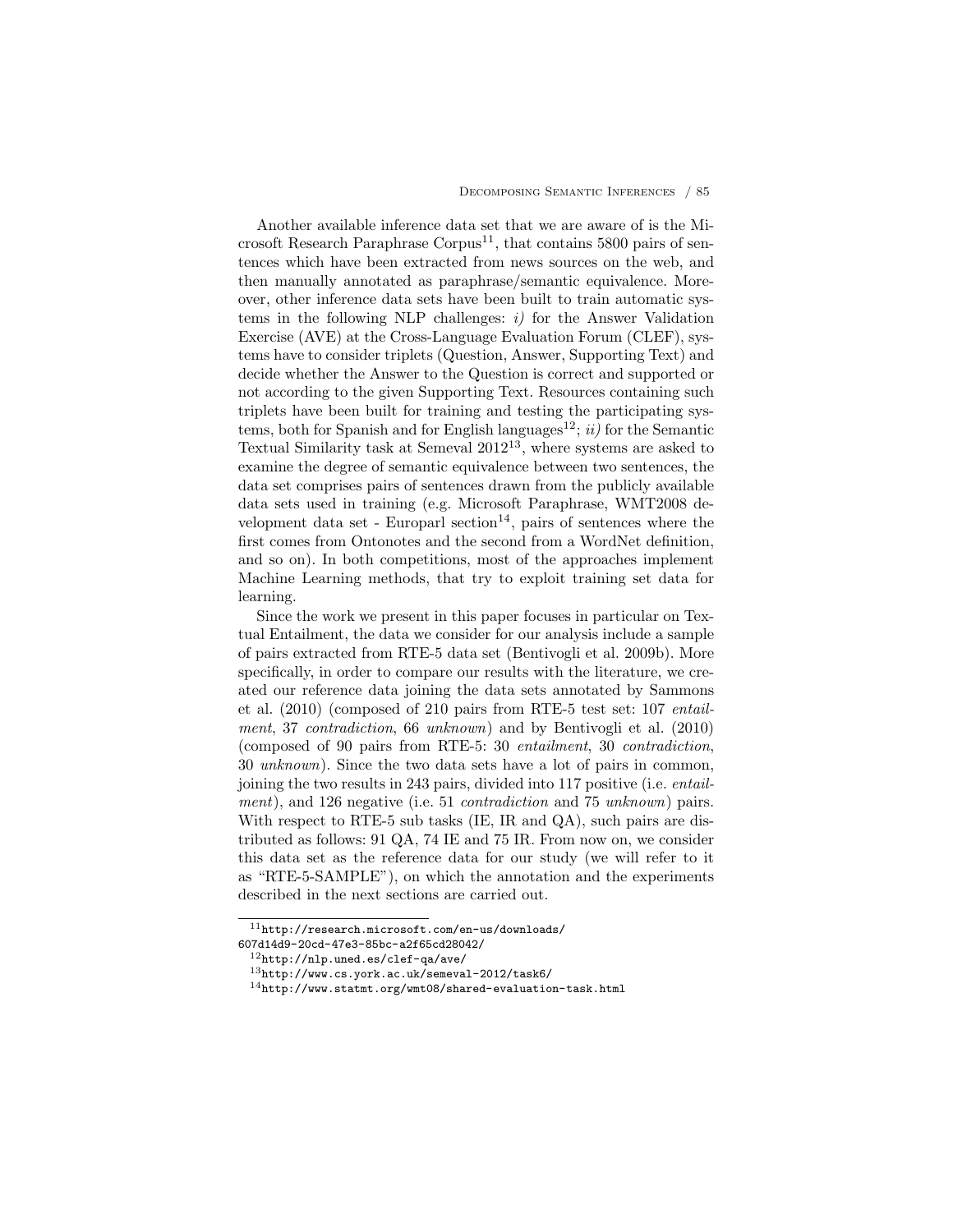# 3 Analyzing semantic inferences by their logical nature

TE can be seen as the capacity to capture the strength of an inference (i.e. how much the conclusion can be inferred from the premises). We have found appropriate for our purposes the four validity criteria described in (Nolt et al. 1998): *truth of premises*, *validity and inductive probability*, *relevance*, *requirement of total evidence*. In our analysis, we apply such criteria to a sample of RTE pairs, aiming at understanding whether there are regularities (i.e. relevant patterns) that might be learned combining the *logical* dimension with the *linguistic* dimension of semantic inferences.

### 3.1 Semantic inferences as logical arguments

The main purpose of an argument is to demonstrate that a conclusion is true or at least likely to be true. It is therefore possible to judge an argument with respect to the fact that it accomplishes or fails to accomplish this purpose. In Nolt et al. (1998), four criteria for making such judgments are examined: *i)* whether the premises are true; *ii)* whether the conclusion is at least probable, given the truth of the premises; *iii)* whether the premises are relevant to the conclusion; and  $iv)$  whether the conclusion is vulnerable to new evidence.<sup>15</sup>

The motivations for criterion 1 (i.e. *truth of premises*) are related to the fact that if any of the premises of an argument is false, it is not possible to establish the truth of its conclusion. Often the truth or falsity of one or more premises is unknown, so that the argument fails to establish its conclusion "so far as we know". In such cases, we may suspend the judgment until relevant information that would allow us to correctly apply criterion 1 is acquired. Criterion 1 is a necessary - but not sufficient - condition for establishing the conclusion, i.e. the truth of the premise does not guarantee that the conclusion is also true.

In a good argument, the premises must adequately support the conclusion, and the second and third criteria (i.e. *validity and inductive probability*, and *relevance*, respectively) are thought to assess this aspect. In particular, the goal of criterion 2 is to evaluate the arguments with respect to the probability of the conclusion, given the truth of the premises. According to this parameter, arguments are classified into three categories:

. *deductive arguments*, whose conclusion follows *necessarily* from their basic premises (i.e. it is impossible for their conclusion to be false while the basic premises are true);

 $^{15}{\rm In}$  Section 3.2 examples for each criterion are presented and discussed.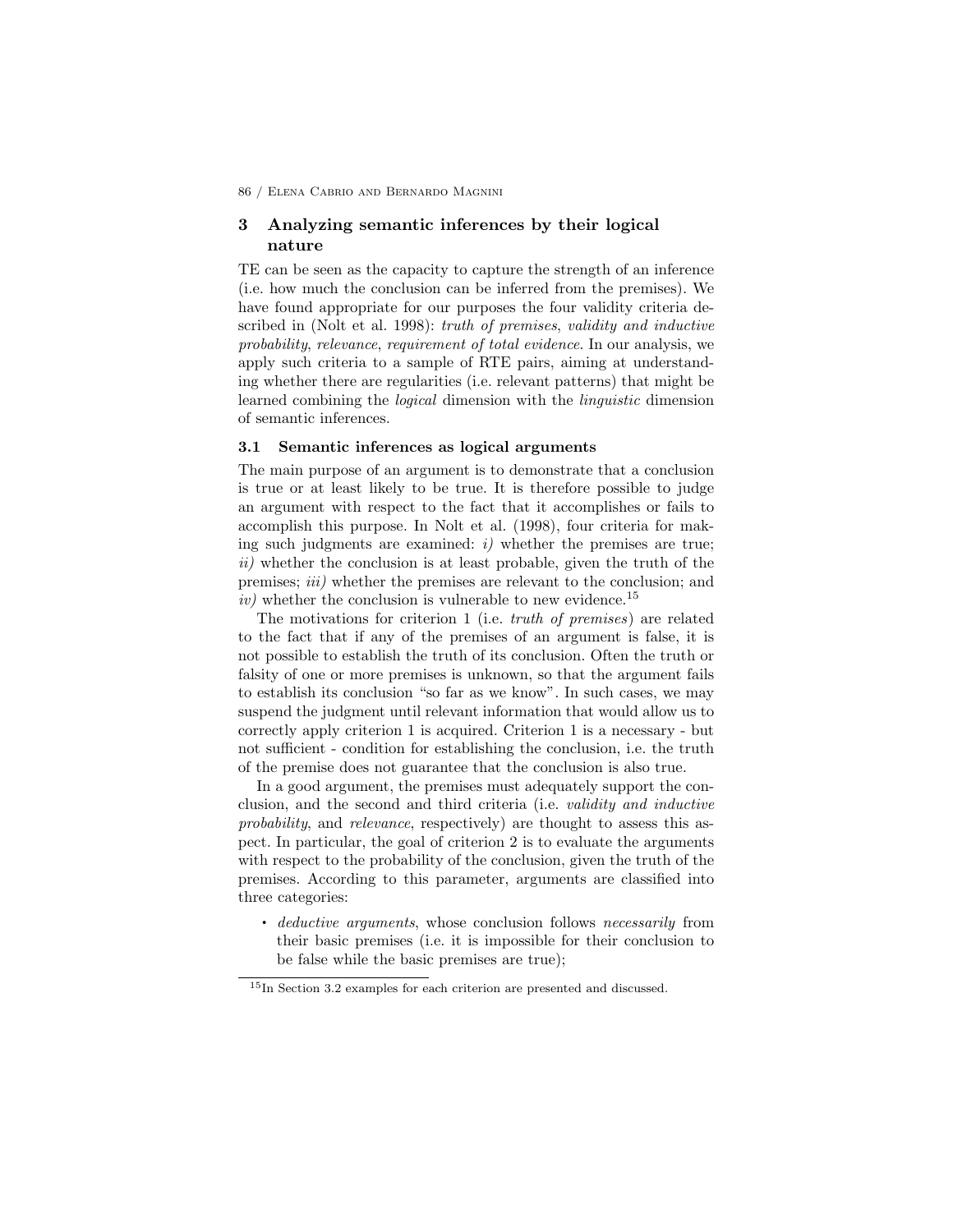- . *inductive arguments*, whose conclusion does not necessarily follow from their basic premises (i.e. there is a certain probability that the conclusion is true if the premises are, but there is also a probability that it is false $16$ ;
- . *abductive arguments*, where the reasoning goes from data description of something to a hypothesis that accounts for the reliable data and seeks to explain relevant evidence. From an observable Q and a general principle  $P \supset Q$  we conclude that P must be the underlying reason that Q is true. We assume P because Q is true (Hobbs 2008).

Given a set of premises, the probability of a conclusion is called *inductive probability*, and it is measured on a scale from 0 to 1. The inductive probability of a deductive argument is maximal, i.e. equal to 1, while the inductive probability of an inductive argument is (typically) less than 1. Although deductive arguments provide the greatest certainty (inductive probability  $= 1$ ), in practice we must often settle for inductive reasoning, that allows for a range of inductive probabilities and varies widely in reliability. When the inductive probability of an argument is high, the reasoning of the argument is said to be *strong* or *strongly inductive*. On the contrary, it is said to be *weak* or *weakly inductive* when the inductive probability is low. There is no clear distinction line between strong and weak inductive reasoning, since these definitions can be context-dependent.

The inductive probability of an inductive argument depends on the relative strengths of its premises and conclusion. Nolt et al. (1998) claim that the strength of a statement is determined by what the statement says, i.e. the more it says, the stronger it is (regardless of the truth of its content). The truth of a strong statement is proved only under specific circumstances, while the truth of a weak statement can be verified under a wider variety of possible circumstances because its content is less specific.

For these reasons, the strength of a statement is approximately inversely related to its *a priori* probability, i.e. the probability prior or in the absence of evidence: the stronger the statement is, the less inherently likely it is to be true, while the weaker it is, the more probable it is. Inductive arguments can be divided into two types: *i)* the *Humeian* arguments (after the philosopher David Hume who was the first to study them) require the presupposition that the universe or some aspects of

 $^{16}\rm{Nolt}$  et al. (1998) highlight the fact that in the literature the distinction between inductive and deductive argument is not universal, and slightly different definitions can be found in some works.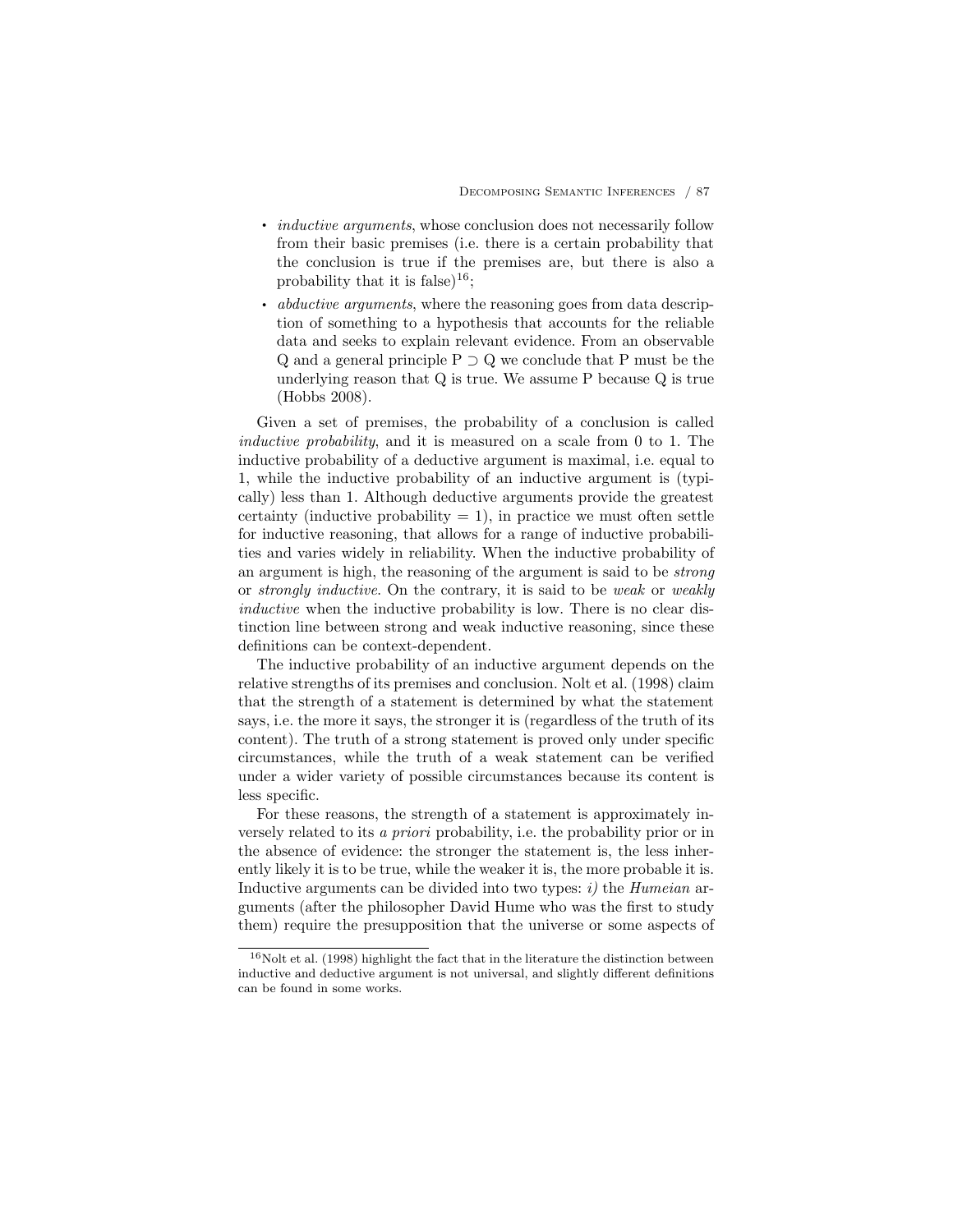it is or is likely to be uniform or law like (e.g. *generalization*, *analogy* and *causality*); and *ii)* the *statistical* arguments, which do not require this presupposition, and the conclusions are supported by the premises for statistical or mathematical reasons (e.g. *statistical syllogism* and *statistical generalization*).

Criterion 3 claims that any argument which lacks relevance (regardless of its inductive probability) is useless for demonstrating the truth of its conclusion (it is said to commit a *fallacy of relevance*).

One of the most important differences between inductive and deductive arguments concerns their vulnerability to new evidence, meaning that deductive arguments remain deductive when new premises are added, while the inductive probability of inductive arguments can be strengthened or weakened by the introduction of new information. For this reason, the criterion of *total evidence condition* stipulates that if an argument is inductive its premises must contain all known evidence that is relevant to the conclusion. Inductive arguments which fail to meet this requirement are said to commit the *fallacy of suppressed evidence*, that can be committed either intentionally or unintentionally.

# 3.2 Validation criteria applied to RTE pairs

In the light of the definitions provided in the previous section, we annotated our RTE-5-SAMPLE data set with respect to the argument evaluation criteria described in Section 3.1. In general, in TE we assume the fact that:  $i$ ) if T and H refer to an entity  $x$ , the reference is the same (reinforcing the relevance criterion), and  $ii$ ) T (i.e. the premise) is assumed to be true (criterion 1 is always satisfied).

According to the second evaluation criterion (i.e. validity and inductive probability), TE pairs are annotated as *deductive* (Example 5, pair id=414), *inductive* (Example 6, pair id=194), *abductive* (Example 7, pair id=224) or *not valid* (i.e. invalid argument, contradiction) (Example 8, pair  $id=11$ ). Inductive arguments have also been annotated according to the subcategories of inductive reasoning following Nolt et al. (1998), i.e. *statistical syllogism*, *statistical generalization* (both statistical arguments), *inductive generalization*, *simple induction*, *analogy* and *causality* (i.e. Humeian arguments).

(5) T: *On February 24th the Swedish Royal Court announced that the Crown Princess Victoria was to be married in 2010 to her boyfriend and former fitness trainer Daniel Westling. Victoria, 31, and Daniel, 35, have been in an relationship for 7 years. Since the wedding is to be held in the summer of 2010 [. . . ]*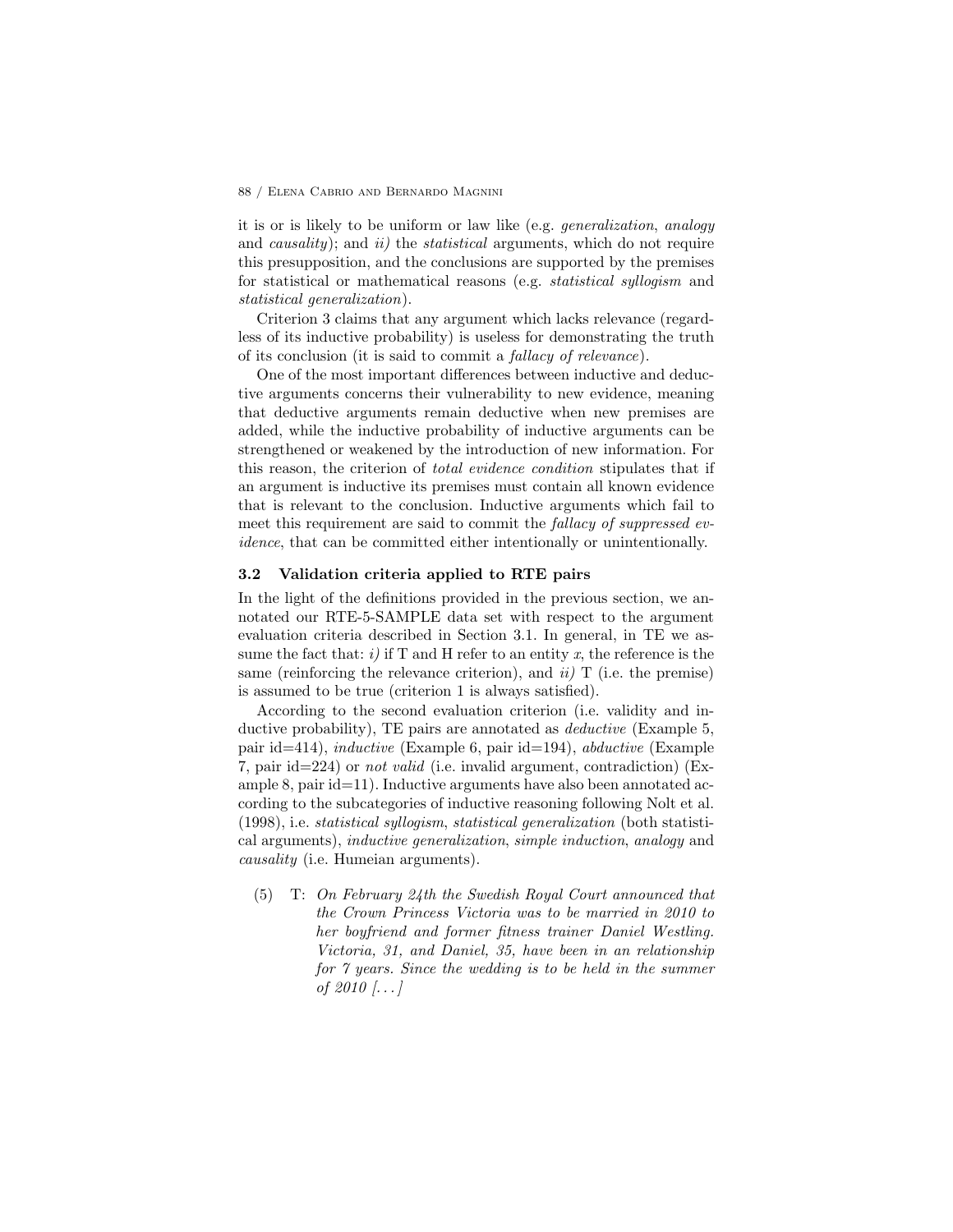- H: *Princess Victoria will get married in 2010.*
- (6) T: *SEOUL, South Korea North Korea's state news agency says that leader Kim Jong Il observed the launch of the country's satellite. The Korean Central News Agency says in a reported dated Sunday that Kim visited the General Satellite Control and Command Center and observed the liftoff.* North Korea launched a rocket Sunday that flew over *Japan. [. . . ]*
	- H: *Kim Jong-il is the leader of North Korea.*
- (7) T: *Secretary of State of the Vatican City, Cardinal Tarcisio said that the Pope apologized for the way his remarks made during a speech at the University of Regensburg in Germany on September 12 2006 were interpreted saying, "the Holy Father is very sorry that some passages of his speech may have appeared offensive to Muslims and were interpreted in a way he hadn't intended them to be. [. . . ]"*
	- H: *The Pope works with Cardinal Tarcisio.*
- (8) T: *A Soyuz capsule carrying a Russian cosmonaut, an American astronaut and U.S. billionaire tourist Charles Simonyi has docked at the international space station. Russian cosmonaut Gennady Padalka manually guided the capsule to a stop ahead of schedule Saturday two days after blasting off from the Baikonur cosmodrome in Kazakhstan. [. . . ]*
	- H: *Charles Simonyi is a Russian cosmonaut.*

With respect to criterion 3, (i.e. relevance) a pair is annotated as *not relevant* when such criterion is not satisfied, meaning that the text does not contain enough information to infer the truth of the hypothesis (a *fallacy of relevance* is committed), as in Example 9 (pair id=100).

- (9) T: *A South Korean ocial expressed doubts over United Nations Secretary-General Kofi Annan's apparent support for a permanent Security Council seat for Japan, and attention has been drawn to widespread mistrust of Japan by Chinese—although the Chinese government has not commented directly against Japan.*
	- H: *China won't receive money from Japan.*

With respect to criterion 4 (i.e. total evidence condition), a pair is annotated as *lack of total evidence* when it commits the *fallacy of suppressed evidence*, i.e. some information is omitted in the premises due to lack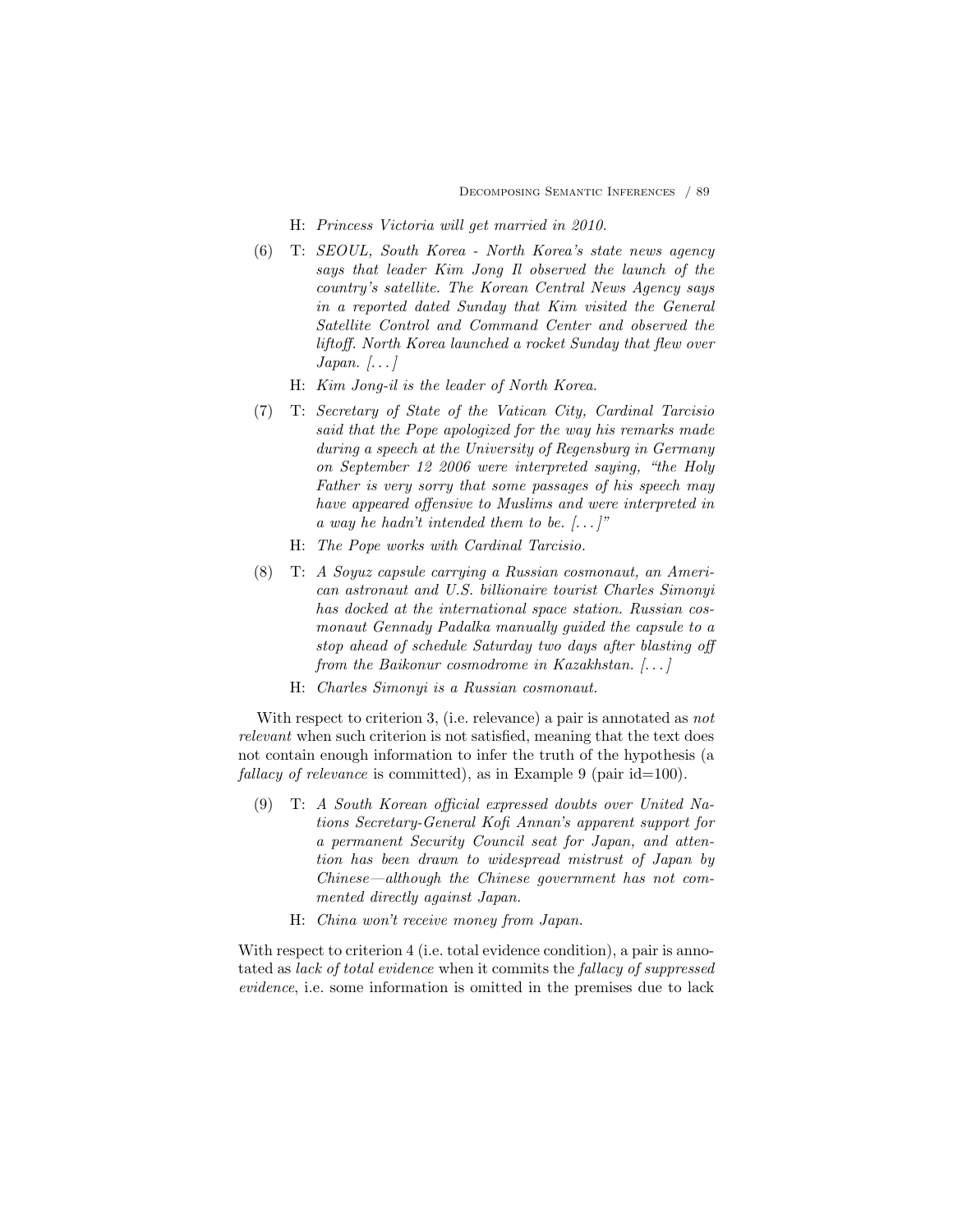of knowledge (Example 10, pair  $id=49$ ). When pairs are annotated as *deductive*, *inductive* and *abductive*, we verify that criteria 3 and 4 are satisfied.

- (10) T: *The earthquake happened at 0332 (0132 GMT), hours after a 4.6-magnitude tremor shook the area but caused no reported damage. Thousands of the city's 70,000 residents ran into the streets in panic during the 30 second tremor. A student dormitory was said to be one of the buildings badly damaged. [. . . ] One student told Rai state TV that he managed to escape the building before the roof collapsed.*
	- H: *A powerful earthquake strikes central Italy.*

To assess the validity of the proposed annotation, a subset of RTE-5- SAMPLE (i.e. 90 pairs from RTE-5: 30 *entailment*, 30 *contradiction*, 30 *unknown*, Bentivogli et al. (2010)) has been independently annotated by another annotator with linguistic skills. To measure the inter-rater agreement we calculate the Cohen's kappa coefficient (Carletta 1996), that is generally thought to be a more robust measure than simple percent agreement calculation since  $\kappa$  takes into account the agreement occurring by chance. More specifically, Cohen's kappa measures the agreement between two raters who each classifies N items into C mutually exclusive categories. The equation for  $\kappa$  is:

(1) 
$$
\kappa = \frac{\Pr(a) - \Pr(e)}{1 - \Pr(e)},
$$

where  $Pr(a)$  is the relative observed agreement among raters, and  $Pr(e)$ is the hypothetical probability of chance agreement, using the observed data to calculate the probabilities of each observer randomly saying each category. If the raters are in complete agreement then  $\kappa = 1$ . If there is no agreement among the raters other than what would be expected by chance (as defined by  $Pr(e)$ ),  $\kappa = 0$ . For NLP tasks, the inter-annotator agreement is considered as significant when  $\kappa > 0.6$ . We applied the formula 1 to our data considering the six possible annotation tags listed above (i.e. *deductive*, *inductive*, *abductive*, *not valid*, *not relevant*, *lack of total evidence*), and the inter-annotator agreement results in  $\kappa = 0.75$ . As a rule of thumb, this is a satisfactory agreement. A closer look at the annotations produced by the two raters brings to light that while annotating a pair as *deductive* is straightforward, tagging a pair with respect to criteria 3 and 4 (i.e. as either *not relevant* or *lack of total evidence*) is not trivial, resulting in the highest disagreement between the annotators. Table 1 provides the results of the annotation process, as resulting after a reconciliation phase carried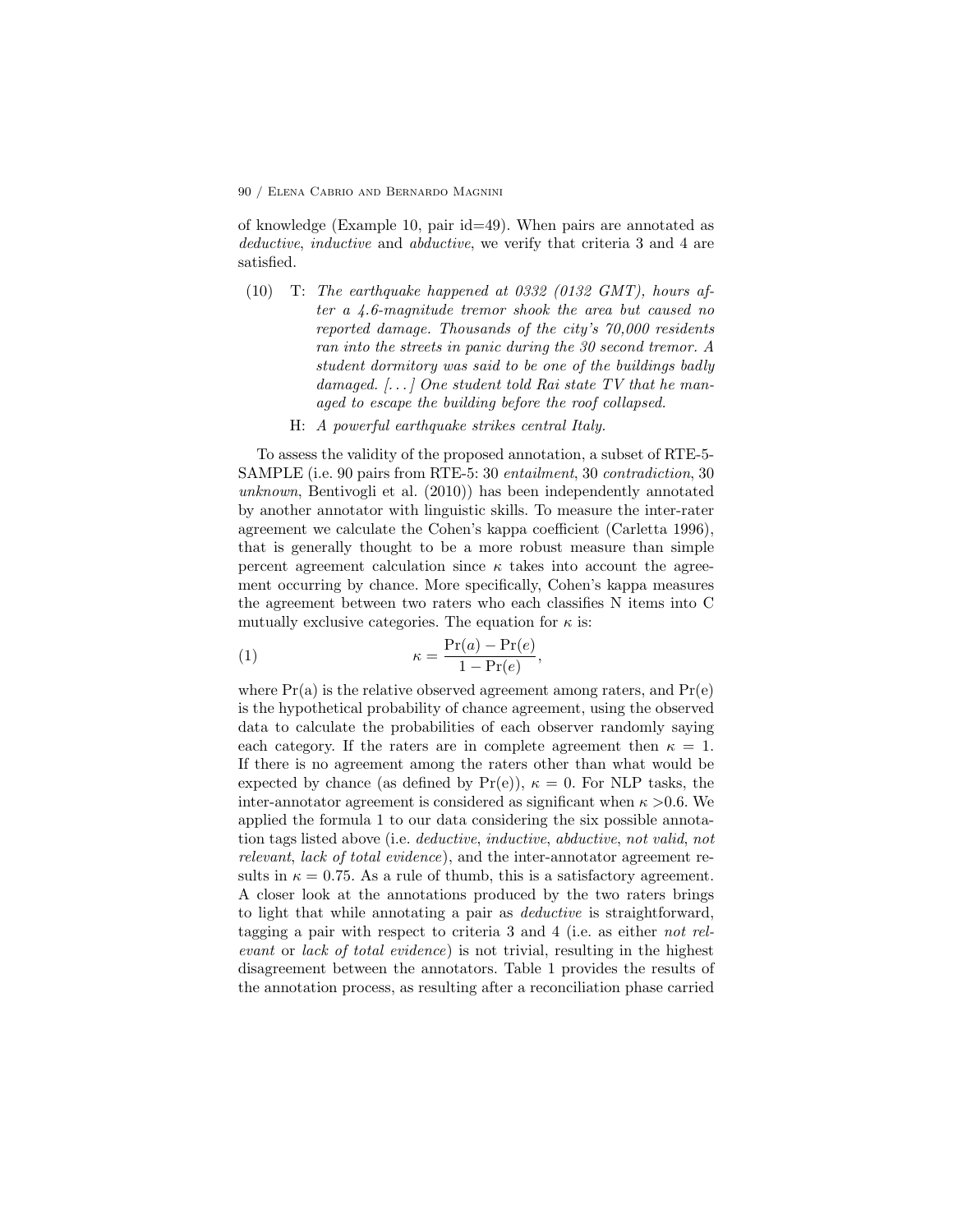| Argument types            |                                                                                                                             |            | RTE pairs                                               |       |                                       |  |
|---------------------------|-----------------------------------------------------------------------------------------------------------------------------|------------|---------------------------------------------------------|-------|---------------------------------------|--|
|                           |                                                                                                                             | <b>TOT</b> | $_{\rm Ent}$                                            | Contr | $\overline{\text{Unk}}$               |  |
| Deductive                 |                                                                                                                             | 86         | 86                                                      |       |                                       |  |
| Inductive                 | statistical syllogism<br>statistical generalization<br>inductive generalization<br>simple induction<br>analogy<br>causality | 31         | $\Omega$<br>$\overline{2}$<br>5<br>11<br>$\overline{2}$ |       | $\overline{2}$<br>$\overline{2}$<br>3 |  |
| Abductive                 |                                                                                                                             | 22         | 10                                                      |       | 12                                    |  |
| not valid                 |                                                                                                                             | 47         | 0                                                       | 47    | $\Omega$                              |  |
| $\overline{not}$ relevant |                                                                                                                             | 21         | $\Omega$                                                | 0     | 21                                    |  |
| lack of total evidence    |                                                                                                                             | 36         | $\Omega$                                                | 3     | 33                                    |  |
|                           | <b>TOTAL</b>                                                                                                                | 243        | 117                                                     | 51    | 75                                    |  |

# TABLE 1: Distribution of inferential phenomena in RTE-5-SAMPLE.

out by the annotators.

The four criteria for argument evaluation that we have applied to TE pairs have highlighted that Textual Entailment involves both deductive, inductive and abductive arguments, the first ones prevailing numerically on the other two (as can be seen in Table 1, 73% of the positive entailment pairs are deductive arguments). In particular, positive *entailment* pairs can be deductive arguments, inductive arguments with a strong inductive probability or abductive arguments. On the contrary, (almost) all *contradiction* pairs are invalid arguments (the premises do not support the conclusion). *Unknown* pairs can be either inductive arguments with a low inductive probability (i.e. 12%), abductive arguments (i.e. 16%), arguments committing the fallacy of relevance (i.e. 28%), or arguments committing the fallacy of suppressed evidence (44%). In general, abductive arguments are very infrequent in RTE data set, and can result both in entailment or in unknown pairs.

As introduced in Section 3.1, relevance is an essential criterion, even if simplifying assumptions have been made by RTE organizers (i.e. the same meaning of entities mentioned in T and H is assumed). The criterion of total evidence relates to the problem of background knowledge, since incomplete arguments require new evidence both to validate or invalidate the conclusion. The motivation underlying the proposal of a generic framework to model language variability has been source of misunderstandings, since the definition of TE does not set a clear distinction line between linguistic knowledge and world knowledge that is involved in such kind of reasoning. In the Recognizing Textual Entailment challenge, strategies to deal with this issue have been outlined, partially guided by reasons of convenience for the task definition. They will be discussed in the next section.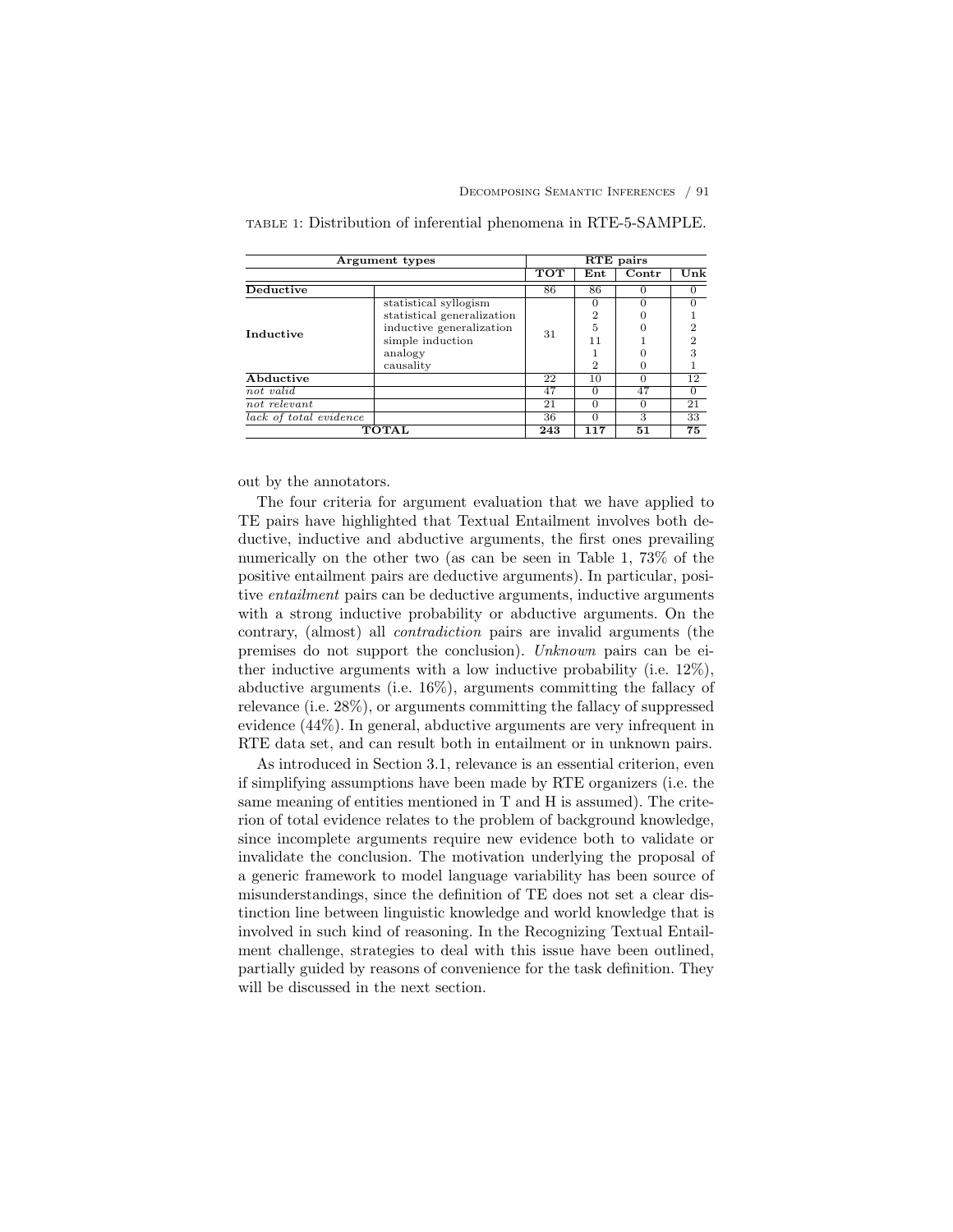# 4 Analyzing semantic inferences by linguistic and knowledge phenomena

This section analyses semantic inferences according to the linguistic and background knowledge phenomena present in both the premises and the conclusion of an argument, that are required to support the reasoning process. The goal is twofold: on one side, we aim at providing a fine-grained and data-driven classification of the linguistic and knowledge phenomena underlying the inference process. On the other hand, showing the distribution of such phenomena in real data gives indications on the expected capabilities of Textual Entailment systems.

# 4.1 Phenomena identification and classification

In line with the TE framework, addressing the inference task at a textual level opens different and new challenges from those encountered in formal deduction systems, where the arguments are already expressed in some formal meaning representation (e.g. first order logic) in the input. To identify implications in natural language sentences, automatic systems are therefore asked to deal with inductive reasoning, lexical semantic knowledge, and variability of linguistic expressions (Bos and Markert 2006). Indeed, language variability manifests itself at different levels of complexity, and involves almost all linguistic phenomena of natural languages, including lexical, syntactic and semantic variation.

Although different levels of granularity can be used to define the inference sub-problems, we decided to group the phenomena using both fine-grained categories and broader categories (Bentivogli et al. 2010). Macro categories are defined referring to widely accepted linguistic categories in the literature (Garoufi 2007), and to the inference types typically addressed in RTE systems: lexical, syntactic, lexical-syntactic, discourse and reasoning. Each macro category includes fine-grained phenomena, listed below. This list is not exhaustive and reflects the phenomena we detected in the sample of RTE-5 pairs we analyzed.<sup>17</sup>

- . *lexical:* identity, format,<sup>18</sup> acronymy, demonymy, synonymy, semantic opposition, hyperonymy, geographical knowledge;
- . *lexical-syntactic:* nominalization/verbalization, causative, paraphrase, transparent heads;
- . *syntactic:* negation, modifier, argument realization, apposition, list, coordination, active/passive alternation;

<sup>&</sup>lt;sup>17</sup>A definition of the listed phenomena, and examples for each category are available here: http://www-sop.inria.fr/members/Elena.Cabrio/resources.html

<sup>&</sup>lt;sup>18</sup>Normalization of temporal or spatial expressions.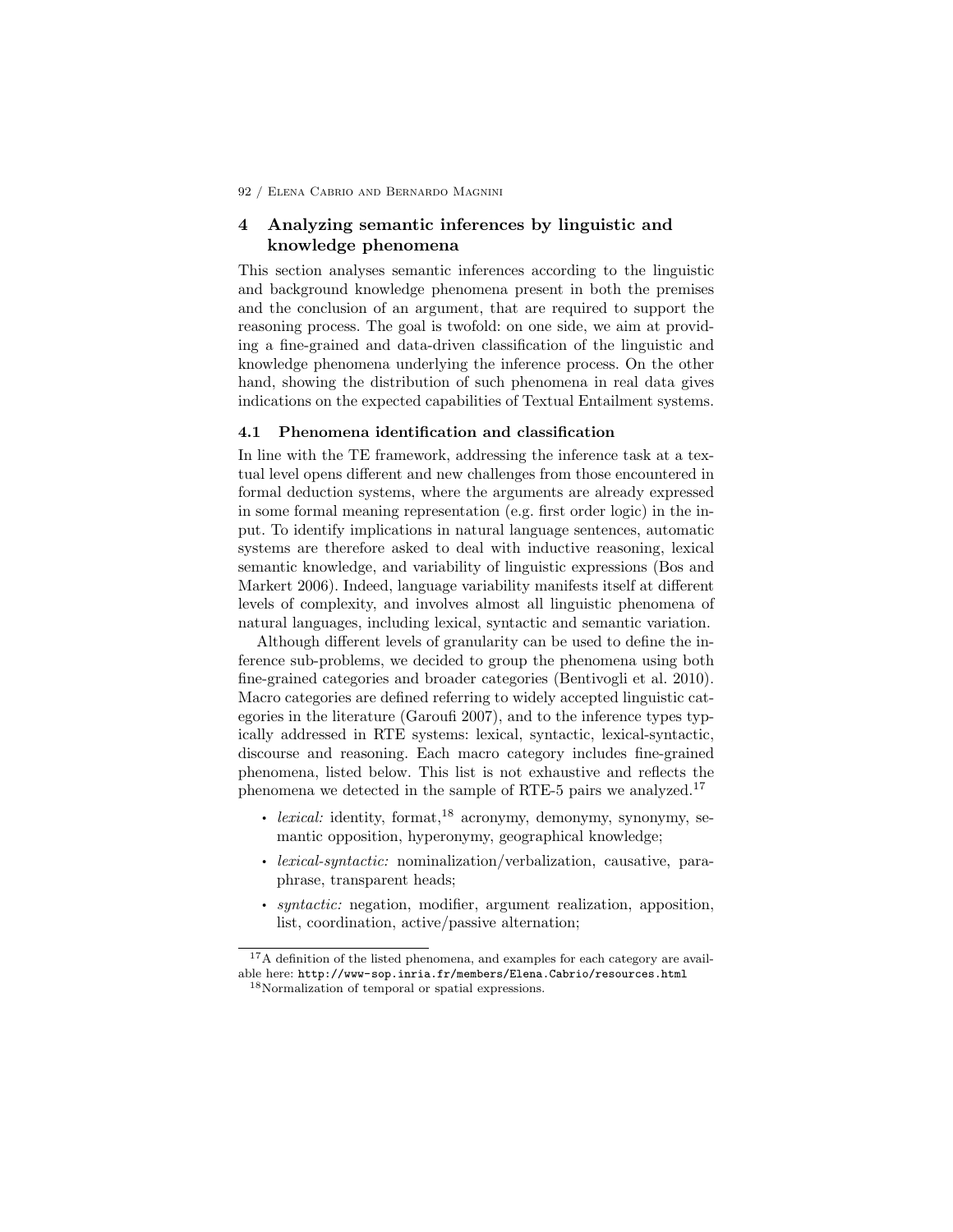- . *discourse:* coreference, apposition, zero anaphora, ellipsis, statements;
- . *reasoning:* apposition, modifiers, genitive, relative clause, elliptic expressions, meronymy, metonymy, membership/representativeness, reasoning on quantities, temporal and spatial reasoning, all the general inferences using background knowledge.

Some phenomena (e.g. apposition) can be classified in more than one macro category, according to their specific occurrence in the text. For instance, in Example 11 the apposition is considered as syntactic, while in Example 12 the apposition is classified into the category reasoning.

- (11) T: *The government of Niger and Tuareg rebels of the Movement of Niger People for Justice (MNJ) have agreed to end hostilities [. . . ].*
	- H: *MNJ is a group of rebels.*
- (12) T: *Ernesto, now a tropical storm, made landfall along the coastline of the state of North Carolina [. . . ].*
	- H: *Ernesto is the name given to a tropical storm.*

World knowledge is an omni-pervasive phenomenon (as discussed in Section 3.2). It has not been categorized separately.

### 4.2 Empirical analysis on RTE-5-SAMPLE

In order to assess the feasibility of the proposed approach, we annotated RTE-5-SAMPLE (described in Section 2), with the categories of entailment phenomena described in Section 4.1. The annotation has been carried out by two annotators with linguistic skills and inter-annotator agreement has been calculated on a subset of the annotated pairs<sup>19</sup> (i.e. 90 pairs, randomly extracted from the sample, and balanced with respect to *entailment*, *contradiction* and *unknown* pairs). A first measure of *complete* agreement was considered, counting when judges agree on all phenomena present in a given original T-H pair. The complete agreement on the full sample amounts to 64.4% (58/90 pairs). In order to account for partial agreement on the set of phenomena present in the T-H-pairs, we used the *Dice coefficient* (Dice 1945).<sup>20</sup> The Dice

<sup>19</sup>Same sample used to calculate the inter annotator agreement in Section 3.2.

<sup>&</sup>lt;sup>20</sup>The *Dice coefficient* is a typical measure used to compare sets in IR and is also used to calculate inter-annotator agreement in a number of tasks where an assessor is allowed to select a set of labels to apply to each observation. In fact, in these cases, and in ours as well, measures such as the widely used *K* are not good to calculate agreement. This is because K only offers a dichotomous distinction between agreement and disagreement, whereas what is needed is a coefficient that also allows for partial disagreement between judgments.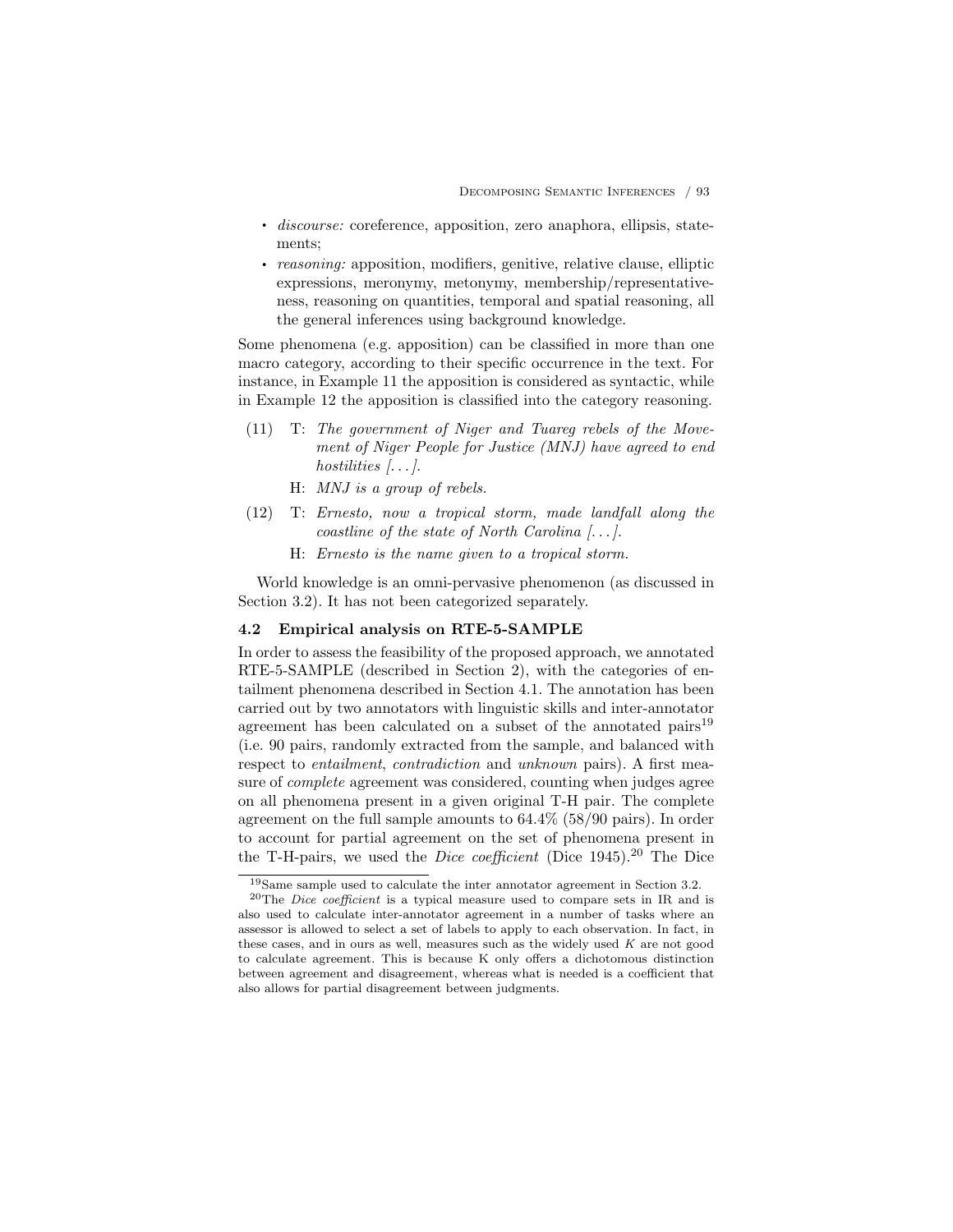coefficient is computed as follows:

 $Dice = 2C/(A + B)$ 

where C is the number of common phenomena chosen by the annotators, while A and B are respectively the number of phenomena detected by the first and the second annotator. Inter-annotator agreement on the whole sample amounts to 0.78. Overall, we consider this value high enough to demonstrate the stability of the (micro and macro) phenomena categories, thus validating their classification model. Table 2 shows inter-annotator agreement rates grouped according to the type of the original pairs, i.e. *entailment*, *contradiction* and *unknown* pairs.

The highest percentage of *complete* agreement is obtained on *unknown* pairs. This is due to the fact that since the H in *unknown* pairs typically contains information which is not present in (or inferable from) T, for 19 pairs out of 30 both the annotators agreed that no linguistic phenomena relating T to H could be detected.

TABLE 2: Agreement measures on linguistic phenomena per entailment type.

|               | Complete | Partial (Dice) |
|---------------|----------|----------------|
| entailment    | $60\%$   | 0.86           |
| contradiction | 57%      | 0.75           |
| unknoun       | $76\%$   | 0.68           |

With respect to the Dice coefficient, the highest inter-annotator agreement can be seen for the *entailment* pairs, whereas the agreement rates are lower for *contradiction* and *unknown* pairs. This is due to the fact that for the *entailment* pairs, all the single phenomena are directly involved in the entailment relation, making their detection straightforward. On the contrary, in the original *contradiction* and *unknown* pairs not only the phenomena directly involved in the contradiction/unknown relation are to be detected, but also those preserving the entailment, which do not play a direct role on the relation under consideration (contradiction/unknown) and are thus more difficult to identify. To clarify this aspect, let's consider Example 13 (pair 125, marked as *contradiction*).

- (13) T: *Mexico's new president, Felipe Calderon, seems to be doing all the right things in cracking down on Mexico's drug traffickers. He's appointed new people to key military*  $|...|$ 
	- H: *Felipe Calderon is the outgoing President of Mexico.*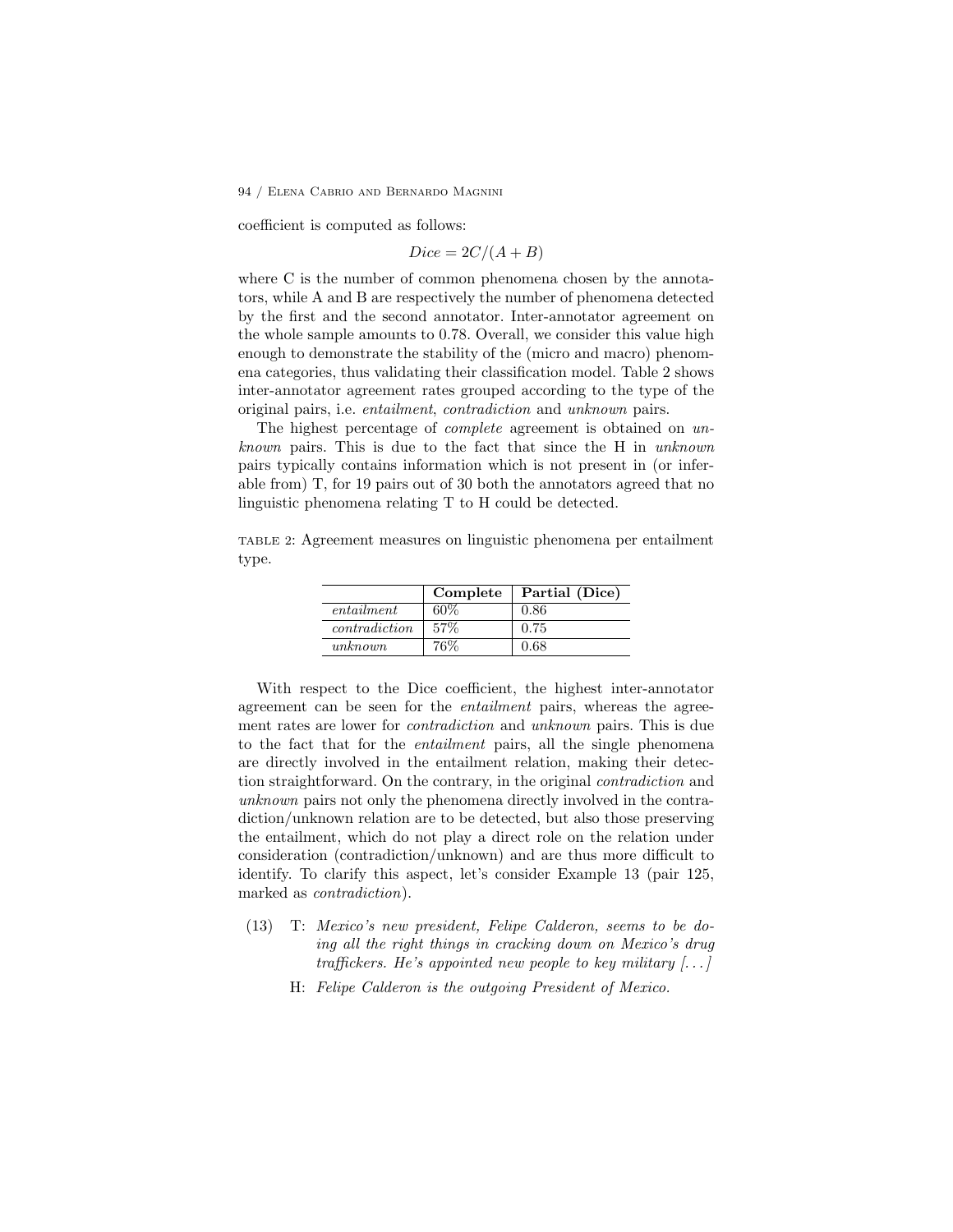The phenomena that should be detected in order to correctly judge the pair are: *argument realization*, *apposition* and *semantic opposition*. While the phenomenon that triggers the contradiction is the semantic opposition, (*new*  $\Rightarrow$  *ongoing*) the other two phenomena contribute to the inference process, and should be taken into consideration to reach a decision about the entailment label. Contrary to the semantic opposition, in this example both the argument realization (*Mexico's new president*  $\Rightarrow$  *new president of Mexico*) and the apposition (*Mexico's new president Felipe Calderon*  $\Rightarrow$  *Felipe Calderon is Mexico's new president*) would support the entailment.

The distribution of the phenomena present in RTE-5-SAMPLE, as resulting after a reconciliation phase carried out by the annotators, is shown in Table 3. The total number of occurrences of each specific phenomenon is given in the Column *TOT*, while in the next columns we report the number of occurrences of each specific phenomenon in *entailment* pairs (Column *E*), and in negative examples, i.e. *contradiction* and *unknown* pairs (Columns *C* and *U*, respectively).

A number of remarks can be made on the data presented in Table 3. Both macro categories and fine-grained phenomena are well represented but show a different absolute frequency: some have a high number of occurrences, whereas some others occur very rarely. To highlight the main features and the points of strengths of our annotation strategy, we compare it with two relevant works in the literature, i.e. Garoufi (2007) and Sammons et al. (2010).

In Garoufi (2007), a scheme for manual annotation of textual entailment data sets (ARTE) is proposed, with the aim of highlighting a wide variety of entailment phenomena in the data. ARTE views the entailment task in relation to three levels, i.e. *Alignment*, *Context* and *Coreference*, according to which 23 different features for positive entailment annotation are extracted. Each level is explored in depth for the positive entailment cases, while for the negative pairs a more basic and elementary scheme is conceived. The ARTE scheme has been applied to the complete positive entailment RTE-2 test set (400 pairs, i.e. 100 pair of each task), and to a random 25% portion of the negative entailment test set, equally distributed among the four tasks (100 pairs, i.e. 25 pairs of each task). *Reasoning* is the most frequent feature appearing altogether in 65.75% of the annotated pairs: this indicates that a significant portion of the data involves deeper inferences. The combination of the entailment features is analyzed together with the entailment types and their distribution in the data.

More recently, Sammons et al. (2010) carried out an annotation work that is very similar in spirit to the approach proposed in Bentivogli et al.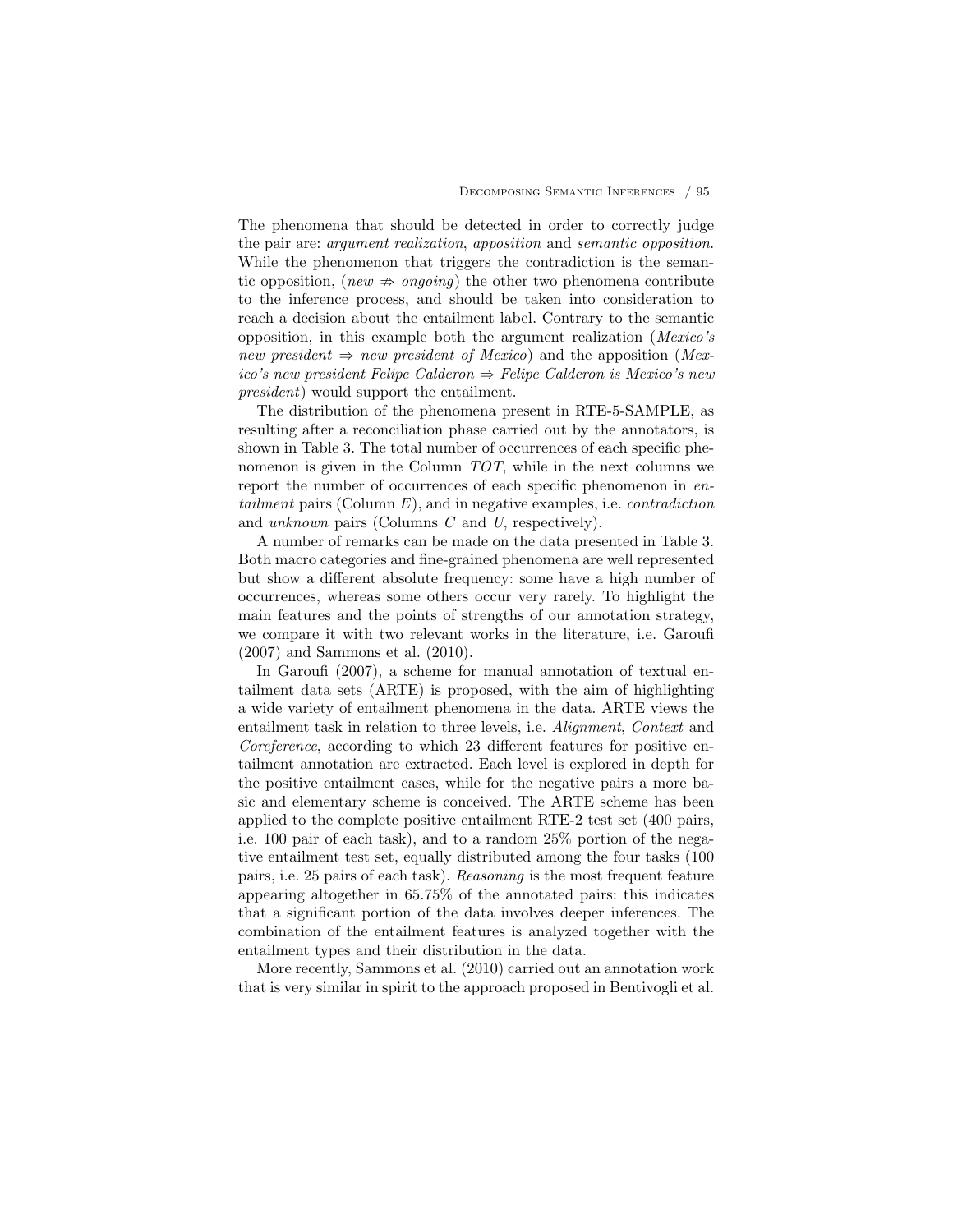| Phenomena                    | <b>RTE Pairs</b> |                           |                           |                    |  |
|------------------------------|------------------|---------------------------|---------------------------|--------------------|--|
|                              | <b>TOT</b>       | E                         | C                         | U                  |  |
| Lexical:                     | 60               | 38                        | 18                        | $\overline{\bf 4}$ |  |
| Identity/mismatch            | 8                | $\overline{2}$            | 6                         | $\overline{0}$     |  |
| Format                       | $\overline{2}$   | $\overline{0}$            | $\overline{2}$            | $\overline{0}$     |  |
| Acronymy                     | 7                | 6                         | $\mathbf{1}$              | $\overline{0}$     |  |
| Demonymy                     | $\overline{4}$   | $\overline{4}$            | $\overline{0}$            | $\overline{0}$     |  |
| Synonymy                     | 18               | 14                        | $\overline{3}$            | ī                  |  |
| Semantic opposition          | $\overline{4}$   | $\boldsymbol{0}$          | $\overline{4}$            | $\boldsymbol{0}$   |  |
| Hypernymy                    | 13               | 9                         | $\overline{1}$            | 3                  |  |
| Geographical knowledge       | $\overline{4}$   | $\overline{\overline{3}}$ | $\overline{1}$            | $\overline{0}$     |  |
|                              |                  |                           |                           |                    |  |
| Lexical-syntactic:           | 38               | 29                        | 5                         | $\overline{\bf 4}$ |  |
| Transparent head             | $\overline{4}$   | $\overline{2}$            | $\overline{1}$            | 1                  |  |
| Nominalization/verbalization | $\overline{11}$  | 7                         | 3                         | 1                  |  |
| Causative                    | $\mathbf{1}$     | $\overline{0}$            | $\mathbf{1}$              | $\overline{0}$     |  |
| Paraphrase                   | $\overline{22}$  | $\overline{20}$           | $\overline{0}$            | $\overline{2}$     |  |
|                              |                  |                           |                           |                    |  |
| Syntactic:                   | 133              | 98                        | 28                        | 7                  |  |
| Negation                     | 1                | $\overline{0}$            | 1                         | $\overline{0}$     |  |
| Modifier                     | 31               | 24                        | $\overline{\overline{3}}$ | $\overline{4}$     |  |
| <b>Argument Realization</b>  | 26               | 21                        | $\overline{4}$            | 1                  |  |
| Apposition                   | 55               | 40                        | 15                        | $\overline{0}$     |  |
| $_{\rm List}$                | $\overline{1}$   | 1                         | $\boldsymbol{0}$          | $\overline{0}$     |  |
| Coordination                 | 10               | 7                         | $\mathbf{1}$              | $\overline{2}$     |  |
| Active/Passive alternation   | 9                | 5                         | $\overline{4}$            | $\overline{0}$     |  |
|                              |                  |                           |                           |                    |  |
| Discourse:                   | 108              | 72                        | 26                        | 10                 |  |
| Coreference                  | 64               | 43                        | 15                        | 6                  |  |
| Apposition                   | $\overline{4}$   | $\overline{4}$            | $\overline{0}$            | $\overline{0}$     |  |
| Anaphora Zero                | 26               | 17                        | 5                         | $\overline{4}$     |  |
| Ellipsis                     | 9                | 5                         | $\overline{4}$            | $\overline{0}$     |  |
| Statements                   | 5                | $\overline{\overline{3}}$ | $\overline{2}$            | $\overline{0}$     |  |
|                              |                  |                           |                           |                    |  |
| Reasoning:                   | 147              | 91                        | 43                        | 13                 |  |
| Apposition                   | 4                | 3                         | 1                         | 0                  |  |
| Modifier                     | $\overline{4}$   | $\overline{4}$            | $\overline{0}$            | $\overline{0}$     |  |
| Genitive                     | $\overline{2}$   | $\mathbf{1}$              | $\mathbf{1}$              | $\boldsymbol{0}$   |  |
| Relative Clause              | $\overline{2}$   | $\overline{1}$            | $\overline{1}$            | $\overline{0}$     |  |
| <b>Elliptic Expression</b>   | $\overline{1}$   | $\overline{1}$            | $\overline{0}$            | $\overline{0}$     |  |
| Meronymy                     | 6                | 3                         | $\overline{2}$            | 1                  |  |
| Metonymy                     | $\overline{4}$   | $\overline{4}$            | $\overline{0}$            | $\overline{0}$     |  |
| Membership/representative    | $\overline{2}$   | $\overline{2}$            | $\overline{0}$            | $\overline{0}$     |  |
| Quantity                     | $\overline{9}$   | 3                         | 5                         | $\overline{1}$     |  |
| Temporal                     | $\overline{5}$   | $\overline{2}$            | $\overline{1}$            | $\overline{2}$     |  |
| Spatial                      | 1                | $\overline{1}$            | $\overline{0}$            | $\overline{0}$     |  |
| Common background/           |                  |                           |                           |                    |  |
| general inferences           | 107              | 66                        | 32                        | 9                  |  |
|                              |                  |                           |                           |                    |  |
| <b>TOTAL</b>                 | 486              | 328                       | 120                       | 38                 |  |

TABLE 3: Distribution of linguistic phenomena in T-H original pairs (RTE-5-SAMPLE).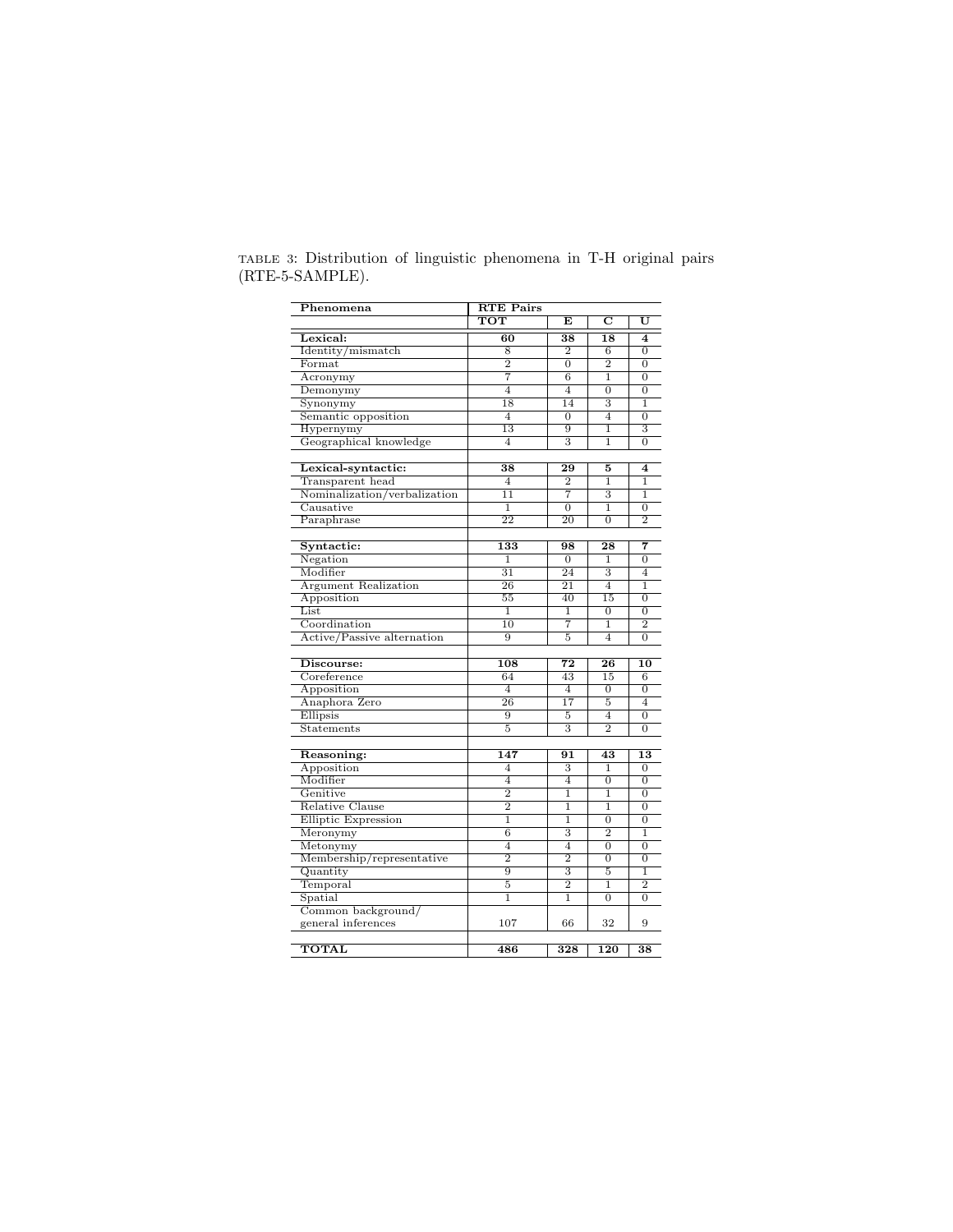(2010), and that we extend in this work. Highlighting the need of resources for solving textual inference problems in the context of RTE, the authors challenge the NLP community to contribute to a joint, long term effort in this direction, making progress both in the analysis of relevant linguistic phenomena and their interaction, and developing resources and approaches that allow more detailed assessment of RTE systems. The authors propose a linguistically-motivated analysis of entailment data, based on a step-wise procedure to resolve entailment decision, by first identifying parts of T that match parts of H, and then identifying connecting structures. Their inherent assumption is that the meanings of T and H could be represented as sets of n-ary relations, where relations could be connected to other relations (i.e. could take other relations as arguments). The authors carried out a feasibility study applying the procedure to 210 examples from RTE-5 (the same that we also included in RTE-5-SAMPLE), marking for each example the entailment phenomena that are required for the inference.<sup>21</sup>

Both our annotation methodology and the ones adopted in these related works attempt to align (or transform) textual snippets of T into H, highlighting all the phenomena that trigger such alignment (or transformation). We all consider levels beyond bags of words, taking syntactic structure into account (depending on the granularity of the phenomena). The direction of the alignment is from H to T, so that H is covered exhaustively while T may contain irrelevant parts that are not aligned. Differently from Sammons et al.  $(2010)$ , both the annotation we and Garoufi (2007) provide consists in marking the phenomena in the text allowing an easy individuation and their isolation. With respect to the choice of the categories to cluster the phenomena, our work is more similar to Garoufi (2007), since we both rely on more "standard" linguistic categories, even if our classification is more fine-grained (they cluster their categories according to three upper levels, i.e. *Alignment*, *Context* and *Coreference*).

Sammons et al. (2010) propose instead an ontology of phenomena that is iteratively hypothesized and refined while proceeding in the annotation phase, with the goal of identifying: *i)* the roles for background knowledge in terms of domains and general inference steps, *ii)* the linguistic phenomena involved in representing the same information in different ways, or  $iii)$  detecting the key differences in two similar fragments. The resulting set of labels have less strict definitions with respect to well-established linguistic categories, and are often not very intuitive to understand. More recently, their Entailment Phenomena

 $^{21}$ https://agora.cs.illinois.edu/display/rtedata/Annotation+Resources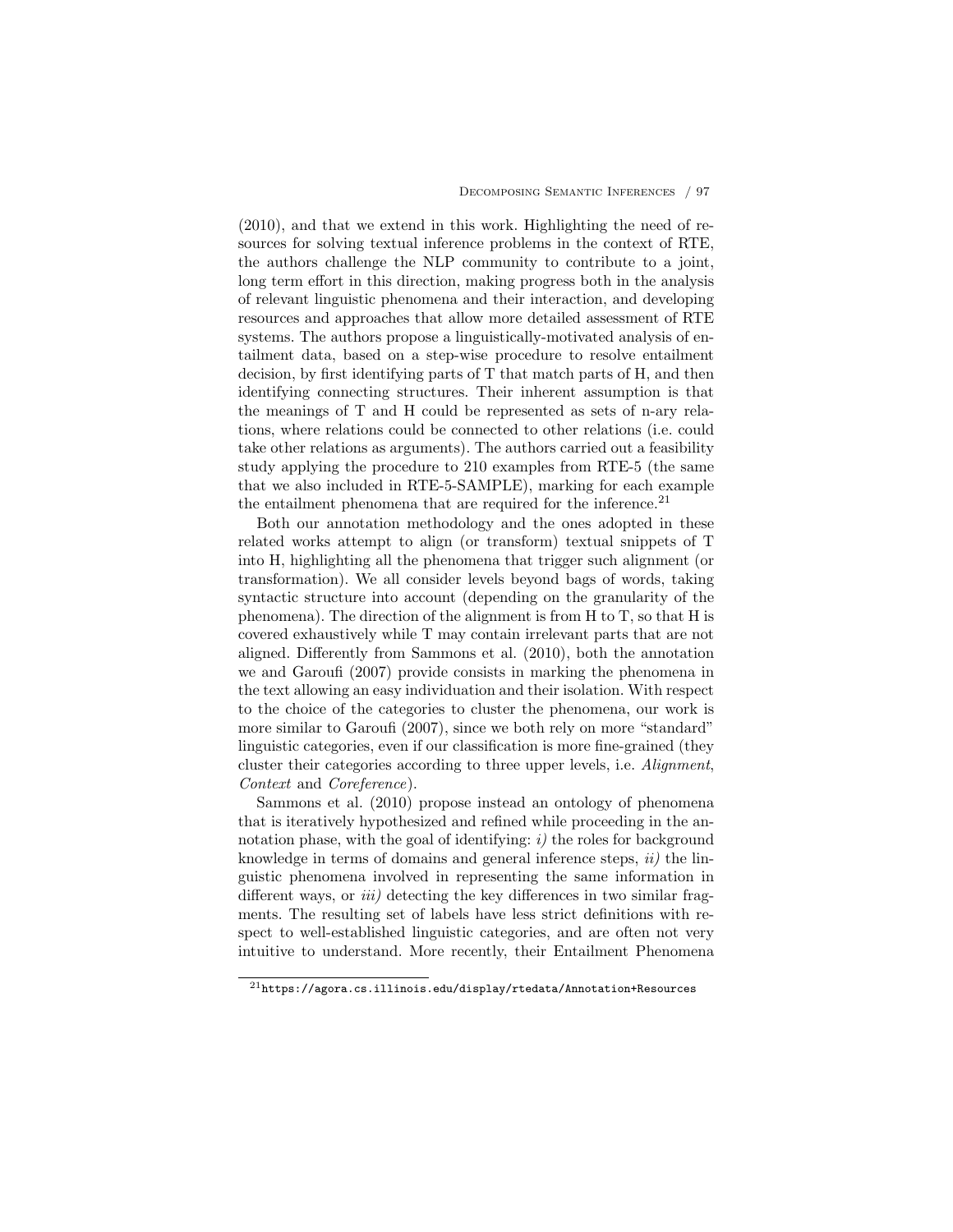Ontology has been revised, and the new proposed annotation adopts more standard labels.<sup>22</sup> Since their categories are not mutually exclusive (and some levels of annotation are transversal with respect to the others, e.g. *domain*), their classification of the phenomena turns out to be more fuzzy, and complex to map on ours for a comparison. Another difference with respect to our approach lies in the fact that we annotate only the differences between  $T$  and  $H$  (i.e. if two fragments are equal in T and H we do not consider them), while they annotate also the cases of equal Named Entities (NE) in the two sentences.

For instance, given Example 14 (pair 6), we annotate it with one linguistic phenomenon, i.e. *syntax:modifier* (*respected traditional healer*  $\Rightarrow$  *healer*), while Sammons et al. (2010) annotate it as  $hyp\_has\_NE$ and *work* (to identify the domain). According to our intuition, in this case their annotation fails to circumscribe the phenomenon that should actually be tackled by a TE system to solve the entailment and provide the correct label to the pair.

- (14) T: *Rain is pelting down on Do˜na Porcela's treatment room in Puerto Cabezas, the main town on Nicaragua's Northern Caribbean coast. [. . . ] Do˜na Porcela is a respected traditional healer here and the bottles are filled with her secret medicinal potions. [. . . ]*
	- H: *Do˜na Porcela is a healer.*

Differently from our approach, both Garoufi (2007) and Sammons et al. (2010) add a list of phenomena that are peculiar to negative cases. The former classifies the negative entailment cases into three major categories, according to the most prominent and direct reason why the entailment cannot be established. In particular, they focus on the single phenomenon that they consider as the most obvious "trap" for systems (and humans) judging the entailment. In those negative examples, they do not consider all the other phenomena that are part of the inference process (as we do), omitting some steps that are required while reasoning on such pairs. Also Sammons et al. (2010) define an apriori polarity of the phenomena, adding a set of categories for the negative entailment phenomena, or for missing relations between T and H (e.g. *missing modifier*, or *missing argument*).

In our approach the linguistic categories are neutral (except *semantic opposition*), and we detect the polarity of the phenomena from their occurrences in the data, depending on whether the phenomenon sup-

 $^{22}$ https://wiki.engr.illinois.edu/display/rtedata/Revised+Entailment+ Phenomena+Ontology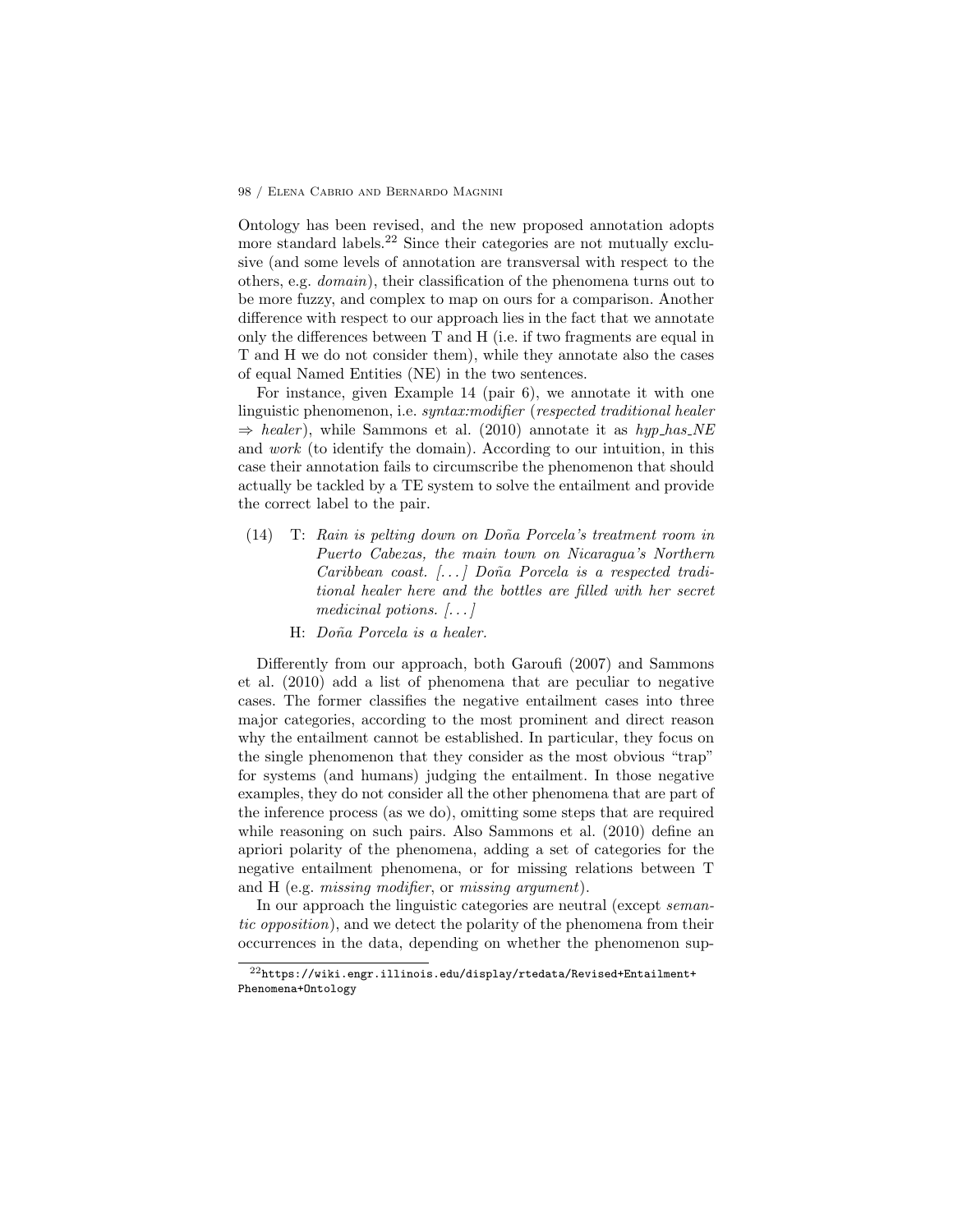ports the entailment or the contradiction judgment in a certain pair. For instance, in example 14 the phenomenon *syntax:modifier* supports the entailment relation (*respected traditional healer*  $\Rightarrow$  *healer*), but if T and H were inverted, it would have triggered a negative judgment (i.e. *healer*  $\Rightarrow$  *respected traditional healer*).

As in Garoufi (2007), our study confirms that a huge amount of background knowledge and reasoning is required to face the RTE task, given the fact that phenomena belonging to the category *reasoning* are the most frequent. LoBue and Yates (2011) have attempted to characterize them proposing 20 categories of common-sense knowledge that are prevalent in TE. Their categories can be loosely organized into *formbased* categories (e.g. *cause and effect*, *simultaneous conditions*) and *content-based* categories (e.g. *arithmetic*, *has parts)*. While some of their fine-grained categories can be mapped to ours (e.g. *arithmetic*=*quantity* and *has parts*= *meronymy*), we plan to extend our annotation of the *reasoning* phenomena adopting some of the labels they propose, to subcategorize the phenomena we annotated as *reasoning:general inference*.

### 5 Analyzing semantic inference by decomposition

Basing ourselves on the classification of the phenomena previously described, in this section we go a step further, and decompose the complexity of TE focusing on single phenomena involved in the inference process. Our goal is to better understand the relations between the entailment judgments supported by each linguistic phenomenon in isolation and the overall judgment of the pair in which it occurs.

### 5.1 Towards total evidence

The underlying idea is to create *atomic pairs*, i.e. T-H pairs where a phenomenon relevant to the inference task is highlighted and isolated,<sup>23</sup> on the basis of the phenomena which are actually present in the RTE T-H pairs. As claimed before, one of the advantages of testing the proposed methodology on RTE data consists of the fact that the actual distribution of the linguistic phenomena involved in the entailment relation emerges. In Section 4.1 we proposed a classification of the phenomena we detected while analyzing a sample of RTE pairs, and we decided to group them using both fine-grained categories and broader categories. Grouping specific phenomena into macro categories would allow us to create specialized data sets of atomic pairs representing those phenomena, containing enough pairs to train and test

<sup>23</sup>In Bentivogli et al. (2010), atomic T-H pairs are referred as *monothematic* pairs. In this work we decided to switch the terminology to be compliant with the theoretical framework we propose.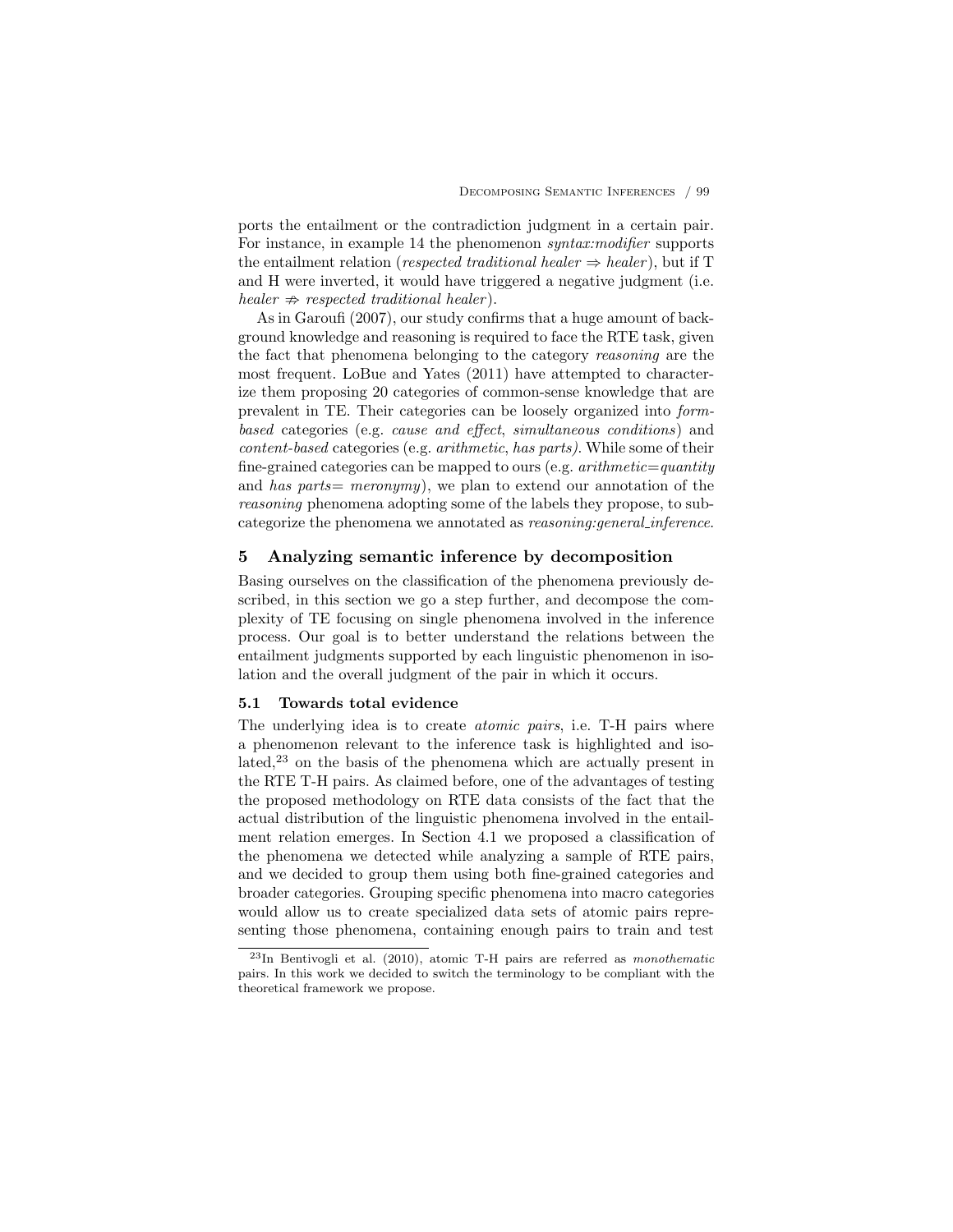TE systems. Macro categories are defined referring to widely accepted linguistic categories in the literature (Garoufi 2007), and to the inference types typically addressed in RTE systems: lexical, syntactic, lexical-syntactic, discourse and reasoning.

Moreover, we assume that humans have knowledge about the linguistic phenomena relevant to TE, and that such knowledge can be expressed through *entailment rules* (Szpektor et al. 2007). An entailment rule is either a directional or bidirectional relation between two sides of a pattern, corresponding to text fragments with variables (typically phrases or parse sub-trees, according to the granularity of the phenomenon they formalize). The left-hand side of the pattern (LHS) entails the rights-hand side (RHS) of the same pattern under the same variable instantiation. In addition, a rule may be defined by a set of constraints, representing variable typing (e.g. PoS, NE type) and relations between variables, which have to be satisfied for the rule to be correctly applied. For instance, the entailment rule for demonyms can be expressed as:

Pattern:  $XY \Leftarrow / \Rightarrow X(is)$  *from Y* Constraint: *DEMONYMY* (*X, Z*)  $TYPE(X) = ADJ_NATIONALITY$ ;  $TYPE(Z) = GEO$ 

meaning that *X Y* entails *<sup>Y</sup> is from <sup>Z</sup>* if there is a *entailment* relation of demonymy between x and y, where x is an adjective expressing a nationality and z is a geographical entity (e.g. *A team of European astronomers*  $\Leftarrow$  /  $\Rightarrow$  *A team of astronomers from Europe*, pair 205). The entailment rules for a certain phenomenon aim to be as general as possible, but for the cases in which the semantics of the words is essential (e.g. general inference), text snippets extracted from the data are used. Different rules can be needed in order to formalize the variants in which the same phenomenon occurs in the pairs. For example, the following entailment rules both formalize the phenomenon of apposition (syntax):

- a) Pattern:  $XY \Leftrightarrow YX$ Constraint: *APPOSITION* (*Y,X*)
- b) Pattern:  $X, Y \Leftrightarrow Y$  *is* X Constraint: *APPOSITION* (*Y,X*)

Given such basic concepts, the procedure for the creation of atomic pairs we propose consists of a number of steps carried out manually. We start from a T-H pair taken from the RTE data sets and we decompose T-H in a number of atomic pairs T-*Hi*, where T is the original Text and  $H_i$  are Hypotheses created for each linguistic phenomenon relevant for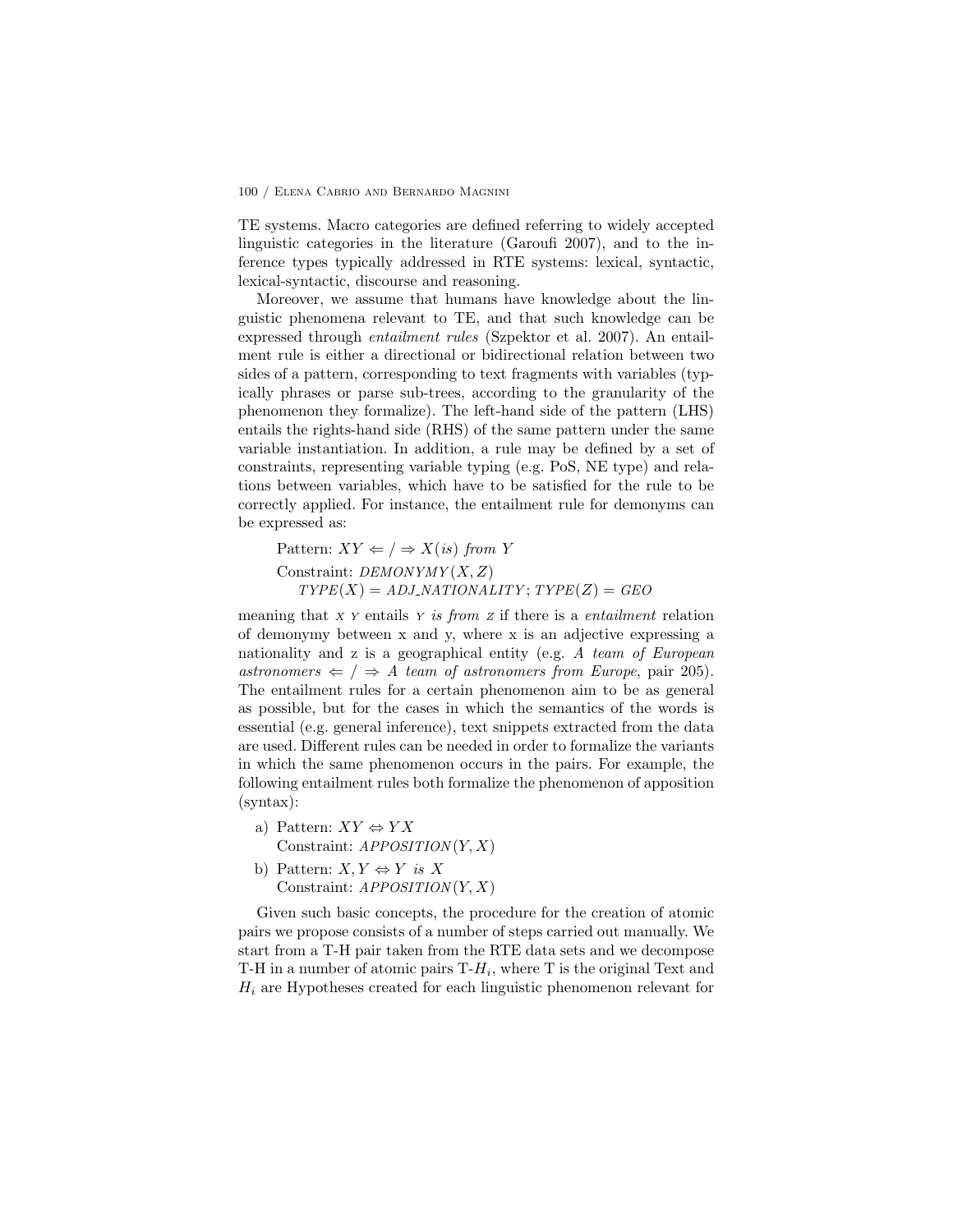judging the entailment relation in T-H. The procedure is schematized in the following steps:

- 1. individuate the linguistic phenomena which contribute to the entailment in T-H
- 2. For each phenomenon *i*:
	- (a) individuate a general entailment rule  $r_i$  for the phenomenon *i*, and instantiate the rule using the portion of T which expresses *i* as the LHS of the rule, and information from H on *i* as the RHS of the rule.
	- (b) substitute the portion of T that matches the LHS of  $r_i$  with the RHS of *ri*.
	- (c) consider the result of the previous step as  $H_i$ , and compose the atomic pair  $T - H_i$ . Mark the pair with phenomenon *i*.
- 3. Assign an entailment judgment to each atomic pair.

After applying this procedure to the original pairs, all the atomic  $T - H_i$  pairs relative to the same phenomenon *i* should be grouped together in a data set specialized for phenomenon *i*.

In the following, some examples of the application of the procedure to RTE pairs, namely entailment, contradiction and unknowns pairs are illustrated.

# Decomposing entailment pairs.

Table 4 shows the decomposition of an original entailment pair (pair 199) into atomic pairs. In step 1 of the method, the phenomena (i.e. modifier, coreference, transparent head and general inference) are considered relevant to the entailment between T and H. In the following, we apply the procedure step by step to the phenomenon we define as modifier. In step 2a the general rule:

| Entailment rule: | modifier                |
|------------------|-------------------------|
| Pattern:         | $X Y \Leftrightarrow Y$ |
| Constraint:      | MODIFIER(X, Y)          |
| Probability:     |                         |

is instantiated (*The tiny Swiss canton*  $\Rightarrow$  *The Swiss canton*), while in step 2b the substitution in T is carried out (*The Swiss canton of Appenzell Innerrhoden has voted to prohibit [. . . ]*).

In step 2c the atomic pair  $T - H_1$  is composed and marked as *modifier* (macro-category *syntactic*). Finally, in step 3, this pair is judged as *entailment*. Step 2 (a, b, c) is then repeated for all the phenomena individuated in that pair in step 1.

The same token can be an instance of several different phenomena. In such cases, in order to create an atomic H for each phenomenon, the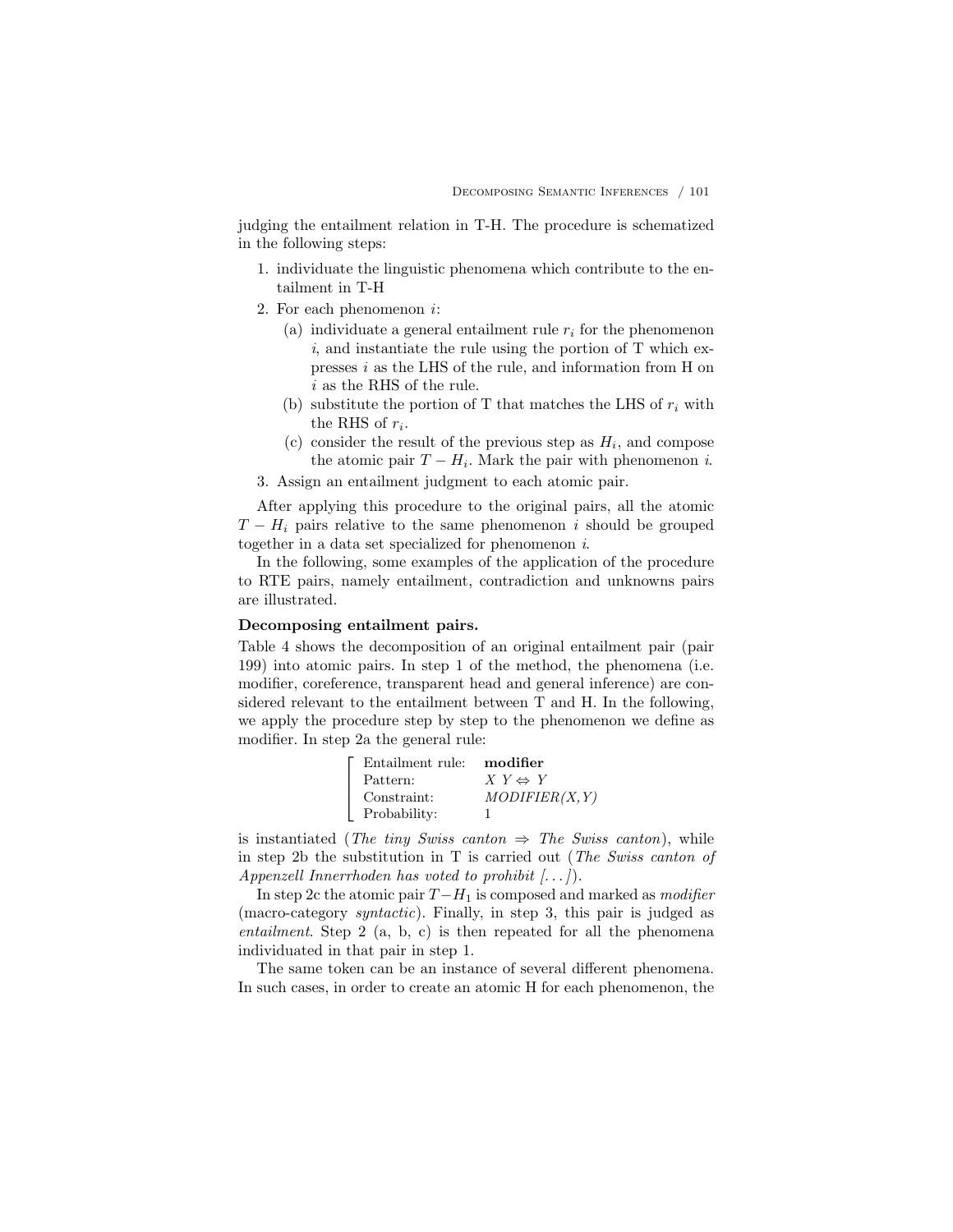method is applied recursively. It means that after applying it once to the first phenomenon of the chain (thereby creating the pair  $T - H_i$ ), it is applied again to  $H_i$  (that becomes T') to solve the second phenomenon of the chain (creating the pair  $T' - H_i$ ).

# Decomposing contradiction pairs.

Table 5 shows the decomposition of an original contradiction pair (pair 125) into atomic pairs. In step 1 both the phenomena that preserve the entailment and the phenomena that break the entailment rules causing a contradiction in the pair should be detected. In the example reported in Table 5, the phenomena that should be recognized in order to correctly judge the pair are: argument realization, apposition and semantic opposition. While the atomic pairs created basing on the first two phenomena preserve the entailment, the semantic opposition generates a contradiction. In the following, we apply the procedure step by step to the phenomenon of semantic opposition.

In step 2a the general rule:

 $\Gamma$  $\overline{1}$  $\mathbf{I}$ 4

 $\Gamma$  $\overline{1}$  $\frac{1}{2}$  $\mathbf{i}$  $\frac{1}{2}$ 4

| Contradiction rule: | semantic <sub>-opposition</sub> |
|---------------------|---------------------------------|
| Pattern:            | $X \nleftrightarrow Y$          |
| Constraint:         | SEMANTIC_OPPOSITION(Y,X)        |
| Probability:        |                                 |

is instantiated (*new*  $\Leftrightarrow$  *outgoing*), and in step 2b the substitution in T is carried out (*Mexico's outgoing president, Felipe Calderon [. . . ]*). In step 2c a negative atomic pair  $T - H_1$  is composed and marked as semantic opposition (macro-category *lexical*), and the pair is judged as *contradiction*. We noticed that negative atomic T-H pairs (i.e. both contradiction and unknown) may originate either from the application of contradiction rules (e.g. semantic opposition or negation, as in pair  $T - H_1$ , in Table 5) or as a wrong instantiation of a positive entailment rule. For instance, the positive rule for active/passive alternation:

| Entailment rule: | active/passive_alternation                  |
|------------------|---------------------------------------------|
| Pattern:         | $X Y Z \Leftrightarrow Z W X$               |
| Constraint:      | $SAME\_STEM(X, W)$                          |
|                  | $TYPE(X) = V \_ACT$ ; $TYPE(W) = V \_P ASS$ |
| Probability:     |                                             |

when wrongly instantiated, as in *Russell Dunham killed nine German soldiers* < *Russell Dunham was killed by nine German soldiers* (*XYZ*  $\Leftrightarrow$  *z w x*), generates a negative atomic pair.

### Decomposing unknown pairs.

Table 6 shows the decomposition of an original unknown pair (pair 82) into atomic pairs. As in the previous cases, in step 1 all the relevant phenomena are detected: coreference, general inference, and modifier.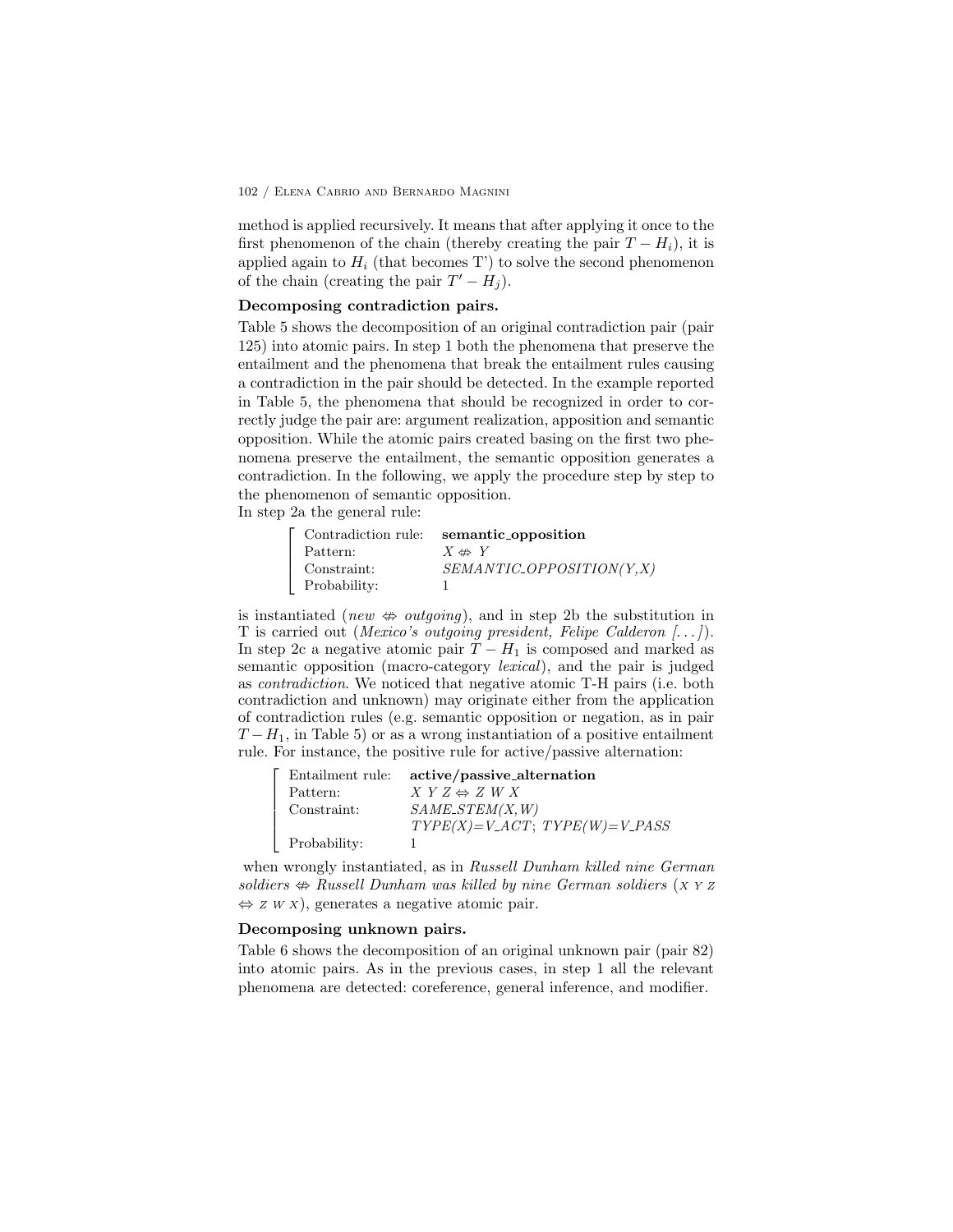|                |       | Text (pair 199 RTE-5 test set)                                                                                    | Rule                                                                       | Phenomena                                                         | J.             |
|----------------|-------|-------------------------------------------------------------------------------------------------------------------|----------------------------------------------------------------------------|-------------------------------------------------------------------|----------------|
| T              |       | The tiny Swiss canton of Ap-<br>penzell Innerrhoden has voted<br>prohibit the phenomenon of<br>naked hiking. $[]$ |                                                                            |                                                                   |                |
| $\overline{H}$ |       | The Swiss canton of Appenzell<br>has prohibited naked hiking.                                                     |                                                                            | synt:modifier,<br>disc:coref,<br>lsynt:tr_head,<br>reas:gen_infer | Е              |
|                | $H_1$ | The Swiss canton of Ap-<br>penzell Innerrhoden has<br>voted to prohibit the phe-<br>nomenon of naked hiking.      | $x y \Rightarrow y$<br>$\text{modif}(x,y)$                                 | synt:modifier                                                     | $\overline{E}$ |
|                | $H_2$ | The tiny Swiss canton of<br>Appenzell has voted to<br>prohibit the phenomenon<br>of naked hiking.                 | $\mathbf{x} \Leftrightarrow \mathbf{y}$<br>coref(x,y)                      | disc:coref                                                        | $\overline{E}$ |
|                | $H_3$ | The tiny Swiss canton of<br>Appenzell Innerrhoden has<br>voted to prohibit naked.<br>voted to prohibit hiking.    | x of $y \Rightarrow y$<br>$tr\_head(x,y)$                                  | lsynt:tr_head                                                     | E.             |
|                | $H_4$ | The tiny Swiss canton of<br>Appenzell Innerrhoden pro-<br>hibited the phenomenon of<br>naked hiking.              | vote to prohi-<br>$bit (+ will$<br>now be fined)<br>$\Rightarrow$ prohibit | reas:gen_infer                                                    | $\overline{E}$ |

TABLE 4: Decomposition method applied to an *entailment* pair.

TABLE 5: Decomposition method applied to a *contradiction* pair.

|                |       | Text (pair 408 RTE-5 test set)                                                                                                                                         | Rule                                     | Phenomena                                    | J.             |
|----------------|-------|------------------------------------------------------------------------------------------------------------------------------------------------------------------------|------------------------------------------|----------------------------------------------|----------------|
| $\overline{T}$ |       | Mexico's new president, Felipe<br>Calderon, seems to be doing all the<br>right things in cracking down on<br>Mexico's drug traffickers. $[\dots]$                      |                                          |                                              | С              |
| $\overline{H}$ |       | Felipe Calderon is the outgoing<br>President of Mexico.                                                                                                                |                                          | lex:sem_opp<br>synt:arg_real<br>synt:apposit |                |
|                | $H_1$ | Mexico's <b>outgoing</b> president,<br>Felipe Calderon, seems to be<br>doing all the right things in<br>cracking down on Mexico's<br>drug traffickers. $[\dots]$       | $x \Leftrightarrow y$                    | $sem\_opp(x,y)$                              | $\overline{C}$ |
|                | $H_2$ | The new president of Mexico,<br>Felipe Calderon, seems to be<br>doing all the right things in<br>cracking down on Mexico's<br>$drug$ traffickers. $\left[\dots\right]$ | $x's y \Rightarrow y \text{ of } x$      | synt:arg_real                                | E              |
|                | $H_3$ | Felipe Calderon is Mexico's<br>new president.                                                                                                                          | $x,y \Rightarrow y$ is x<br>apposit(y,x) | synt:apposit                                 | E              |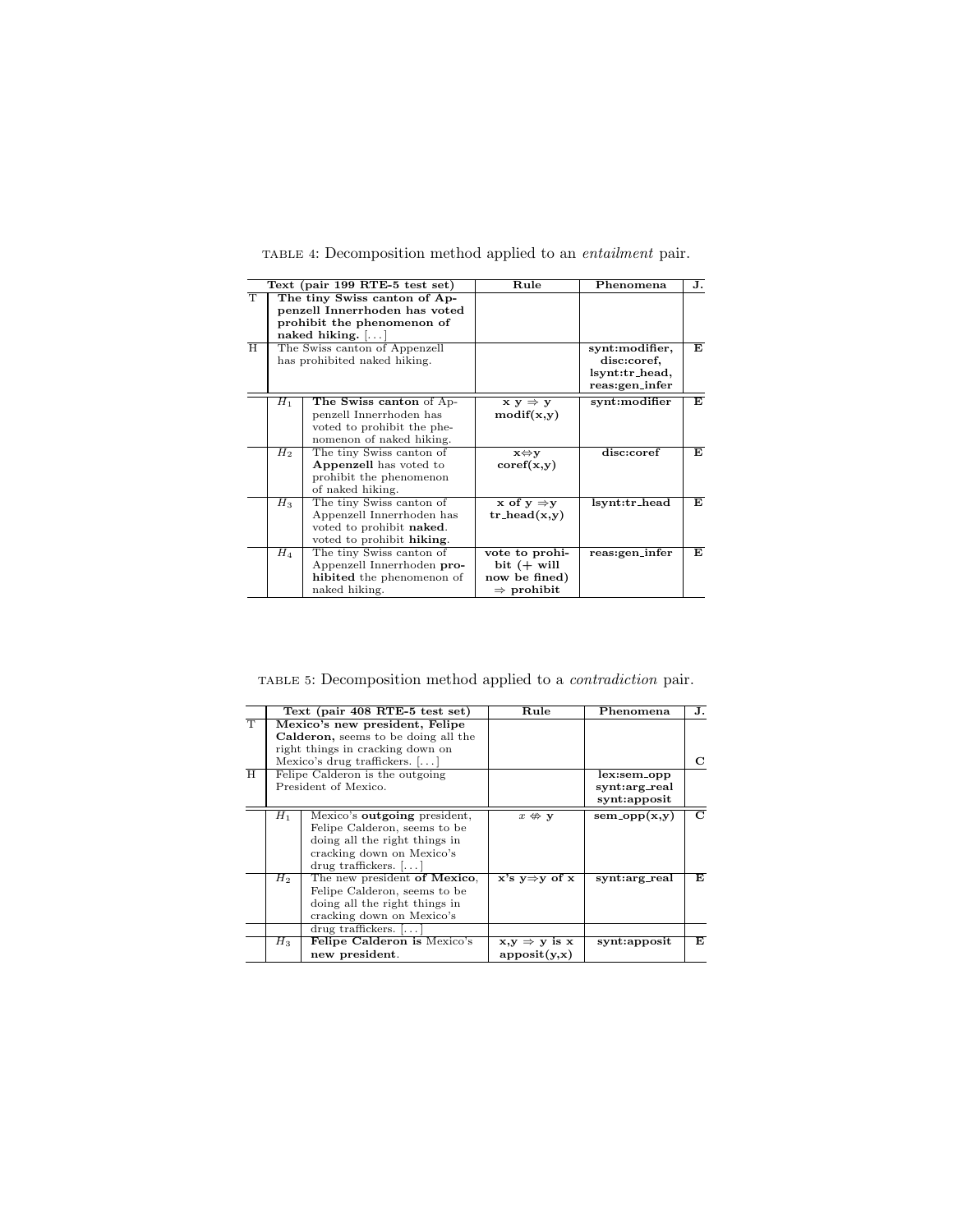TABLE 6: Decomposition method applied to an *unknown* pair.

|   |                              |         | Text (pair 82 RTE-5 test set)            | Rule                                    | Phenomena    | J.             |
|---|------------------------------|---------|------------------------------------------|-----------------------------------------|--------------|----------------|
| T |                              |         | Currently, there is no specific treat-   |                                         |              |                |
|   |                              |         | ment available against dengue fever,     |                                         |              |                |
|   |                              |         | which is the most widespread             |                                         |              |                |
|   |                              |         | tropical disease after malaria. []       |                                         |              |                |
|   |                              |         | "Controlling the mosquitos that          |                                         |              |                |
|   |                              |         | transmit dengue is necessary $[\dots]$ " |                                         |              |                |
| H |                              |         | Malaria is the most widespread disea-    |                                         | disc:coref,  | $\overline{U}$ |
|   | se transmitted by mosquitos. |         |                                          |                                         | r:gen_infer, |                |
|   |                              |         |                                          |                                         | synt:modif,  |                |
|   | $H_1$                        |         | <b>Dengue fever</b> is the most          | $\mathbf{x} \Leftrightarrow \mathbf{y}$ | disc:coref   | $\overline{E}$ |
|   | $\rightarrow T'$             |         | widespread tropical disease              | coref(x,y)                              |              |                |
|   |                              |         | after malaria.                           |                                         |              |                |
|   |                              | $H_2$   | Malaria is the most                      | x is after $y \Rightarrow$              | r:gen_infer  | E              |
|   |                              |         | widespread tropical                      | y is the first                          |              |                |
|   |                              |         | disease.                                 |                                         |              |                |
|   |                              | $H_{3}$ | Dengue fever is the                      | $x = ? \Rightarrow x y$                 | synt:modif   | U              |
|   |                              |         | most widespread                          | (restr. relat.                          |              |                |
|   |                              |         | disease transmitted                      | clause)                                 |              |                |
|   |                              |         | by mosquitos after                       |                                         |              |                |
|   |                              |         | malaria.                                 |                                         |              |                |

While the first two preserve the entailment relation, the atomic pair resulting from the third phenomenon is judged as unknown. As discussed in Section 3.1, the last atomic pair is an argument with a very low inductive probability (i.e. the fact that a certain disease is the most widespread among the ones transmitted by a certain cause, does not allow us to infer that it is the most widespread ever). If we try to apply the procedure step by step to the phenomenon of modifier, in step 2a the generic rule:

| Entailment rule: modifier |                     |
|---------------------------|---------------------|
| Pattern:                  | $X \Rightarrow X Y$ |
| Constraint:               | MODIFIER(Y, X)      |
| Probability:              | 0.1                 |

is instantiated (*disease*  $\Rightarrow$  *disease transmitted by mosquitoes*) (this rule has a very low probability), and in step 2b the substitution in T is carried out. In step 2c the atomic pair T'-*H*<sup>3</sup> is composed and marked as *modifier* (restrictive relative clause, macro-category *lexical*), and the pair is judged as *unknown*. However, there is no reason to collect such rules for computational purposes, since it would mean to collect almost all the relations among all the words and the expressions of a language. These rules can be obtained in a complementary way with respect to high-probability rules, i.e. if a certain rule is not present among the highly probable ones, it means that it has a low probability, and therefore it is not strong enough to support the related inferential step.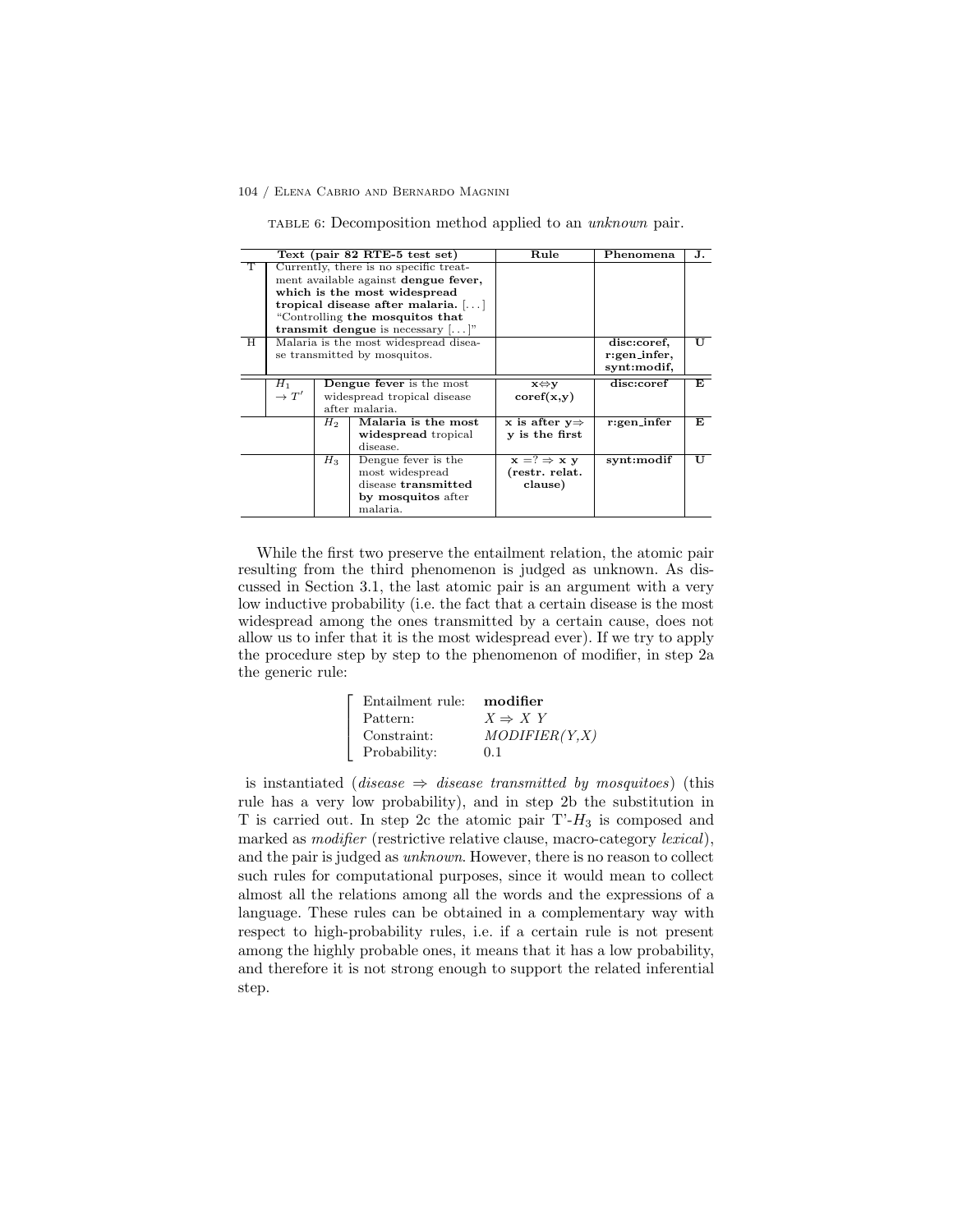### 5.2 Applying pair decomposition to RTE-5-SAMPLE

To assess the feasibility of the decomposition strategy, we applied the method described in Section 5.1 to RTE-5-SAMPLE. Table 7 reports both the distribution of the phenomena present in the original RTE-5 pairs (column *RTE pairs*, equal to Table 3), together with their distribution according to the entailment judgment they support (i.e. independently of the overall judgment of the pair, column *Atomic pairs*). Again, the total number of occurrences of each specific phenomenon is given (Column *TOT*), corresponding to the number of atomic pairs created for that phenomenon. The number of atomic pairs is then divided into positive examples, i.e. *entailment* atomic pairs (Column *E*), and negative examples, i.e. *contradiction* and *unknown* atomic pairs (Columns *C* and *U*, respectively).

Comparing the two distributions of the phenomena among  $E/C/U$ pairs, we can see that some phenomena appear more frequently or only among the positive examples (e.g. *apposition* or *coreference*) and others among the negative ones (e.g. *quantitative reasoning*). In general, the total number of positive examples is much higher than that of the negative ones and, for some macro-categories no negative examples are found. As can be seen when comparing the two main columns of Table 7, applying our decomposition strategy brings to light the fact that, for instance, all the *lexical-syntactic* phenomena occurring in the RTE pairs we analyzed support the entailment judgment, even if they are present in contradiction or unknown pairs (it means that in those pairs other phenomena trigger the negative judgment). Also from a qualitative standpoint, we notice that compared to the positive pairs the variability of phenomena in negative examples is reduced.

The differences in the distributions of the phenomena when occurring in RTE pairs and with respect to the judgment they independently support, provide also an explanation about the non optimal results obtained by the ablation tests, introduced as a requirement for systems participating in RTE-5 and RTE-6 main tasks. Such ablation tests consist in removing one resource at a time from a TE system, and re-running the system on the test set with the other modules, except the one tested. The results obtained from ablation tests turned out not to be straightforward in determining the actual impact of the resources, since the different uses made by the systems of the same resources, make it difficult to compare the results. Moreover, basing on our observations we can now demonstrate that evaluating for instance the impact of WordNet (Fellbaum 1998) on original RTE pairs would be misleading, since lexical phenomena (as *synonymy*) can be found in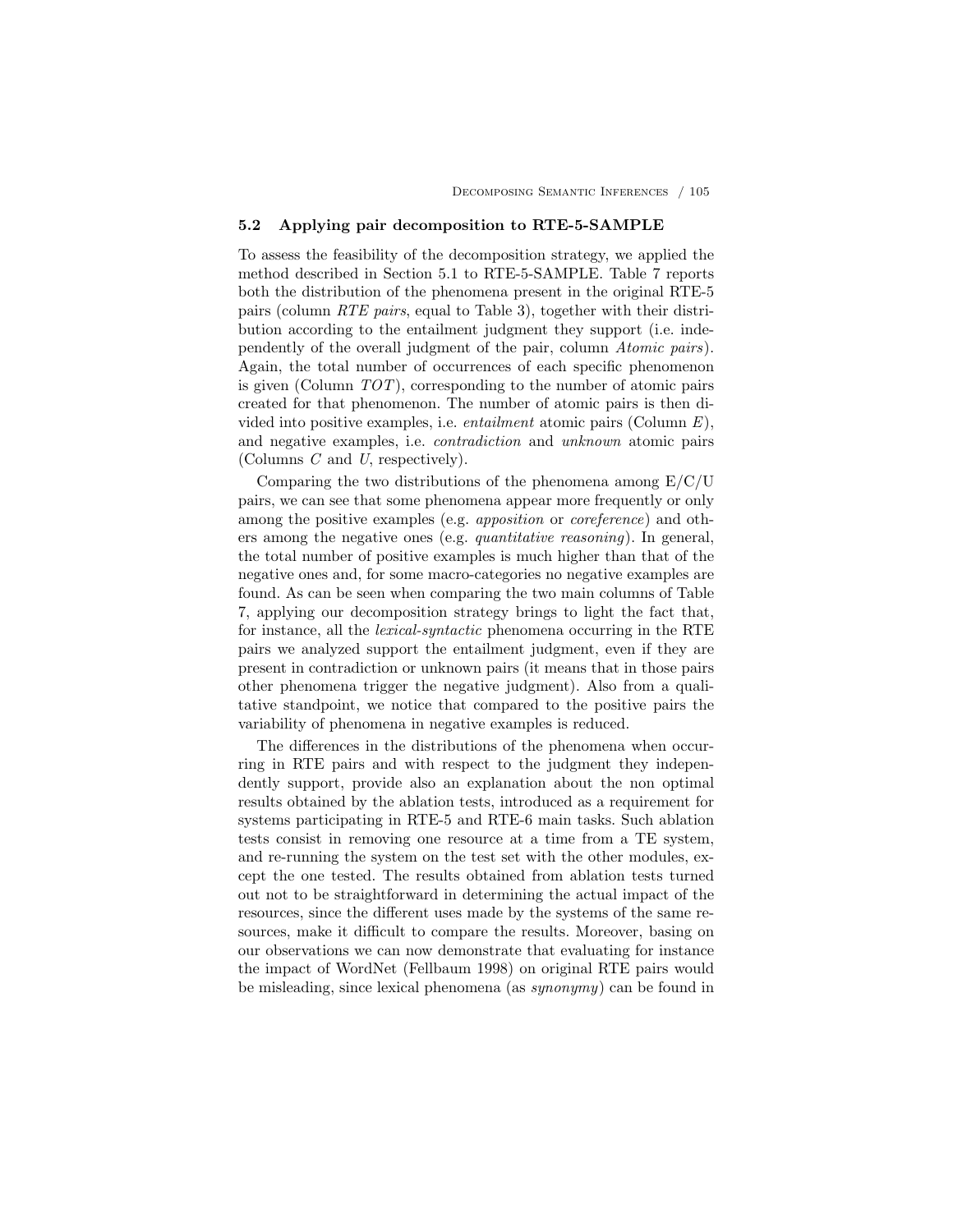| $\overline{\text{c}}$<br>$\overline{\mathtt{U}}$<br>$\overline{\mathbf{E}}$<br>Е<br>$\overline{\text{c}}$<br>$\overline{\mathtt{U}}$<br>Lexical:<br>38<br>18<br>46<br>11<br>60<br>$\overline{\bf 4}$<br>3<br>Identity/mismatch<br>$\overline{0}$<br>$\overline{2}$<br>$\overline{6}$<br>$\overline{0}$<br>8<br>$\overline{2}$<br>6<br>Format<br>$\overline{2}$<br>$\overline{2}$<br>$\overline{2}$<br>$\mathbf{0}$<br>$\overline{0}$<br>$\boldsymbol{0}$<br>$\overline{0}$<br>$\overline{0}$<br>7<br>7<br>$\overline{6}$<br>$\overline{1}$<br>$\overline{0}$<br>$\overline{0}$<br>Acronymy<br>$\overline{4}$<br>$\overline{4}$<br>$\overline{0}$<br>$\overline{0}$<br>$\overline{4}$<br>$\overline{0}$<br>$\overline{0}$<br>Demonymy<br>3<br>$\overline{1}$<br>18<br>$\overline{0}$<br>$\overline{0}$<br>18<br>14<br>Synonymy<br>Semantic opposition<br>$\overline{4}$<br>$\overline{4}$<br>$\overline{0}$<br>$\overline{4}$<br>$\overline{0}$<br>$\overline{0}$<br>$\overline{0}$<br>$\overline{3}$<br>$\overline{3}$<br>$\overline{13}$<br>$\overline{9}$<br>$\overline{10}$<br>$\overline{1}$<br>$\overline{0}$<br>Hypernymy<br>Geographical knowledge<br>3<br>3<br>$\overline{4}$<br>$\mathbf{1}$<br>$\overline{0}$<br>$\mathbf{1}$<br>$\Omega$<br>Lexical-syntactic:<br>38<br>29<br>5<br>$\boldsymbol{4}$<br>38<br>0<br>0<br>$\overline{4}$<br>$\overline{2}$<br>$\overline{1}$<br>$\overline{1}$<br>$\overline{4}$<br>$\overline{0}$<br>$\overline{0}$<br>Transparent head<br>$\overline{11}$<br>7<br>3<br>$\overline{1}$<br>11<br>$\overline{0}$<br>$\overline{0}$<br>Nominalization/verbaliz.<br>$\overline{0}$<br>$\overline{1}$<br>$\overline{0}$<br>$\overline{0}$<br>$\overline{0}$<br>Causative<br>$\overline{1}$<br>$\overline{1}$<br>$\overline{2}$<br>$\overline{22}$<br>22<br>20<br>$\overline{0}$<br>$\overline{0}$<br>$\overline{0}$<br>Paraphrase<br>Syntactic:<br>133<br>28<br>13<br>$\overline{4}$<br>98<br>7<br>116<br>Negation<br>$\overline{1}$<br>$\overline{0}$<br>1<br>$\overline{0}$<br>$\overline{0}$<br>$\overline{1}$<br>$\overline{0}$<br>Modifier<br>31<br>3<br>$\overline{2}$<br>3<br>24<br>$\overline{4}$<br>26<br><b>Argument Realization</b><br>26<br>21<br>$\overline{4}$<br>$\overline{1}$<br>26<br>$\overline{0}$<br>$\overline{0}$<br>Apposition<br>55<br>40<br>$\overline{15}$<br>$\overline{0}$<br>47<br>$\overline{8}$<br>$\overline{0}$<br>List<br>$\overline{1}$<br>$\overline{0}$<br>$\overline{0}$<br>$\overline{0}$<br>$\mathbf{1}$<br>$\overline{0}$<br>$\mathbf{1}$<br>7<br>$\overline{2}$<br>$\overline{9}$<br>$\overline{1}$<br>Coordination<br>10<br>$\mathbf{1}$<br>$\overline{0}$<br>$\overline{4}$<br>7<br>$\overline{2}$<br>Active/Passive alternation<br>$\overline{9}$<br>$\overline{5}$<br>$\overline{0}$<br>$\overline{0}$<br>Discourse:<br>108<br>72<br>26<br>10<br>107<br>$\bf{0}$<br>1<br>43<br>Coreference<br>64<br>15<br>$\overline{6}$<br>63<br>$\overline{1}$<br>$\overline{0}$<br>$\overline{0}$<br>$\overline{4}$<br>$\overline{4}$<br>$\overline{0}$<br>$\overline{4}$<br>$\overline{0}$<br>$\overline{0}$<br>Apposition<br>Anaphora Zero<br>26<br>17<br>$\overline{4}$<br>26<br>$\overline{0}$<br>5<br>$\overline{0}$<br>Ellipsis<br>$\overline{4}$<br>$\overline{0}$<br>$\overline{9}$<br>$\overline{0}$<br>$\overline{0}$<br>$_{9}$<br>$\overline{5}$<br>$\overline{\overline{3}}$<br>$\overline{5}$<br>$\overline{2}$<br>$\overline{0}$<br>$\overline{5}$<br>$\overline{0}$<br>Statements<br>$\mathbf{0}$<br>147<br>91<br>43<br>$\overline{13}$<br>112<br>29<br>$\overline{6}$<br>Reasoning:<br>$\overline{\overline{3}}$<br>$\overline{0}$<br>$\overline{\overline{3}}$<br>$\overline{1}$<br>Apposition<br>$\overline{4}$<br>$\mathbf{1}$<br>$\Omega$<br>Modifier<br>$\overline{4}$<br>$\overline{0}$<br>$\overline{4}$<br>$\overline{0}$<br>$\overline{4}$<br>$\overline{0}$<br>$\overline{0}$<br>$\overline{2}$<br>Genitive<br>$\overline{2}$<br>$\overline{1}$<br>$\overline{1}$<br>$\overline{0}$<br>$\overline{0}$<br>$\overline{0}$<br>$\overline{2}$<br>$\overline{2}$<br>Relative Clause<br>$\overline{1}$<br>$\overline{1}$<br>$\overline{0}$<br>$\overline{0}$<br>$\overline{0}$<br>Elliptic Expression<br>$\mathbf 1$<br>$\mathbf{1}$<br>$\mathbf{0}$<br>$\overline{0}$<br>$\mathbf{1}$<br>$\boldsymbol{0}$<br>$\overline{0}$<br>$\overline{\overline{3}}$<br>$\overline{2}$<br>$\overline{5}$<br>$\overline{6}$<br>$\overline{1}$<br>$\overline{1}$<br>$\overline{0}$<br>Meronymy<br>Metonymy<br>$\overline{4}$<br>$\overline{4}$<br>$\overline{0}$<br>$\overline{0}$<br>$\overline{4}$<br>$\overline{0}$<br>$\overline{0}$<br>$\overline{2}$<br>$\overline{2}$<br>$\overline{0}$<br>Membership/represent.<br>$\overline{0}$<br>$\overline{2}$<br>$\overline{0}$<br>$\overline{0}$<br>$\overline{9}$<br>$\overline{3}$<br>$\overline{5}$<br>$\overline{1}$<br>$\overline{3}$<br>$\overline{5}$<br>$\overline{1}$<br>Quantity<br>$\overline{5}$<br>$\overline{2}$<br>$\overline{2}$<br>$\overline{1}$<br>$\overline{4}$<br>$\overline{0}$<br>ī<br>Temporal<br>Spatial<br>$\mathbf{1}$<br>$\mathbf{1}$<br>$\overline{0}$<br>$\overline{0}$<br>$\mathbf{1}$<br>$\overline{0}$<br>$\overline{0}$<br>Common background/<br>32<br>9<br>81<br>22<br>general inferences<br>107<br>66<br>4<br><b>TOTAL</b><br>486<br>328<br>120<br>38<br>419<br>13<br>54 | Phenomena                |                         | <b>RTE Pairs</b> | <b>Atomic Pairs</b> |  |  |
|-------------------------------------------------------------------------------------------------------------------------------------------------------------------------------------------------------------------------------------------------------------------------------------------------------------------------------------------------------------------------------------------------------------------------------------------------------------------------------------------------------------------------------------------------------------------------------------------------------------------------------------------------------------------------------------------------------------------------------------------------------------------------------------------------------------------------------------------------------------------------------------------------------------------------------------------------------------------------------------------------------------------------------------------------------------------------------------------------------------------------------------------------------------------------------------------------------------------------------------------------------------------------------------------------------------------------------------------------------------------------------------------------------------------------------------------------------------------------------------------------------------------------------------------------------------------------------------------------------------------------------------------------------------------------------------------------------------------------------------------------------------------------------------------------------------------------------------------------------------------------------------------------------------------------------------------------------------------------------------------------------------------------------------------------------------------------------------------------------------------------------------------------------------------------------------------------------------------------------------------------------------------------------------------------------------------------------------------------------------------------------------------------------------------------------------------------------------------------------------------------------------------------------------------------------------------------------------------------------------------------------------------------------------------------------------------------------------------------------------------------------------------------------------------------------------------------------------------------------------------------------------------------------------------------------------------------------------------------------------------------------------------------------------------------------------------------------------------------------------------------------------------------------------------------------------------------------------------------------------------------------------------------------------------------------------------------------------------------------------------------------------------------------------------------------------------------------------------------------------------------------------------------------------------------------------------------------------------------------------------------------------------------------------------------------------------------------------------------------------------------------------------------------------------------------------------------------------------------------------------------------------------------------------------------------------------------------------------------------------------------------------------------------------------------------------------------------------------------------------------------------------------------------------------------------------------------------------------------------------------------------------------------------------------------------------------------------------------------------------------------------------------------------------------------------------------------------------------------------------------------------------------------------------------------------------------------------------------------------------------------------------------------------------------------------------------------------------------------------------------------------------------------------------------------------------------------------------------------------------------------------------------------------------------------------------------------------------------------------------------------------------------------------------------------------------------------------------------------------------------------------------------------------------------------------------------------------------------------------------------------------------------------------------------------------------------------------------------|--------------------------|-------------------------|------------------|---------------------|--|--|
|                                                                                                                                                                                                                                                                                                                                                                                                                                                                                                                                                                                                                                                                                                                                                                                                                                                                                                                                                                                                                                                                                                                                                                                                                                                                                                                                                                                                                                                                                                                                                                                                                                                                                                                                                                                                                                                                                                                                                                                                                                                                                                                                                                                                                                                                                                                                                                                                                                                                                                                                                                                                                                                                                                                                                                                                                                                                                                                                                                                                                                                                                                                                                                                                                                                                                                                                                                                                                                                                                                                                                                                                                                                                                                                                                                                                                                                                                                                                                                                                                                                                                                                                                                                                                                                                                                                                                                                                                                                                                                                                                                                                                                                                                                                                                                                                                                                                                                                                                                                                                                                                                                                                                                                                                                                                                                                                           |                          | $\overline{\text{TOT}}$ |                  |                     |  |  |
|                                                                                                                                                                                                                                                                                                                                                                                                                                                                                                                                                                                                                                                                                                                                                                                                                                                                                                                                                                                                                                                                                                                                                                                                                                                                                                                                                                                                                                                                                                                                                                                                                                                                                                                                                                                                                                                                                                                                                                                                                                                                                                                                                                                                                                                                                                                                                                                                                                                                                                                                                                                                                                                                                                                                                                                                                                                                                                                                                                                                                                                                                                                                                                                                                                                                                                                                                                                                                                                                                                                                                                                                                                                                                                                                                                                                                                                                                                                                                                                                                                                                                                                                                                                                                                                                                                                                                                                                                                                                                                                                                                                                                                                                                                                                                                                                                                                                                                                                                                                                                                                                                                                                                                                                                                                                                                                                           |                          |                         |                  |                     |  |  |
|                                                                                                                                                                                                                                                                                                                                                                                                                                                                                                                                                                                                                                                                                                                                                                                                                                                                                                                                                                                                                                                                                                                                                                                                                                                                                                                                                                                                                                                                                                                                                                                                                                                                                                                                                                                                                                                                                                                                                                                                                                                                                                                                                                                                                                                                                                                                                                                                                                                                                                                                                                                                                                                                                                                                                                                                                                                                                                                                                                                                                                                                                                                                                                                                                                                                                                                                                                                                                                                                                                                                                                                                                                                                                                                                                                                                                                                                                                                                                                                                                                                                                                                                                                                                                                                                                                                                                                                                                                                                                                                                                                                                                                                                                                                                                                                                                                                                                                                                                                                                                                                                                                                                                                                                                                                                                                                                           |                          |                         |                  |                     |  |  |
|                                                                                                                                                                                                                                                                                                                                                                                                                                                                                                                                                                                                                                                                                                                                                                                                                                                                                                                                                                                                                                                                                                                                                                                                                                                                                                                                                                                                                                                                                                                                                                                                                                                                                                                                                                                                                                                                                                                                                                                                                                                                                                                                                                                                                                                                                                                                                                                                                                                                                                                                                                                                                                                                                                                                                                                                                                                                                                                                                                                                                                                                                                                                                                                                                                                                                                                                                                                                                                                                                                                                                                                                                                                                                                                                                                                                                                                                                                                                                                                                                                                                                                                                                                                                                                                                                                                                                                                                                                                                                                                                                                                                                                                                                                                                                                                                                                                                                                                                                                                                                                                                                                                                                                                                                                                                                                                                           |                          |                         |                  |                     |  |  |
|                                                                                                                                                                                                                                                                                                                                                                                                                                                                                                                                                                                                                                                                                                                                                                                                                                                                                                                                                                                                                                                                                                                                                                                                                                                                                                                                                                                                                                                                                                                                                                                                                                                                                                                                                                                                                                                                                                                                                                                                                                                                                                                                                                                                                                                                                                                                                                                                                                                                                                                                                                                                                                                                                                                                                                                                                                                                                                                                                                                                                                                                                                                                                                                                                                                                                                                                                                                                                                                                                                                                                                                                                                                                                                                                                                                                                                                                                                                                                                                                                                                                                                                                                                                                                                                                                                                                                                                                                                                                                                                                                                                                                                                                                                                                                                                                                                                                                                                                                                                                                                                                                                                                                                                                                                                                                                                                           |                          |                         |                  |                     |  |  |
|                                                                                                                                                                                                                                                                                                                                                                                                                                                                                                                                                                                                                                                                                                                                                                                                                                                                                                                                                                                                                                                                                                                                                                                                                                                                                                                                                                                                                                                                                                                                                                                                                                                                                                                                                                                                                                                                                                                                                                                                                                                                                                                                                                                                                                                                                                                                                                                                                                                                                                                                                                                                                                                                                                                                                                                                                                                                                                                                                                                                                                                                                                                                                                                                                                                                                                                                                                                                                                                                                                                                                                                                                                                                                                                                                                                                                                                                                                                                                                                                                                                                                                                                                                                                                                                                                                                                                                                                                                                                                                                                                                                                                                                                                                                                                                                                                                                                                                                                                                                                                                                                                                                                                                                                                                                                                                                                           |                          |                         |                  |                     |  |  |
|                                                                                                                                                                                                                                                                                                                                                                                                                                                                                                                                                                                                                                                                                                                                                                                                                                                                                                                                                                                                                                                                                                                                                                                                                                                                                                                                                                                                                                                                                                                                                                                                                                                                                                                                                                                                                                                                                                                                                                                                                                                                                                                                                                                                                                                                                                                                                                                                                                                                                                                                                                                                                                                                                                                                                                                                                                                                                                                                                                                                                                                                                                                                                                                                                                                                                                                                                                                                                                                                                                                                                                                                                                                                                                                                                                                                                                                                                                                                                                                                                                                                                                                                                                                                                                                                                                                                                                                                                                                                                                                                                                                                                                                                                                                                                                                                                                                                                                                                                                                                                                                                                                                                                                                                                                                                                                                                           |                          |                         |                  |                     |  |  |
|                                                                                                                                                                                                                                                                                                                                                                                                                                                                                                                                                                                                                                                                                                                                                                                                                                                                                                                                                                                                                                                                                                                                                                                                                                                                                                                                                                                                                                                                                                                                                                                                                                                                                                                                                                                                                                                                                                                                                                                                                                                                                                                                                                                                                                                                                                                                                                                                                                                                                                                                                                                                                                                                                                                                                                                                                                                                                                                                                                                                                                                                                                                                                                                                                                                                                                                                                                                                                                                                                                                                                                                                                                                                                                                                                                                                                                                                                                                                                                                                                                                                                                                                                                                                                                                                                                                                                                                                                                                                                                                                                                                                                                                                                                                                                                                                                                                                                                                                                                                                                                                                                                                                                                                                                                                                                                                                           |                          |                         |                  |                     |  |  |
|                                                                                                                                                                                                                                                                                                                                                                                                                                                                                                                                                                                                                                                                                                                                                                                                                                                                                                                                                                                                                                                                                                                                                                                                                                                                                                                                                                                                                                                                                                                                                                                                                                                                                                                                                                                                                                                                                                                                                                                                                                                                                                                                                                                                                                                                                                                                                                                                                                                                                                                                                                                                                                                                                                                                                                                                                                                                                                                                                                                                                                                                                                                                                                                                                                                                                                                                                                                                                                                                                                                                                                                                                                                                                                                                                                                                                                                                                                                                                                                                                                                                                                                                                                                                                                                                                                                                                                                                                                                                                                                                                                                                                                                                                                                                                                                                                                                                                                                                                                                                                                                                                                                                                                                                                                                                                                                                           |                          |                         |                  |                     |  |  |
|                                                                                                                                                                                                                                                                                                                                                                                                                                                                                                                                                                                                                                                                                                                                                                                                                                                                                                                                                                                                                                                                                                                                                                                                                                                                                                                                                                                                                                                                                                                                                                                                                                                                                                                                                                                                                                                                                                                                                                                                                                                                                                                                                                                                                                                                                                                                                                                                                                                                                                                                                                                                                                                                                                                                                                                                                                                                                                                                                                                                                                                                                                                                                                                                                                                                                                                                                                                                                                                                                                                                                                                                                                                                                                                                                                                                                                                                                                                                                                                                                                                                                                                                                                                                                                                                                                                                                                                                                                                                                                                                                                                                                                                                                                                                                                                                                                                                                                                                                                                                                                                                                                                                                                                                                                                                                                                                           |                          |                         |                  |                     |  |  |
|                                                                                                                                                                                                                                                                                                                                                                                                                                                                                                                                                                                                                                                                                                                                                                                                                                                                                                                                                                                                                                                                                                                                                                                                                                                                                                                                                                                                                                                                                                                                                                                                                                                                                                                                                                                                                                                                                                                                                                                                                                                                                                                                                                                                                                                                                                                                                                                                                                                                                                                                                                                                                                                                                                                                                                                                                                                                                                                                                                                                                                                                                                                                                                                                                                                                                                                                                                                                                                                                                                                                                                                                                                                                                                                                                                                                                                                                                                                                                                                                                                                                                                                                                                                                                                                                                                                                                                                                                                                                                                                                                                                                                                                                                                                                                                                                                                                                                                                                                                                                                                                                                                                                                                                                                                                                                                                                           |                          |                         |                  |                     |  |  |
|                                                                                                                                                                                                                                                                                                                                                                                                                                                                                                                                                                                                                                                                                                                                                                                                                                                                                                                                                                                                                                                                                                                                                                                                                                                                                                                                                                                                                                                                                                                                                                                                                                                                                                                                                                                                                                                                                                                                                                                                                                                                                                                                                                                                                                                                                                                                                                                                                                                                                                                                                                                                                                                                                                                                                                                                                                                                                                                                                                                                                                                                                                                                                                                                                                                                                                                                                                                                                                                                                                                                                                                                                                                                                                                                                                                                                                                                                                                                                                                                                                                                                                                                                                                                                                                                                                                                                                                                                                                                                                                                                                                                                                                                                                                                                                                                                                                                                                                                                                                                                                                                                                                                                                                                                                                                                                                                           |                          |                         |                  |                     |  |  |
|                                                                                                                                                                                                                                                                                                                                                                                                                                                                                                                                                                                                                                                                                                                                                                                                                                                                                                                                                                                                                                                                                                                                                                                                                                                                                                                                                                                                                                                                                                                                                                                                                                                                                                                                                                                                                                                                                                                                                                                                                                                                                                                                                                                                                                                                                                                                                                                                                                                                                                                                                                                                                                                                                                                                                                                                                                                                                                                                                                                                                                                                                                                                                                                                                                                                                                                                                                                                                                                                                                                                                                                                                                                                                                                                                                                                                                                                                                                                                                                                                                                                                                                                                                                                                                                                                                                                                                                                                                                                                                                                                                                                                                                                                                                                                                                                                                                                                                                                                                                                                                                                                                                                                                                                                                                                                                                                           |                          |                         |                  |                     |  |  |
|                                                                                                                                                                                                                                                                                                                                                                                                                                                                                                                                                                                                                                                                                                                                                                                                                                                                                                                                                                                                                                                                                                                                                                                                                                                                                                                                                                                                                                                                                                                                                                                                                                                                                                                                                                                                                                                                                                                                                                                                                                                                                                                                                                                                                                                                                                                                                                                                                                                                                                                                                                                                                                                                                                                                                                                                                                                                                                                                                                                                                                                                                                                                                                                                                                                                                                                                                                                                                                                                                                                                                                                                                                                                                                                                                                                                                                                                                                                                                                                                                                                                                                                                                                                                                                                                                                                                                                                                                                                                                                                                                                                                                                                                                                                                                                                                                                                                                                                                                                                                                                                                                                                                                                                                                                                                                                                                           |                          |                         |                  |                     |  |  |
|                                                                                                                                                                                                                                                                                                                                                                                                                                                                                                                                                                                                                                                                                                                                                                                                                                                                                                                                                                                                                                                                                                                                                                                                                                                                                                                                                                                                                                                                                                                                                                                                                                                                                                                                                                                                                                                                                                                                                                                                                                                                                                                                                                                                                                                                                                                                                                                                                                                                                                                                                                                                                                                                                                                                                                                                                                                                                                                                                                                                                                                                                                                                                                                                                                                                                                                                                                                                                                                                                                                                                                                                                                                                                                                                                                                                                                                                                                                                                                                                                                                                                                                                                                                                                                                                                                                                                                                                                                                                                                                                                                                                                                                                                                                                                                                                                                                                                                                                                                                                                                                                                                                                                                                                                                                                                                                                           |                          |                         |                  |                     |  |  |
|                                                                                                                                                                                                                                                                                                                                                                                                                                                                                                                                                                                                                                                                                                                                                                                                                                                                                                                                                                                                                                                                                                                                                                                                                                                                                                                                                                                                                                                                                                                                                                                                                                                                                                                                                                                                                                                                                                                                                                                                                                                                                                                                                                                                                                                                                                                                                                                                                                                                                                                                                                                                                                                                                                                                                                                                                                                                                                                                                                                                                                                                                                                                                                                                                                                                                                                                                                                                                                                                                                                                                                                                                                                                                                                                                                                                                                                                                                                                                                                                                                                                                                                                                                                                                                                                                                                                                                                                                                                                                                                                                                                                                                                                                                                                                                                                                                                                                                                                                                                                                                                                                                                                                                                                                                                                                                                                           |                          |                         |                  |                     |  |  |
|                                                                                                                                                                                                                                                                                                                                                                                                                                                                                                                                                                                                                                                                                                                                                                                                                                                                                                                                                                                                                                                                                                                                                                                                                                                                                                                                                                                                                                                                                                                                                                                                                                                                                                                                                                                                                                                                                                                                                                                                                                                                                                                                                                                                                                                                                                                                                                                                                                                                                                                                                                                                                                                                                                                                                                                                                                                                                                                                                                                                                                                                                                                                                                                                                                                                                                                                                                                                                                                                                                                                                                                                                                                                                                                                                                                                                                                                                                                                                                                                                                                                                                                                                                                                                                                                                                                                                                                                                                                                                                                                                                                                                                                                                                                                                                                                                                                                                                                                                                                                                                                                                                                                                                                                                                                                                                                                           |                          |                         |                  |                     |  |  |
|                                                                                                                                                                                                                                                                                                                                                                                                                                                                                                                                                                                                                                                                                                                                                                                                                                                                                                                                                                                                                                                                                                                                                                                                                                                                                                                                                                                                                                                                                                                                                                                                                                                                                                                                                                                                                                                                                                                                                                                                                                                                                                                                                                                                                                                                                                                                                                                                                                                                                                                                                                                                                                                                                                                                                                                                                                                                                                                                                                                                                                                                                                                                                                                                                                                                                                                                                                                                                                                                                                                                                                                                                                                                                                                                                                                                                                                                                                                                                                                                                                                                                                                                                                                                                                                                                                                                                                                                                                                                                                                                                                                                                                                                                                                                                                                                                                                                                                                                                                                                                                                                                                                                                                                                                                                                                                                                           |                          |                         |                  |                     |  |  |
|                                                                                                                                                                                                                                                                                                                                                                                                                                                                                                                                                                                                                                                                                                                                                                                                                                                                                                                                                                                                                                                                                                                                                                                                                                                                                                                                                                                                                                                                                                                                                                                                                                                                                                                                                                                                                                                                                                                                                                                                                                                                                                                                                                                                                                                                                                                                                                                                                                                                                                                                                                                                                                                                                                                                                                                                                                                                                                                                                                                                                                                                                                                                                                                                                                                                                                                                                                                                                                                                                                                                                                                                                                                                                                                                                                                                                                                                                                                                                                                                                                                                                                                                                                                                                                                                                                                                                                                                                                                                                                                                                                                                                                                                                                                                                                                                                                                                                                                                                                                                                                                                                                                                                                                                                                                                                                                                           |                          |                         |                  |                     |  |  |
|                                                                                                                                                                                                                                                                                                                                                                                                                                                                                                                                                                                                                                                                                                                                                                                                                                                                                                                                                                                                                                                                                                                                                                                                                                                                                                                                                                                                                                                                                                                                                                                                                                                                                                                                                                                                                                                                                                                                                                                                                                                                                                                                                                                                                                                                                                                                                                                                                                                                                                                                                                                                                                                                                                                                                                                                                                                                                                                                                                                                                                                                                                                                                                                                                                                                                                                                                                                                                                                                                                                                                                                                                                                                                                                                                                                                                                                                                                                                                                                                                                                                                                                                                                                                                                                                                                                                                                                                                                                                                                                                                                                                                                                                                                                                                                                                                                                                                                                                                                                                                                                                                                                                                                                                                                                                                                                                           |                          |                         |                  |                     |  |  |
|                                                                                                                                                                                                                                                                                                                                                                                                                                                                                                                                                                                                                                                                                                                                                                                                                                                                                                                                                                                                                                                                                                                                                                                                                                                                                                                                                                                                                                                                                                                                                                                                                                                                                                                                                                                                                                                                                                                                                                                                                                                                                                                                                                                                                                                                                                                                                                                                                                                                                                                                                                                                                                                                                                                                                                                                                                                                                                                                                                                                                                                                                                                                                                                                                                                                                                                                                                                                                                                                                                                                                                                                                                                                                                                                                                                                                                                                                                                                                                                                                                                                                                                                                                                                                                                                                                                                                                                                                                                                                                                                                                                                                                                                                                                                                                                                                                                                                                                                                                                                                                                                                                                                                                                                                                                                                                                                           |                          |                         |                  |                     |  |  |
|                                                                                                                                                                                                                                                                                                                                                                                                                                                                                                                                                                                                                                                                                                                                                                                                                                                                                                                                                                                                                                                                                                                                                                                                                                                                                                                                                                                                                                                                                                                                                                                                                                                                                                                                                                                                                                                                                                                                                                                                                                                                                                                                                                                                                                                                                                                                                                                                                                                                                                                                                                                                                                                                                                                                                                                                                                                                                                                                                                                                                                                                                                                                                                                                                                                                                                                                                                                                                                                                                                                                                                                                                                                                                                                                                                                                                                                                                                                                                                                                                                                                                                                                                                                                                                                                                                                                                                                                                                                                                                                                                                                                                                                                                                                                                                                                                                                                                                                                                                                                                                                                                                                                                                                                                                                                                                                                           |                          |                         |                  |                     |  |  |
|                                                                                                                                                                                                                                                                                                                                                                                                                                                                                                                                                                                                                                                                                                                                                                                                                                                                                                                                                                                                                                                                                                                                                                                                                                                                                                                                                                                                                                                                                                                                                                                                                                                                                                                                                                                                                                                                                                                                                                                                                                                                                                                                                                                                                                                                                                                                                                                                                                                                                                                                                                                                                                                                                                                                                                                                                                                                                                                                                                                                                                                                                                                                                                                                                                                                                                                                                                                                                                                                                                                                                                                                                                                                                                                                                                                                                                                                                                                                                                                                                                                                                                                                                                                                                                                                                                                                                                                                                                                                                                                                                                                                                                                                                                                                                                                                                                                                                                                                                                                                                                                                                                                                                                                                                                                                                                                                           |                          |                         |                  |                     |  |  |
|                                                                                                                                                                                                                                                                                                                                                                                                                                                                                                                                                                                                                                                                                                                                                                                                                                                                                                                                                                                                                                                                                                                                                                                                                                                                                                                                                                                                                                                                                                                                                                                                                                                                                                                                                                                                                                                                                                                                                                                                                                                                                                                                                                                                                                                                                                                                                                                                                                                                                                                                                                                                                                                                                                                                                                                                                                                                                                                                                                                                                                                                                                                                                                                                                                                                                                                                                                                                                                                                                                                                                                                                                                                                                                                                                                                                                                                                                                                                                                                                                                                                                                                                                                                                                                                                                                                                                                                                                                                                                                                                                                                                                                                                                                                                                                                                                                                                                                                                                                                                                                                                                                                                                                                                                                                                                                                                           |                          |                         |                  |                     |  |  |
|                                                                                                                                                                                                                                                                                                                                                                                                                                                                                                                                                                                                                                                                                                                                                                                                                                                                                                                                                                                                                                                                                                                                                                                                                                                                                                                                                                                                                                                                                                                                                                                                                                                                                                                                                                                                                                                                                                                                                                                                                                                                                                                                                                                                                                                                                                                                                                                                                                                                                                                                                                                                                                                                                                                                                                                                                                                                                                                                                                                                                                                                                                                                                                                                                                                                                                                                                                                                                                                                                                                                                                                                                                                                                                                                                                                                                                                                                                                                                                                                                                                                                                                                                                                                                                                                                                                                                                                                                                                                                                                                                                                                                                                                                                                                                                                                                                                                                                                                                                                                                                                                                                                                                                                                                                                                                                                                           |                          |                         |                  |                     |  |  |
|                                                                                                                                                                                                                                                                                                                                                                                                                                                                                                                                                                                                                                                                                                                                                                                                                                                                                                                                                                                                                                                                                                                                                                                                                                                                                                                                                                                                                                                                                                                                                                                                                                                                                                                                                                                                                                                                                                                                                                                                                                                                                                                                                                                                                                                                                                                                                                                                                                                                                                                                                                                                                                                                                                                                                                                                                                                                                                                                                                                                                                                                                                                                                                                                                                                                                                                                                                                                                                                                                                                                                                                                                                                                                                                                                                                                                                                                                                                                                                                                                                                                                                                                                                                                                                                                                                                                                                                                                                                                                                                                                                                                                                                                                                                                                                                                                                                                                                                                                                                                                                                                                                                                                                                                                                                                                                                                           |                          |                         |                  |                     |  |  |
|                                                                                                                                                                                                                                                                                                                                                                                                                                                                                                                                                                                                                                                                                                                                                                                                                                                                                                                                                                                                                                                                                                                                                                                                                                                                                                                                                                                                                                                                                                                                                                                                                                                                                                                                                                                                                                                                                                                                                                                                                                                                                                                                                                                                                                                                                                                                                                                                                                                                                                                                                                                                                                                                                                                                                                                                                                                                                                                                                                                                                                                                                                                                                                                                                                                                                                                                                                                                                                                                                                                                                                                                                                                                                                                                                                                                                                                                                                                                                                                                                                                                                                                                                                                                                                                                                                                                                                                                                                                                                                                                                                                                                                                                                                                                                                                                                                                                                                                                                                                                                                                                                                                                                                                                                                                                                                                                           |                          |                         |                  |                     |  |  |
|                                                                                                                                                                                                                                                                                                                                                                                                                                                                                                                                                                                                                                                                                                                                                                                                                                                                                                                                                                                                                                                                                                                                                                                                                                                                                                                                                                                                                                                                                                                                                                                                                                                                                                                                                                                                                                                                                                                                                                                                                                                                                                                                                                                                                                                                                                                                                                                                                                                                                                                                                                                                                                                                                                                                                                                                                                                                                                                                                                                                                                                                                                                                                                                                                                                                                                                                                                                                                                                                                                                                                                                                                                                                                                                                                                                                                                                                                                                                                                                                                                                                                                                                                                                                                                                                                                                                                                                                                                                                                                                                                                                                                                                                                                                                                                                                                                                                                                                                                                                                                                                                                                                                                                                                                                                                                                                                           |                          |                         |                  |                     |  |  |
|                                                                                                                                                                                                                                                                                                                                                                                                                                                                                                                                                                                                                                                                                                                                                                                                                                                                                                                                                                                                                                                                                                                                                                                                                                                                                                                                                                                                                                                                                                                                                                                                                                                                                                                                                                                                                                                                                                                                                                                                                                                                                                                                                                                                                                                                                                                                                                                                                                                                                                                                                                                                                                                                                                                                                                                                                                                                                                                                                                                                                                                                                                                                                                                                                                                                                                                                                                                                                                                                                                                                                                                                                                                                                                                                                                                                                                                                                                                                                                                                                                                                                                                                                                                                                                                                                                                                                                                                                                                                                                                                                                                                                                                                                                                                                                                                                                                                                                                                                                                                                                                                                                                                                                                                                                                                                                                                           |                          |                         |                  |                     |  |  |
|                                                                                                                                                                                                                                                                                                                                                                                                                                                                                                                                                                                                                                                                                                                                                                                                                                                                                                                                                                                                                                                                                                                                                                                                                                                                                                                                                                                                                                                                                                                                                                                                                                                                                                                                                                                                                                                                                                                                                                                                                                                                                                                                                                                                                                                                                                                                                                                                                                                                                                                                                                                                                                                                                                                                                                                                                                                                                                                                                                                                                                                                                                                                                                                                                                                                                                                                                                                                                                                                                                                                                                                                                                                                                                                                                                                                                                                                                                                                                                                                                                                                                                                                                                                                                                                                                                                                                                                                                                                                                                                                                                                                                                                                                                                                                                                                                                                                                                                                                                                                                                                                                                                                                                                                                                                                                                                                           |                          |                         |                  |                     |  |  |
|                                                                                                                                                                                                                                                                                                                                                                                                                                                                                                                                                                                                                                                                                                                                                                                                                                                                                                                                                                                                                                                                                                                                                                                                                                                                                                                                                                                                                                                                                                                                                                                                                                                                                                                                                                                                                                                                                                                                                                                                                                                                                                                                                                                                                                                                                                                                                                                                                                                                                                                                                                                                                                                                                                                                                                                                                                                                                                                                                                                                                                                                                                                                                                                                                                                                                                                                                                                                                                                                                                                                                                                                                                                                                                                                                                                                                                                                                                                                                                                                                                                                                                                                                                                                                                                                                                                                                                                                                                                                                                                                                                                                                                                                                                                                                                                                                                                                                                                                                                                                                                                                                                                                                                                                                                                                                                                                           |                          |                         |                  |                     |  |  |
|                                                                                                                                                                                                                                                                                                                                                                                                                                                                                                                                                                                                                                                                                                                                                                                                                                                                                                                                                                                                                                                                                                                                                                                                                                                                                                                                                                                                                                                                                                                                                                                                                                                                                                                                                                                                                                                                                                                                                                                                                                                                                                                                                                                                                                                                                                                                                                                                                                                                                                                                                                                                                                                                                                                                                                                                                                                                                                                                                                                                                                                                                                                                                                                                                                                                                                                                                                                                                                                                                                                                                                                                                                                                                                                                                                                                                                                                                                                                                                                                                                                                                                                                                                                                                                                                                                                                                                                                                                                                                                                                                                                                                                                                                                                                                                                                                                                                                                                                                                                                                                                                                                                                                                                                                                                                                                                                           |                          |                         |                  |                     |  |  |
|                                                                                                                                                                                                                                                                                                                                                                                                                                                                                                                                                                                                                                                                                                                                                                                                                                                                                                                                                                                                                                                                                                                                                                                                                                                                                                                                                                                                                                                                                                                                                                                                                                                                                                                                                                                                                                                                                                                                                                                                                                                                                                                                                                                                                                                                                                                                                                                                                                                                                                                                                                                                                                                                                                                                                                                                                                                                                                                                                                                                                                                                                                                                                                                                                                                                                                                                                                                                                                                                                                                                                                                                                                                                                                                                                                                                                                                                                                                                                                                                                                                                                                                                                                                                                                                                                                                                                                                                                                                                                                                                                                                                                                                                                                                                                                                                                                                                                                                                                                                                                                                                                                                                                                                                                                                                                                                                           |                          |                         |                  |                     |  |  |
|                                                                                                                                                                                                                                                                                                                                                                                                                                                                                                                                                                                                                                                                                                                                                                                                                                                                                                                                                                                                                                                                                                                                                                                                                                                                                                                                                                                                                                                                                                                                                                                                                                                                                                                                                                                                                                                                                                                                                                                                                                                                                                                                                                                                                                                                                                                                                                                                                                                                                                                                                                                                                                                                                                                                                                                                                                                                                                                                                                                                                                                                                                                                                                                                                                                                                                                                                                                                                                                                                                                                                                                                                                                                                                                                                                                                                                                                                                                                                                                                                                                                                                                                                                                                                                                                                                                                                                                                                                                                                                                                                                                                                                                                                                                                                                                                                                                                                                                                                                                                                                                                                                                                                                                                                                                                                                                                           |                          |                         |                  |                     |  |  |
|                                                                                                                                                                                                                                                                                                                                                                                                                                                                                                                                                                                                                                                                                                                                                                                                                                                                                                                                                                                                                                                                                                                                                                                                                                                                                                                                                                                                                                                                                                                                                                                                                                                                                                                                                                                                                                                                                                                                                                                                                                                                                                                                                                                                                                                                                                                                                                                                                                                                                                                                                                                                                                                                                                                                                                                                                                                                                                                                                                                                                                                                                                                                                                                                                                                                                                                                                                                                                                                                                                                                                                                                                                                                                                                                                                                                                                                                                                                                                                                                                                                                                                                                                                                                                                                                                                                                                                                                                                                                                                                                                                                                                                                                                                                                                                                                                                                                                                                                                                                                                                                                                                                                                                                                                                                                                                                                           |                          |                         |                  |                     |  |  |
|                                                                                                                                                                                                                                                                                                                                                                                                                                                                                                                                                                                                                                                                                                                                                                                                                                                                                                                                                                                                                                                                                                                                                                                                                                                                                                                                                                                                                                                                                                                                                                                                                                                                                                                                                                                                                                                                                                                                                                                                                                                                                                                                                                                                                                                                                                                                                                                                                                                                                                                                                                                                                                                                                                                                                                                                                                                                                                                                                                                                                                                                                                                                                                                                                                                                                                                                                                                                                                                                                                                                                                                                                                                                                                                                                                                                                                                                                                                                                                                                                                                                                                                                                                                                                                                                                                                                                                                                                                                                                                                                                                                                                                                                                                                                                                                                                                                                                                                                                                                                                                                                                                                                                                                                                                                                                                                                           |                          |                         |                  |                     |  |  |
|                                                                                                                                                                                                                                                                                                                                                                                                                                                                                                                                                                                                                                                                                                                                                                                                                                                                                                                                                                                                                                                                                                                                                                                                                                                                                                                                                                                                                                                                                                                                                                                                                                                                                                                                                                                                                                                                                                                                                                                                                                                                                                                                                                                                                                                                                                                                                                                                                                                                                                                                                                                                                                                                                                                                                                                                                                                                                                                                                                                                                                                                                                                                                                                                                                                                                                                                                                                                                                                                                                                                                                                                                                                                                                                                                                                                                                                                                                                                                                                                                                                                                                                                                                                                                                                                                                                                                                                                                                                                                                                                                                                                                                                                                                                                                                                                                                                                                                                                                                                                                                                                                                                                                                                                                                                                                                                                           |                          |                         |                  |                     |  |  |
|                                                                                                                                                                                                                                                                                                                                                                                                                                                                                                                                                                                                                                                                                                                                                                                                                                                                                                                                                                                                                                                                                                                                                                                                                                                                                                                                                                                                                                                                                                                                                                                                                                                                                                                                                                                                                                                                                                                                                                                                                                                                                                                                                                                                                                                                                                                                                                                                                                                                                                                                                                                                                                                                                                                                                                                                                                                                                                                                                                                                                                                                                                                                                                                                                                                                                                                                                                                                                                                                                                                                                                                                                                                                                                                                                                                                                                                                                                                                                                                                                                                                                                                                                                                                                                                                                                                                                                                                                                                                                                                                                                                                                                                                                                                                                                                                                                                                                                                                                                                                                                                                                                                                                                                                                                                                                                                                           |                          |                         |                  |                     |  |  |
|                                                                                                                                                                                                                                                                                                                                                                                                                                                                                                                                                                                                                                                                                                                                                                                                                                                                                                                                                                                                                                                                                                                                                                                                                                                                                                                                                                                                                                                                                                                                                                                                                                                                                                                                                                                                                                                                                                                                                                                                                                                                                                                                                                                                                                                                                                                                                                                                                                                                                                                                                                                                                                                                                                                                                                                                                                                                                                                                                                                                                                                                                                                                                                                                                                                                                                                                                                                                                                                                                                                                                                                                                                                                                                                                                                                                                                                                                                                                                                                                                                                                                                                                                                                                                                                                                                                                                                                                                                                                                                                                                                                                                                                                                                                                                                                                                                                                                                                                                                                                                                                                                                                                                                                                                                                                                                                                           |                          |                         |                  |                     |  |  |
|                                                                                                                                                                                                                                                                                                                                                                                                                                                                                                                                                                                                                                                                                                                                                                                                                                                                                                                                                                                                                                                                                                                                                                                                                                                                                                                                                                                                                                                                                                                                                                                                                                                                                                                                                                                                                                                                                                                                                                                                                                                                                                                                                                                                                                                                                                                                                                                                                                                                                                                                                                                                                                                                                                                                                                                                                                                                                                                                                                                                                                                                                                                                                                                                                                                                                                                                                                                                                                                                                                                                                                                                                                                                                                                                                                                                                                                                                                                                                                                                                                                                                                                                                                                                                                                                                                                                                                                                                                                                                                                                                                                                                                                                                                                                                                                                                                                                                                                                                                                                                                                                                                                                                                                                                                                                                                                                           |                          |                         |                  |                     |  |  |
|                                                                                                                                                                                                                                                                                                                                                                                                                                                                                                                                                                                                                                                                                                                                                                                                                                                                                                                                                                                                                                                                                                                                                                                                                                                                                                                                                                                                                                                                                                                                                                                                                                                                                                                                                                                                                                                                                                                                                                                                                                                                                                                                                                                                                                                                                                                                                                                                                                                                                                                                                                                                                                                                                                                                                                                                                                                                                                                                                                                                                                                                                                                                                                                                                                                                                                                                                                                                                                                                                                                                                                                                                                                                                                                                                                                                                                                                                                                                                                                                                                                                                                                                                                                                                                                                                                                                                                                                                                                                                                                                                                                                                                                                                                                                                                                                                                                                                                                                                                                                                                                                                                                                                                                                                                                                                                                                           |                          |                         |                  |                     |  |  |
|                                                                                                                                                                                                                                                                                                                                                                                                                                                                                                                                                                                                                                                                                                                                                                                                                                                                                                                                                                                                                                                                                                                                                                                                                                                                                                                                                                                                                                                                                                                                                                                                                                                                                                                                                                                                                                                                                                                                                                                                                                                                                                                                                                                                                                                                                                                                                                                                                                                                                                                                                                                                                                                                                                                                                                                                                                                                                                                                                                                                                                                                                                                                                                                                                                                                                                                                                                                                                                                                                                                                                                                                                                                                                                                                                                                                                                                                                                                                                                                                                                                                                                                                                                                                                                                                                                                                                                                                                                                                                                                                                                                                                                                                                                                                                                                                                                                                                                                                                                                                                                                                                                                                                                                                                                                                                                                                           |                          |                         |                  |                     |  |  |
|                                                                                                                                                                                                                                                                                                                                                                                                                                                                                                                                                                                                                                                                                                                                                                                                                                                                                                                                                                                                                                                                                                                                                                                                                                                                                                                                                                                                                                                                                                                                                                                                                                                                                                                                                                                                                                                                                                                                                                                                                                                                                                                                                                                                                                                                                                                                                                                                                                                                                                                                                                                                                                                                                                                                                                                                                                                                                                                                                                                                                                                                                                                                                                                                                                                                                                                                                                                                                                                                                                                                                                                                                                                                                                                                                                                                                                                                                                                                                                                                                                                                                                                                                                                                                                                                                                                                                                                                                                                                                                                                                                                                                                                                                                                                                                                                                                                                                                                                                                                                                                                                                                                                                                                                                                                                                                                                           |                          |                         |                  |                     |  |  |
|                                                                                                                                                                                                                                                                                                                                                                                                                                                                                                                                                                                                                                                                                                                                                                                                                                                                                                                                                                                                                                                                                                                                                                                                                                                                                                                                                                                                                                                                                                                                                                                                                                                                                                                                                                                                                                                                                                                                                                                                                                                                                                                                                                                                                                                                                                                                                                                                                                                                                                                                                                                                                                                                                                                                                                                                                                                                                                                                                                                                                                                                                                                                                                                                                                                                                                                                                                                                                                                                                                                                                                                                                                                                                                                                                                                                                                                                                                                                                                                                                                                                                                                                                                                                                                                                                                                                                                                                                                                                                                                                                                                                                                                                                                                                                                                                                                                                                                                                                                                                                                                                                                                                                                                                                                                                                                                                           |                          |                         |                  |                     |  |  |
|                                                                                                                                                                                                                                                                                                                                                                                                                                                                                                                                                                                                                                                                                                                                                                                                                                                                                                                                                                                                                                                                                                                                                                                                                                                                                                                                                                                                                                                                                                                                                                                                                                                                                                                                                                                                                                                                                                                                                                                                                                                                                                                                                                                                                                                                                                                                                                                                                                                                                                                                                                                                                                                                                                                                                                                                                                                                                                                                                                                                                                                                                                                                                                                                                                                                                                                                                                                                                                                                                                                                                                                                                                                                                                                                                                                                                                                                                                                                                                                                                                                                                                                                                                                                                                                                                                                                                                                                                                                                                                                                                                                                                                                                                                                                                                                                                                                                                                                                                                                                                                                                                                                                                                                                                                                                                                                                           |                          |                         |                  |                     |  |  |
|                                                                                                                                                                                                                                                                                                                                                                                                                                                                                                                                                                                                                                                                                                                                                                                                                                                                                                                                                                                                                                                                                                                                                                                                                                                                                                                                                                                                                                                                                                                                                                                                                                                                                                                                                                                                                                                                                                                                                                                                                                                                                                                                                                                                                                                                                                                                                                                                                                                                                                                                                                                                                                                                                                                                                                                                                                                                                                                                                                                                                                                                                                                                                                                                                                                                                                                                                                                                                                                                                                                                                                                                                                                                                                                                                                                                                                                                                                                                                                                                                                                                                                                                                                                                                                                                                                                                                                                                                                                                                                                                                                                                                                                                                                                                                                                                                                                                                                                                                                                                                                                                                                                                                                                                                                                                                                                                           |                          |                         |                  |                     |  |  |
|                                                                                                                                                                                                                                                                                                                                                                                                                                                                                                                                                                                                                                                                                                                                                                                                                                                                                                                                                                                                                                                                                                                                                                                                                                                                                                                                                                                                                                                                                                                                                                                                                                                                                                                                                                                                                                                                                                                                                                                                                                                                                                                                                                                                                                                                                                                                                                                                                                                                                                                                                                                                                                                                                                                                                                                                                                                                                                                                                                                                                                                                                                                                                                                                                                                                                                                                                                                                                                                                                                                                                                                                                                                                                                                                                                                                                                                                                                                                                                                                                                                                                                                                                                                                                                                                                                                                                                                                                                                                                                                                                                                                                                                                                                                                                                                                                                                                                                                                                                                                                                                                                                                                                                                                                                                                                                                                           |                          |                         |                  |                     |  |  |
|                                                                                                                                                                                                                                                                                                                                                                                                                                                                                                                                                                                                                                                                                                                                                                                                                                                                                                                                                                                                                                                                                                                                                                                                                                                                                                                                                                                                                                                                                                                                                                                                                                                                                                                                                                                                                                                                                                                                                                                                                                                                                                                                                                                                                                                                                                                                                                                                                                                                                                                                                                                                                                                                                                                                                                                                                                                                                                                                                                                                                                                                                                                                                                                                                                                                                                                                                                                                                                                                                                                                                                                                                                                                                                                                                                                                                                                                                                                                                                                                                                                                                                                                                                                                                                                                                                                                                                                                                                                                                                                                                                                                                                                                                                                                                                                                                                                                                                                                                                                                                                                                                                                                                                                                                                                                                                                                           | $(\# \t{ atomic pairs})$ |                         |                  |                     |  |  |

TABLE 7: Distribution of linguistic phenomena in T-H original and atomic pairs (RTE-5-SAMPLE).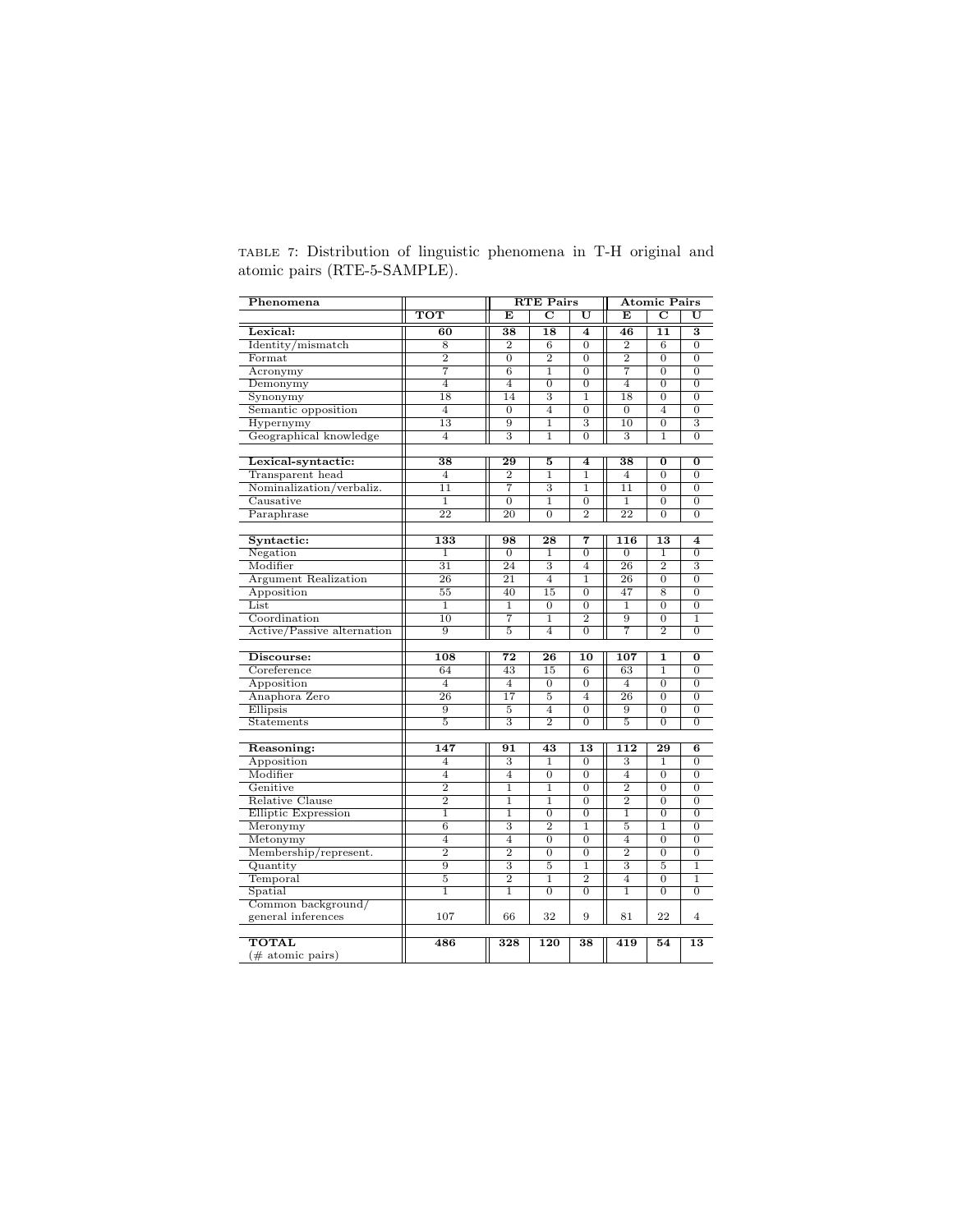both positive and negative pairs, but the phenomenon in itself always supports entailment (even when it is present in a contradiction pair).

To provide a stronger basis for our assumptions, we measured the correlation (linear dependence) between the two observed phenomena distribution. We applied the Pearson product-moment correlation coefficient<sup>24</sup> between the distribution of phenomena on original RTE pairs and in relation to the supported judgment. The Pearson correlation is  $+1$  in the case of a perfect positive (increasing) linear relationship (correlation), -1 in the case of a perfect decreasing (negative) linear relationship (anticorrelation), and some value between -1 and 1 in all other cases, indicating the degree of linear dependence between the variables. As it approaches zero there is less of a relationship (i.e. it is closer to uncorrelated). In our framework, obtaining a low correlation between the two distributions of a certain category of phenomena has to be interpreted as a proof of concept of our decomposition approach, since it would mean that training a TE system only on original pairs is misleading (i.e. the occurrence of a certain phenomenon is not always an indication of the judgment it bears). On the contrary, a high correlation between the two distributions would mean that the mere occurrence of the phenomena in the original pairs is a sufficient condition to learn their judgment (i.e. atomic pairs are not necessary, TE systems would learn the same model when trained on both distributions).

Table 8 shows the correlation indexes we obtained per each macrocategory of phenomena and per entailment judgment. The significance (P-value) for the Pearson's correlation is also reported.

| Phenomena        | Ent   |          | $\operatorname{Contr}$ |             | Unk   |          |
|------------------|-------|----------|------------------------|-------------|-------|----------|
|                  | corr. | p < 0.05 | corr.                  | p < 0.05    | corr. | p < 0.05 |
| Lexical          | 0.62  | X        | 0.66                   | X           | 0.97  |          |
| Lex-synt         |       |          |                        |             |       | -        |
| Syntactic        | 0.96  | X        | 0.97                   | $\mathbf x$ | 0.47  |          |
| <b>Discourse</b> | 0.07  |          | $-0.06$                |             |       |          |
| Reasoning        | 0.62  | X        | 0.55                   | X           | 0.34  |          |

TABLE 8: Correlations per macro-categories of phenomena.

With the exception of the distributions of the syntactic phenomena that correlate well with the entailment and the contradiction judgment, the correlation values are pretty low, meaning that the linear

 $^{24}\mathrm{http://en.wikipedia.org/wiki/Pearson\_product-moment\_correlation\_$ coefficient. We calculated it on the normalized occurrences of phenomena, and using the open source software Wessa.net (Wessa 2012)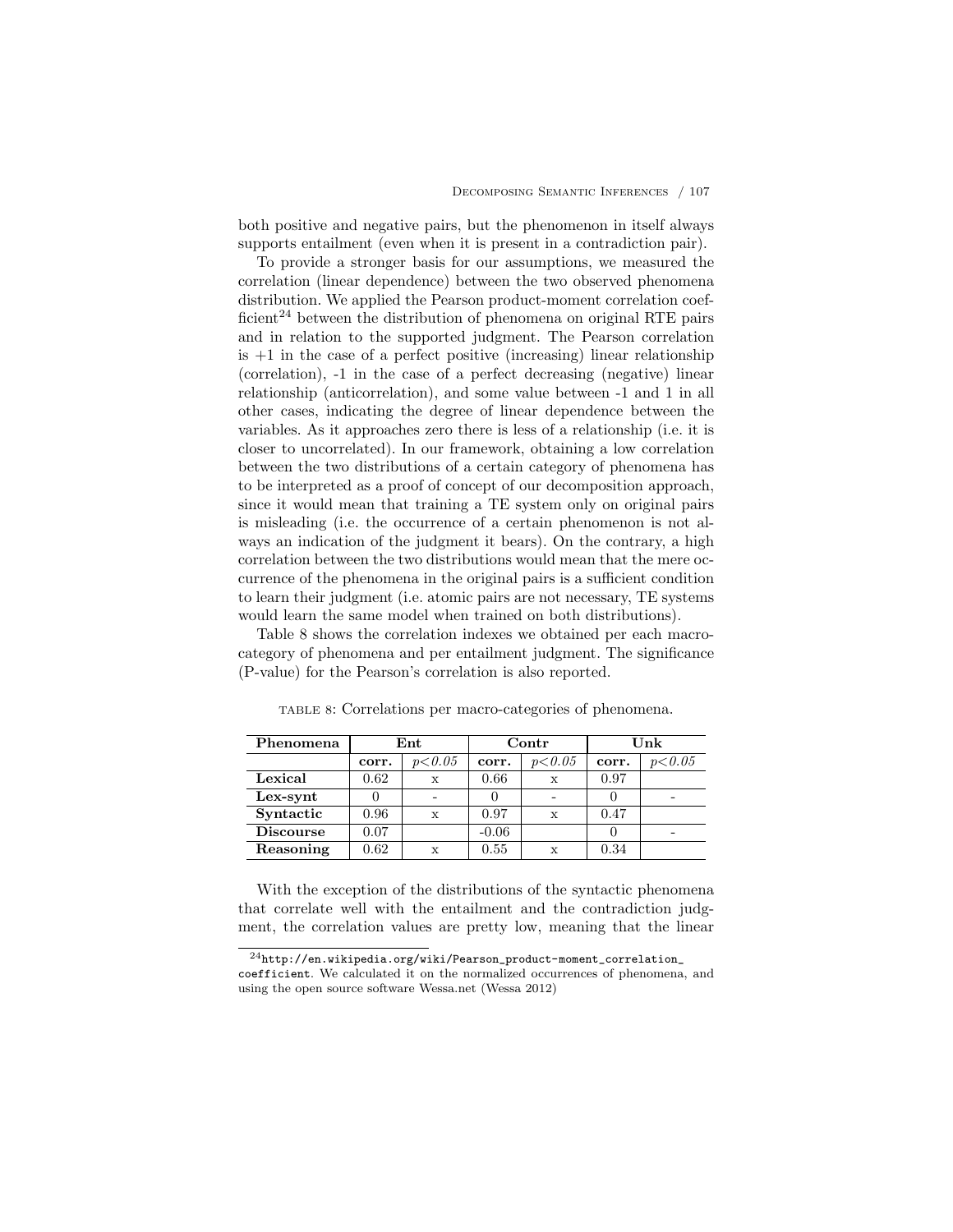dependence between the two distributions is not very strong. In several cases, it approaches 0 (e.g. for *lexical-syntactic* or for *discourse* phenomena), meaning that training a TE system on the occurrences of the linguistic phenomena in original RTE pairs only is not always reliable. In most of the cases, such correlation is statistically significant (the non-significance for unknown pairs is probably due to the low number of observations). Even for categories of phenomena with a strong correlation between the distributions, for some finer-grained phenomena belonging to those categories the difference between their occurrences in positive and negative pairs is particularly strong. For instance, the correlation index for syntactic phenomena approaches 1, but in Table 7 we can see that for *active passive alternation* the distribution in the two tables is very different, and a TE system trained on the first table would learn that 50% of the times this phenomenon triggers a contradiction, while it is not the case (it supports contradiction only in 20% of the pairs in which it occurs).

Cases of low correlation (e.g. *lexical-syntactic* phenomena) should not be interpreted, however, as absolute evidence that such phenomena are not useful at all as discriminators for textual entailment judgments. Rather, such correlations are always relative to the complexity of the pair: intuitively, the more the phenomena connecting *T* and *H* in the pair, the less relevant is a single low-correlated phenomenon. As a consequence, the results presented in Table 8, hold for a data set whose complexity is similar to the RTE data we have analyzed, and could change in case of pairs with a different complexity.

With respect to the approaches proposed by Garoufi (2007) and Sammons et al. (2010), our methodology goes a step further suggesting to decompose the pairs to highlight and isolate the linguistic and knowledge phenomena relevant to semantic inference. Carrying out such decomposition allows for a level of analysis not possible following current methodologies. In particular, the approach of Garoufi (2007) allows for the identification of the phenomena in the text, but, on contradiction and unknown pairs, all the phenomena not triggering these judgments are ignored, so it is not possible to have a clear view of their distributions in the pairs. Sammons et al. (2010) assign an apriori polarity to the phenomena to compensate for the need for a clear distinction between the occurrences of the phenomena in positive or in negative pairs. Instead our approach is grounded in a clearer and standard classification of the phenomena, where their polarity emerges from their occurrences in the data and is not apriori defined. Moreover, beside the annotation of the phenomena on real data, the decomposition method results in the creation of atomic pairs, allowing evaluations of TE sys-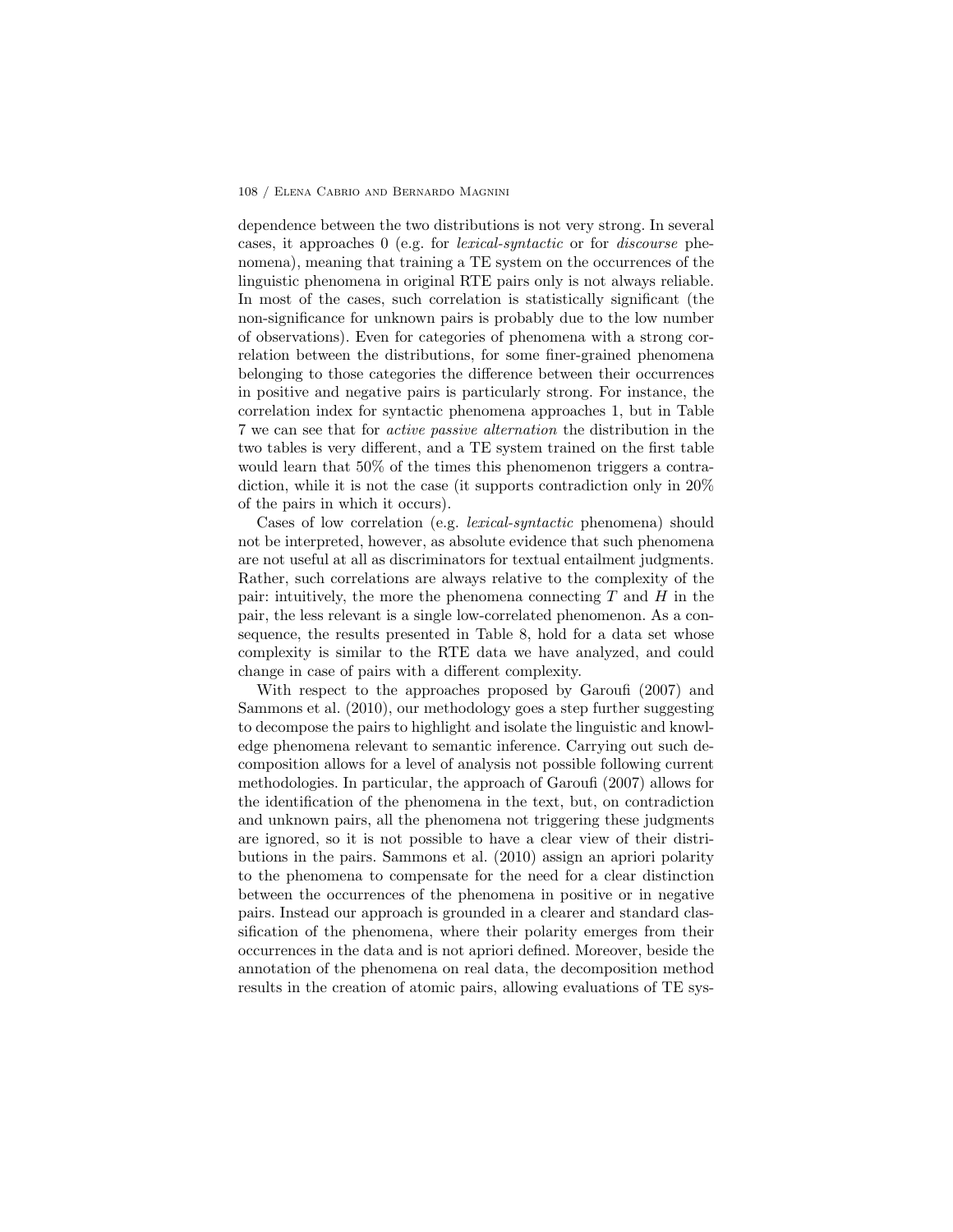| RTE-5 pairs        | Generated atomic pairs |             |    |                   |
|--------------------|------------------------|-------------|----|-------------------|
|                    | E,                     | $\mathbf C$ | ŦТ | Total             |
| $\mathbf{E}$ (117) | 328                    |             |    | 328/117(2.8)      |
| C(51)              | 66                     | 54          |    | $120/51$ $(2.35)$ |
| U(75)              | 25                     |             | 13 | 38/21(1.8)        |

TABLE 9: Distribution of the atomic pairs wrt original  $E/C/U$  pairs.

tems on specific phenomena both when isolated and when interacting with the others.

As introduced before, due to the natural distribution of phenomena in RTE data, we found that applying the decomposition methodology we generate a higher number of atomic positive pairs (76.7%) than negative ones (23.3%, divided into 17% *contradiction* and 6.3% *unknown*, as shown in Table 7). We analyzed the three subsets composing the RTE-5 sample separately, (i.e. 107 *entailment* pairs, 37 *contradiction* pairs, and 66 *unknown*) in order to verify the productivity of each subset with respect to the atomic pairs created from them. Table 9 shows the absolute distribution of the atomic pairs among the three RTE-5 classes.

When the methodology is applied to RTE-5 *entailment* examples, averagely 2.8 all positive atomic pairs are derived from the original pairs. When the methodology is applied to RTE-5 *contradiction* examples, we create an average of 2.35 atomic pairs, among which 1.29 are entailment pairs and 1.05 are contradiction pairs. This means that the methodology is productive for both positive and negative examples.

As introduced before, in 54 out of 75 *unknown* examples no atomic pairs can be created, due to the lack of specific phenomena relating T and H (typically the H contains information which is neither present in T nor inferable from it). For the 11 pairs that have been decomposed into atomic pairs, we created an average of 1.8 atomic pairs, among which 1.19 are entailment and 0.61 are unknown pairs. This analysis shows that the only source of negative atomic pairs are the *contradiction* pairs, which actually correspond to 20% of RTE-5 data set.

Overall, the study showed that the decomposition methodology we propose can be applied on RTE-5 data. As for the quality of the atomic pairs, the high inter-annotator agreement rate obtained (reported in Section 4.2) shows that the methodology is stable enough to be applied on a large scale.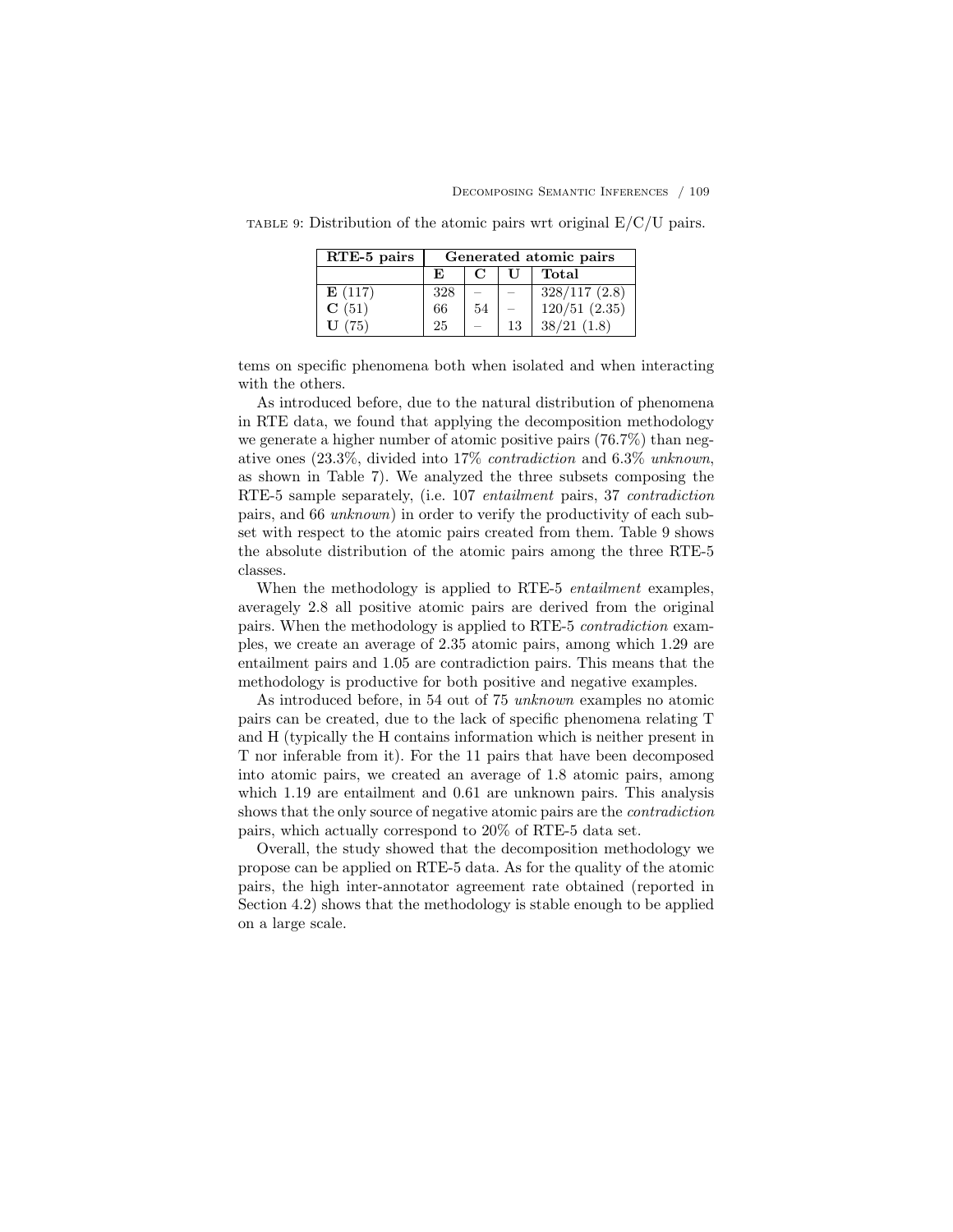### 6 Related work

This section presents a number of studies that analyze RTE data sets from the point of view of linguistic phenomena.

An attempt to isolate the set of T-H pairs whose categorization can be accurately predicted based solely on syntactic cues has been carried out in Vanderwende et al. (2005). The aim of this work is to understand what proportion of the entailment pairs in the RTE-1 test set could be solved using a robust parser. Two human annotators evaluated each T-H pair of the test set, deciding whether the entailment was: *true by syntax* ; *false by syntax* ; *not syntax* ; *can't decide*. Additionally, annotators were allowed to indicate whether the recourse to information in a general purpose thesaurus entry would allow a pair to be judged true or false. Their results show that 37% of the test items can be handled by syntax, broadly defined (including phenomena such as argument assignment, intra-sentential pronoun anaphora resolution); 49% of the test items can be handled by syntax plus a general purpose thesaurus. Even if we carried out our analysis on RTE-5 data, the results we reported in Table 3 are in line with those proposed in Vanderwende et al. (2005). According to their annotators, it is easier to decide when syntax can be expected to return *true*, and it is uncertain when to assign *false*. Basing on their own observations, their system (Vanderwende et al. 2006) predicts entailment using syntactic features and a general purpose thesaurus, in addition to an overall alignment score. The syntactic heuristics used to recognize false entailment rely on the correct alignment of words and multiwords units between T and H logical forms.

Bar-Haim et al. (2005) define two intermediate models of TE, which correspond to lexical and lexical-syntactic levels of representation. Their lexical level captures knowledge about lexical-semantic and morphological relations, as well as lexical world knowledge. The lexicalsyntactic level additionally captures syntactic relationships and transformations, lexical-syntactic inference patterns (rules) and co-reference. They manually annotated a sample from the RTE-1 data set according to each model, compared the outcomes for the two models as a whole as well as for their individual components, and explored how well they approximate the notion of entailment. It was shown that the lexicalsyntactic model outperforms the lexical one, mainly because of a much lower rate of false-positives, but both models fail to achieve high recall. The analysis also showed that lexical-syntactic inference patterns stand out as a dominant contributor to the entailment task.

Clark et al. (2007) agree that only a few entailments can be recog-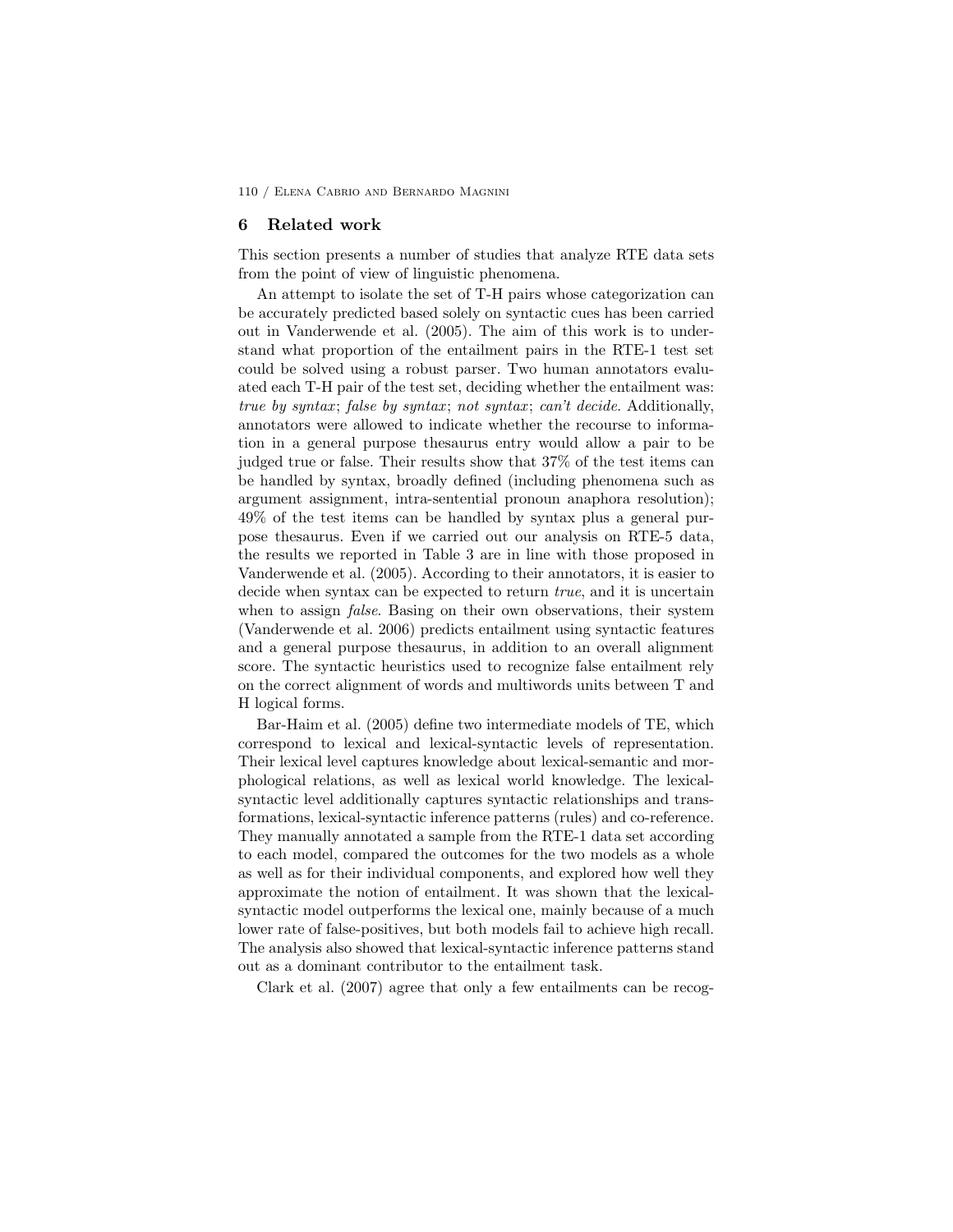nized using simple syntactic matching, and that the majority rely on a significant amount of "common human understanding" of lexical and world knowledge. We also agree on the same conclusions (see Table 3). The authors present an analysis of 100 (25%) of the RTE-3 positive entailment pairs, to identify where and what kind of world knowledge are needed to fully identify and justify entailment. They discuss several existing resources and their capacity for supplying that knowledge. After showing the frequency of the different entailment phenomena from the sample they analyzed, they state that very few entailments depend purely on syntactic manipulation and a simple lexical knowledge (synonyms, hypernyms), and that the vast majority of entailments require significant world knowledge.

Dagan et al. (2008) present a framework for semantic inference at the lexical-syntactic level. The authors show that the inference module can be also exploited to improve unsupervised acquisition of entailment rules through canonization (i.e. the transformation of lexical-syntactic template variations that occur in a text into their canonical form - this form is chosen to be the active verb form with direct modifier). The canonization rule collection is composed by two kinds of rules: *i)* syntacticbased rules (e.g. passive/active forms, removal of conjunctions, removal of appositions), *ii)* nominalization rules, trying to capture the relations between verbs and their nominalizations. The authors propose to solve the learning problems using this entailment module at learning time as well.

A definition of contradiction for TE task is provided by Marneffe et al. (2008), together with a collection of contradiction corpora. Detecting contradiction appears to be a harder task than detecting entailment, since it requires deeper inferences, assessing event coreference and model building. Contradiction is said to occur when two sentences are extremely unlikely to be true simultaneously; furthermore, they must involve the same event. The first empirical results for contradiction detection are presented in Harabagiu et al. (2006) (they focused only on contradictions involving negation and formed by paraphrases).

Kirk (2009) describes his work of building an inference corpus for spatial inference about motion, while Wang and Zhang (2008) focus on recognizing TE involving temporal expressions. Akhmatova and Dras (2009) experiment current approaches on hypernymy acquisition to improve entailment classification.

Basing on the intuition that frame-semantic information is a useful resource for modeling TE, Burchardt et al. (2009) provide a manual frame-semantic annotation for the test set used in RTE-2 (i.e. the FATE corpus) and discuss experiments conducted on this basis.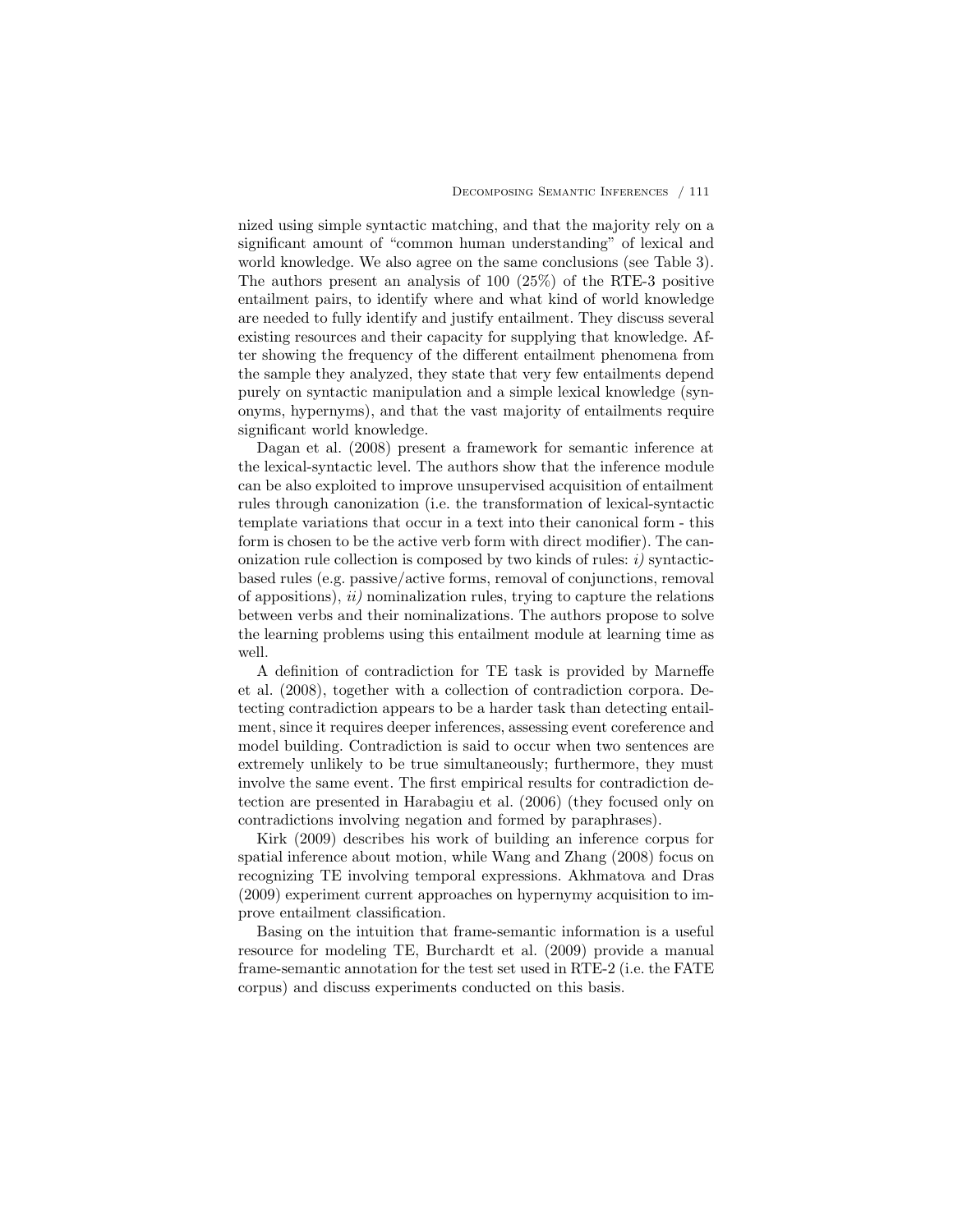Bentivogli et al. (2009a) focus on some problematic issues related to resolving coreferences to entities, space, time and events at the corpus level, as emerged during the annotation of the data set for the RTE Search Pilot. Again at the discourse level, Mirkin et al. (2010b), and Mirkin et al. (2010a) analyze various discourse references in entailment inference (manual analysis on RTE-5 data set) and show that while the majority of them are nominal coreference relations, another substantial part is made up by verbal terms and bridging relations.

# 7 Conclusion

In this paper we have presented an investigation aiming at highlighting the relations between the logical dimension of textual semantic inferences, i.e. the capacity of the inference to prove the conclusion from its premises, and their linguistic dimension, i.e. the linguistic devices that are used to accomplish the goal of the inference. We think that the relation between the two dimensions has not received enough attention in the current stream of research on textual inferences in Computational Linguistics, and we believe that more empirical data and analysis are actually crucial to the progress of the many supervised systems that have been proposed in recent years in the area.

We have proposed a decomposition approach, where single linguistic phenomena are isolated in what we have called *atomic inference pairs*. It is at this level of granularity that the actual correlation between the linguistic and the logical dimensions of semantic inferences emerges and can be empirically observed. For each of the two dimensions (i.e. logical and linguistic) we have proposed a number of features, mostly derived from previous literature, which help in the analysis. In order to support our thesis we have conducted an empirical analysis over a manually annotated data set of Textual Entailment pairs, derived from the recent RTE-5 evaluation campaign (the data we annotated are available online<sup>25</sup>). The results of the investigation show that the correlation between linguistic phenomena and logical judgments (i.e. entailment, contradiction, unknown) is quite poor, meaning that most of the linguistic phenomena we have observed and that occur in T-H pairs do not have an a priori polarity with respect to the logical relation holding in that pair. A relevant consequence of this fact is that the polarity of most of the phenomena is not predictable from the logical judgments, with an evident impact on the possibility to learn it from the available annotated RTE data sets. On the base of these findings we suggest that future developments should exploit the decomposition

 $^{25}\mathrm{http://www-sop.inria.fr/members/Elena.Cabrio/resources.html}$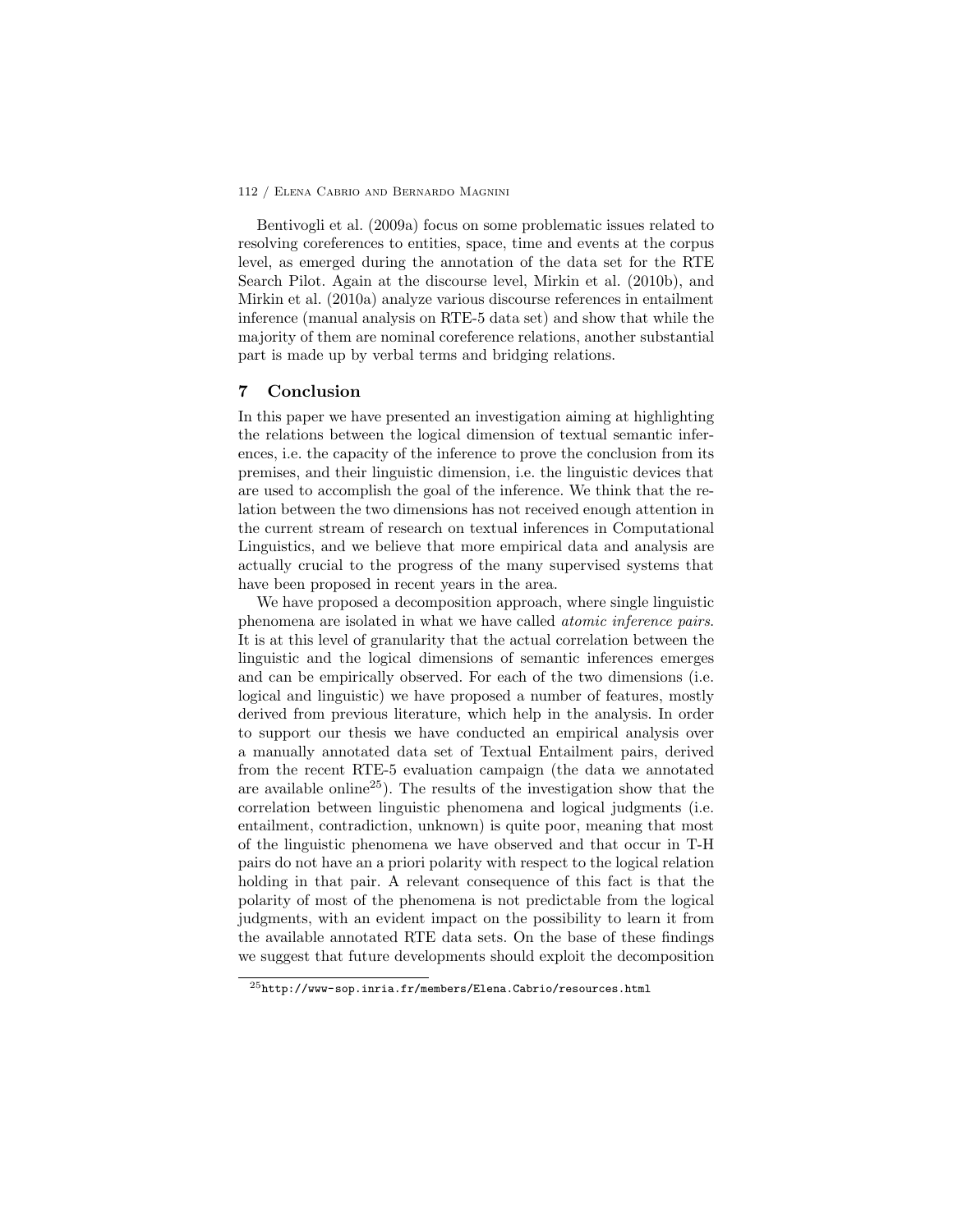approach on specialized data sets, composed of atomic pairs.

In several respects the work we have presented in this paper is incomplete. It opens the way to further research in this direction. Particularly, we think that much more investigation and empirical experiments would be necessary in order to better determine the relations between linguistic phenomena and logical judgments in semantic inferences. Our hope is that these future data oriented studies will support computational approaches by e.g. driving search heuristics in transformationbased approaches, or optimizing feature selection in machine learning systems.

### Acknowledgments

The work of the second author has been partially supported by the EX-CITEMENT project (Exploring Customer Interactions through Textual Entailment), under the EU grant FP7 ICT-287923. The authors wish to thank Dr. Sara Tonelli for her help and availability in the annotation phase.

### References

- Akhmatova, E. and M. Dras. 2009. Using hypernymy acquisition to tackle (part of) textual entailment. In *Proceedings of the 2009 Workshop on Applied Textual Inference (TextInfer 2009)*. Singapore.
- Bar-Haim, R., I. Szpektor, and O. Glickman. 2005. Definition and analysis of intermediate entailment levels. In *Proceedings of the ACL 2005 Workshop on Empirical Modeling of Semantic Equivalence and Entailment*. Ann Arbor, MI.
- Bentivogli, L., E. Cabrio, I. Dagan, D. Giampiccolo, M. Lo Leggio, and B. Magnini. 2010. Building textual entailment specialized data sets: a methodology for isolating linguistic phenomena relevant to inference. In *Proceedings of the 7th International Conference on Language Resources and Evaluation (LREC)*. Valletta, Malta.
- Bentivogli, L., I. Dagan, H.T. Dang, D. Giampiccolo, M. Lo Leggio, and B. Magnini. 2009a. Considering discourse references in textual entailment annotation. In *Proceedings of the 5th International Conference on Generative Approaches to the Lexicon (GL 2009)*. Pisa, Italy.
- Bentivogli, L., B. Magnini, I. Dagan, H.T. Dang, and D. Giampiccolo. 2009b. The fifth pascal recognizing textual entailment challenge. In *Proceedings of the TAC 2009 Workshop on Textual Entailment*. Gaithersburg, Maryland.
- Bos, J. and K. Markert. 2006. When logical inference helps determining textual entailment (and when it doesn't). In *Proceedings of the second PASCAL Challenge Workshop on Recognizing Textual Entailment*. Venice, Italy.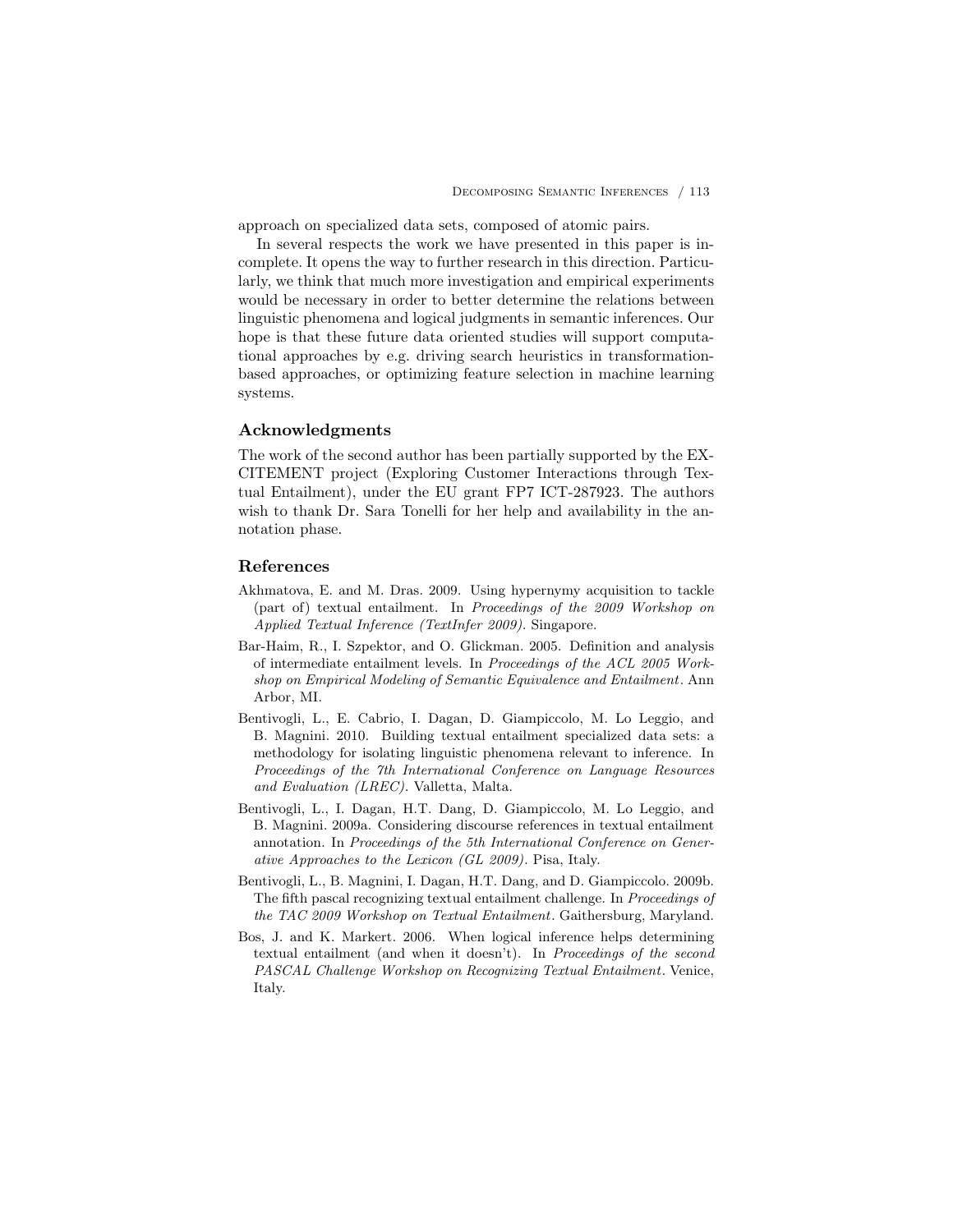- Burchardt, A., M. Pennacchiotti, S. Thater, and M. Pinkal. 2009. Measures of the amount of ecologic association between species. *Natural Language Engineering (JNLE)* 15(Special Issue 04).
- Carletta, Jean. 1996. Assessing agreement on classification tasks: the kappa statistic. *Comput. Linguist.* 22(2):249–254.
- Clark, P., P. Harrison, J. Thompson, W. Murray, J. Hobbs, and C. Fellbaum. 2007. On the role of lexical and world knowledge in rte3. In *Proceedings of the ACL-07 Workshop on Textual Entailment and Paraphrasing*. Prague, Czech Republic.
- Cooper, R., D. Crouch, J. van Eijck, C. Fox, J. van Genabith, J. Jaspars, H. Kamp, D. Milward, M. Pinkal, M. Poesio, and S. Pulman. 1996. Using the framework. In *Technical Report LRE 62-051 D-16, The FraCaS Consortium*. Prague, Czech Republic.
- Dagan, I., R. Bar-Haim, I. Szpektor, I. Greental, and E. Shnarch. 2008. Natural language as the basis for meaning representation and inference. In *Proceedings of the 9th International Conference on Intelligent Text Processing and Computational Linguistics (CICLing08)*. Haifa, Israel.
- Dagan, I., B. Dolan, B. Magnini, and D. Roth. 2009. Recognizing textual entailment: Rational, evaluation and approaches. *Natural Language Engineering (JNLE)* 15(Special Issue 04):i–xvii.
- Dagan, I., O. Glickman, and B. Magnini. 2005. The pascal recognizing textual entailment challenge. In *Proceedings of the First PASCAL Challenges Workshop on RTE*. Southampton, U.K.
- Dagan, I., O. Glickman, and B. Magnini. 2006. The pascal recognizing textual entailment challenge. In *MLCW 2005, LNAI Volume 3944* . Springer-Verlag.
- Dice, L. R. 1945. Measures of the amount of ecologic association between species. *Ecology* 26(3):297–302.
- Fellbaum, C. 1998. Wordnet: An electronic lexical database. In *Language, Speech and Communication*. MIT Press.
- Garoufi, K. 2007. Towards a better understanding of applied textual entailment. In *Master Thesis*. Saarland University. Saarbrücken, Germany.
- Harabagiu, S., A. Hickl, and F. Lacatusu. 2006. Negation, contrast, and contradiction in text processing. In *Proceedings of the Twenty-First National Conference on Artificial Intellingence (AAAI-06)*. Boston, Massachusetts.
- Hobbs, J. R. 2008. Abduction in natural language understanding. In L. R. Horn and G. Ward, eds., *The Handbook of Pragmatics*. Blackwell Publishing Ltd, Oxford.
- Kirk, R. 2009. Building an annotated textual inference corpus for motion and space. In *Proceedings of the 2009 Workshop on Applied Textual Inference (TextInfer 2009)*. Singapore.
- LoBue, P. and A. Yates. 2011. Types of common-sense knowledge needed for recognizing textual entailment. In *Proceedings of the 49th annual meeting*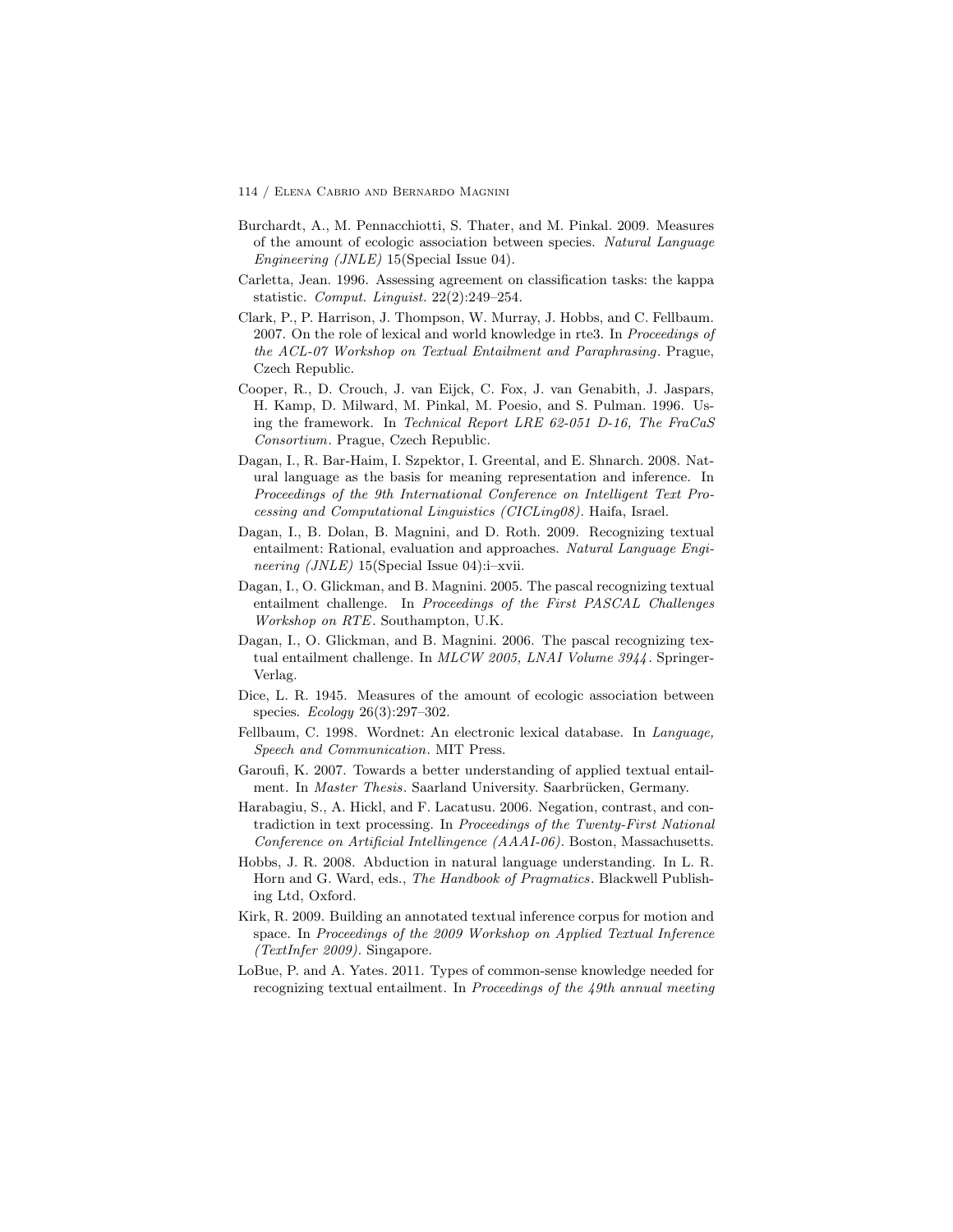*of the Association for Computational Linguistics*, pages 329–334. Portland, Oregon, USA.

- Manning, C.D. 2006. Local textual inference: it's hard to circumscribe, but you know it when you see it - and nlp needs it. In *Proceedings of the Eighth International Conference on Computational Semantics (IWCS-8)*. Unpublished manuscript.
- Marneffe, M.C. De, A.N. Rafferty, and C.D. Manning. 2008. Finding contradictions in text. In *Proceedings of the 46th Annual Meeting of the Association of Computational Linguistics (ACL-08)*. Columbus, OH.
- Mirkin, S., J. Berant, I. Dagan, and Eyal Shnarch. 2010a. Recognising entailment within discourse. In *Proceedings of the 23rd International Conference on Computational Linguistics (COLING 2010)*. Beijing, China.
- Mirkin, S., I. Dagan, and Sebastian Padò. 2010b. Assessing the role of discourse references in entailment inference. In *Proceedings of the 48th Annual Meeting of the Association for Computational Linguistics (ACL-10)*. Uppsala, Sweden.
- Nenkova, A., R. Passonneau, and K. McKeown. 2007. The pyramid method: incorporating human content selection variation in summarization evaluation. *ACM Transactions on Computational Logic* V, No. N, February:1–23.
- Nolt, J., D. Rohatyn, and A. VArzi. 1998. *Schaum's outline of Theory and Problems of Logic 2nd ed.*. McGraw-Hill.
- Peñas, Anselmo, Álvaro Rodrigo, Valentín Sama, and Felisa Verdejo. 2008. Testing the reasoning for question answering validation. *J. Log. and Comput.* 18(3):459–474.
- Sammons, M., V.G.V Vydiswaran, and D. Roth. 2010. Ask not what textual entailment can do for you... In *Proceedings of the 48th Annual Meeting of the Association for Computational Linguistics (ACL-10)*. Uppsala, Sweden.
- Szpektor, I., E. Shnarch, and I Dagan I. 2007. Instance-based evaluation of entailment rule acquisition. In *Proceedings of the 45th Annual Meeting of the Association of Computational Linguistics (ACL-07)*. Prague, Czech Republic.
- Vanderwende, L., D. Coughlin, and B. Dolan. 2005. What syntax can contribute in entailment task. In *Proceedings of the First PASCAL Challenges Workshop on RTE*. Southampton, U.K.
- Vanderwende, L., A. Menezes, and R. Snow. 2006. Microsoft research at rte-2: Syntactic contributions in the entailment task: an implementation. In *Proceedings of the Second PASCAL Challenges Workshop on Recognising Textual Entailment*. Venice, Italy.
- Wang, R. and Y. Zhang. 2008. Recognizing textual entailment with temporal expressions in natural language texts. In *Proceedings of the IEEE International Workshop on Semantic Computing and Applications (IWSCA-2008)*. Incheon, South Korea.